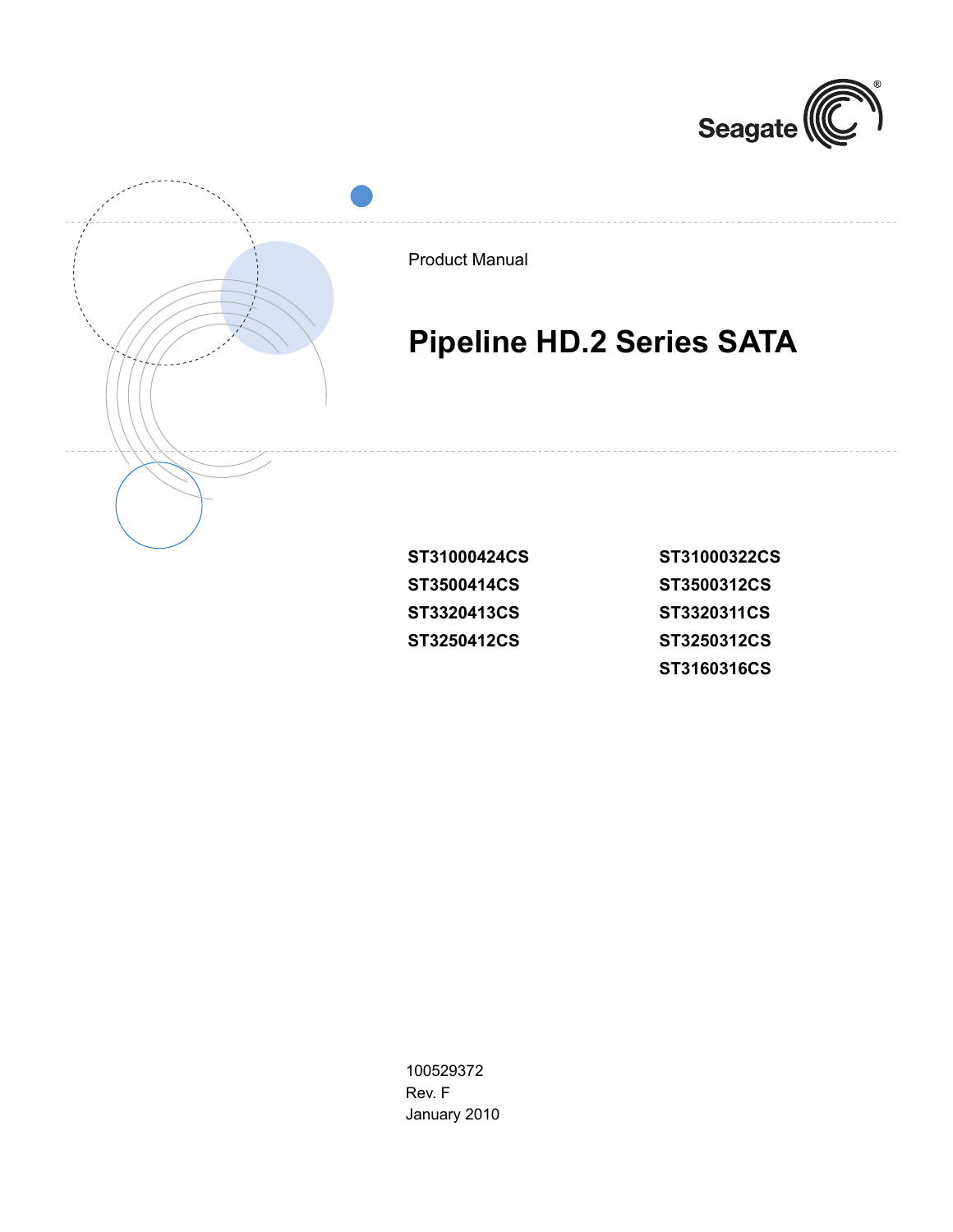## <span id="page-1-0"></span>**Revision history**

| <b>Revision</b> | <b>Date</b> | <b>Sheets affected or comments</b>                                                                                      |
|-----------------|-------------|-------------------------------------------------------------------------------------------------------------------------|
| Rev. A          | 01/07/09    | Initial release.                                                                                                        |
| Rev. B          | 04/29/09    | 1, 6, 17, 22, 24, 32 and 34.                                                                                            |
| Rev. C          | 05/19/09    | fc, 1, 3, 8, 10-11, 19 and 32.                                                                                          |
| Rev. D          | 07/08/09    | 1, 5, 7, 9, 25 and 27-28.                                                                                               |
| Rev. E          | 10/29/09    | Updated weight information in Tables 1-3 and physical specifications. Fixed Write<br>DMA FUA Extended command.          |
| Rev. F          | 01/05/10    | Minor text and formatting changes throughout.<br>Corrected 320GB model number. Updated DC power requirements (Table 4). |

Copyright © 2010 Seagate Technology LLC. All rights reserved. Printed in U.S.A.

Publication number: 100529372, Rev. F January 2010

Seagate, Seagate Technology and the Wave logo are registered trademarks of Seagate Technology LLC in the United States and/or other countries. Pipeline HD.2 Series, SeaTools and SeaTDD are either trademarks or registered trademarks of Seagate Technology LLC or one of its affiliated companies in the United States and/or other countries. All other trademarks or registered trademarks are the property of their respective owners.

When referring to hard drive capacity, one gigabyte, or GB, equals one billion bytes and one terabyte, or TB, equals one trillion bytes. Your computer's operating system may use a different standard of measurement and report a lower capacity. In addition, some of the listed capacity is used for formatting and other functions, and thus will not be available for data storage. Seagate reserves the right to change, without notice, product offerings or specifications.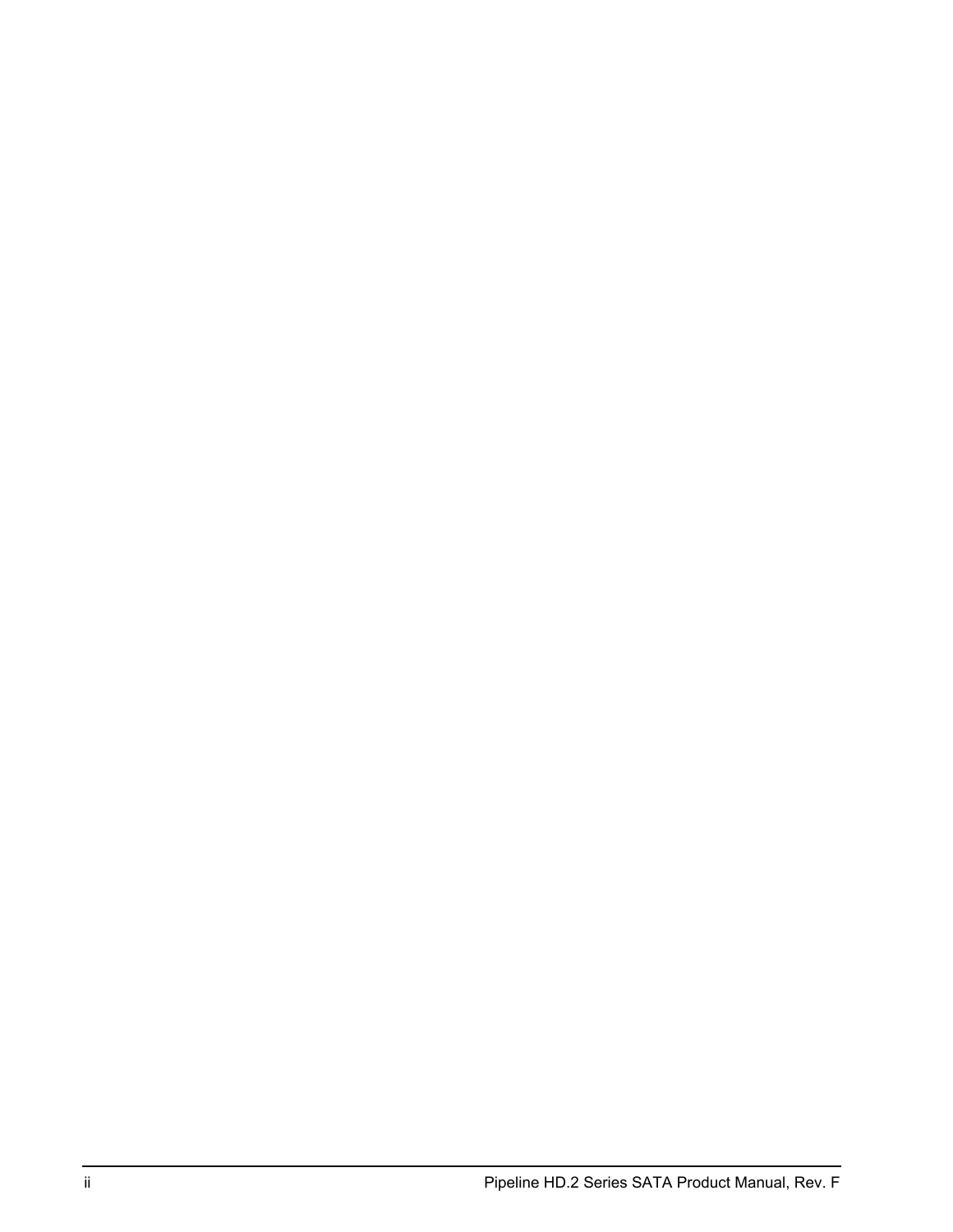## **Contents**

| 1.0 |      |                                                                                  |  |
|-----|------|----------------------------------------------------------------------------------|--|
|     | 1.1  |                                                                                  |  |
| 2.0 |      |                                                                                  |  |
|     | 2.1  |                                                                                  |  |
|     | 2.2  |                                                                                  |  |
|     |      | 2.2.1                                                                            |  |
|     | 2.3  |                                                                                  |  |
|     | 2.4  |                                                                                  |  |
|     | 2.5  |                                                                                  |  |
|     | 2.6  |                                                                                  |  |
|     | 2.7  |                                                                                  |  |
|     | 2.8  |                                                                                  |  |
|     |      | 2.8.1                                                                            |  |
|     |      | 2.8.2                                                                            |  |
|     |      | 2.8.3                                                                            |  |
|     |      | 2.8.4                                                                            |  |
|     | 2.9  |                                                                                  |  |
|     |      | 2.9.1                                                                            |  |
|     |      | 2.9.2                                                                            |  |
|     |      | 2.9.3                                                                            |  |
|     |      | 2.9.4                                                                            |  |
|     |      | 2.9.5                                                                            |  |
|     |      | 2.9.6                                                                            |  |
|     | 2.10 |                                                                                  |  |
|     | 2.11 |                                                                                  |  |
|     | 2.12 |                                                                                  |  |
|     |      | 2.12.1                                                                           |  |
|     | 2.13 |                                                                                  |  |
|     |      | 2.13.1                                                                           |  |
|     |      | 2.13.2                                                                           |  |
|     |      | 2.13.3                                                                           |  |
|     | 2.14 |                                                                                  |  |
|     |      | European Union Restriction of Hazardous Substances (RoHS) Directive 20<br>2.14.1 |  |
|     |      | 2.14.2<br>China Restriction of Hazardous Substances (RoHS) Directive  20         |  |
|     | 2.15 |                                                                                  |  |
| 3.0 |      |                                                                                  |  |
|     | 3.1  |                                                                                  |  |
|     | 3.2  |                                                                                  |  |
|     | 3.3  |                                                                                  |  |
|     | 3.4  |                                                                                  |  |
|     |      |                                                                                  |  |
| 4.0 |      |                                                                                  |  |
|     | 4.1  |                                                                                  |  |
|     | 4.2  |                                                                                  |  |
|     | 4.3  |                                                                                  |  |
|     |      | 4.3.1                                                                            |  |
|     |      | 4.3.2                                                                            |  |
|     |      | 4.3.3                                                                            |  |
| 5.0 |      |                                                                                  |  |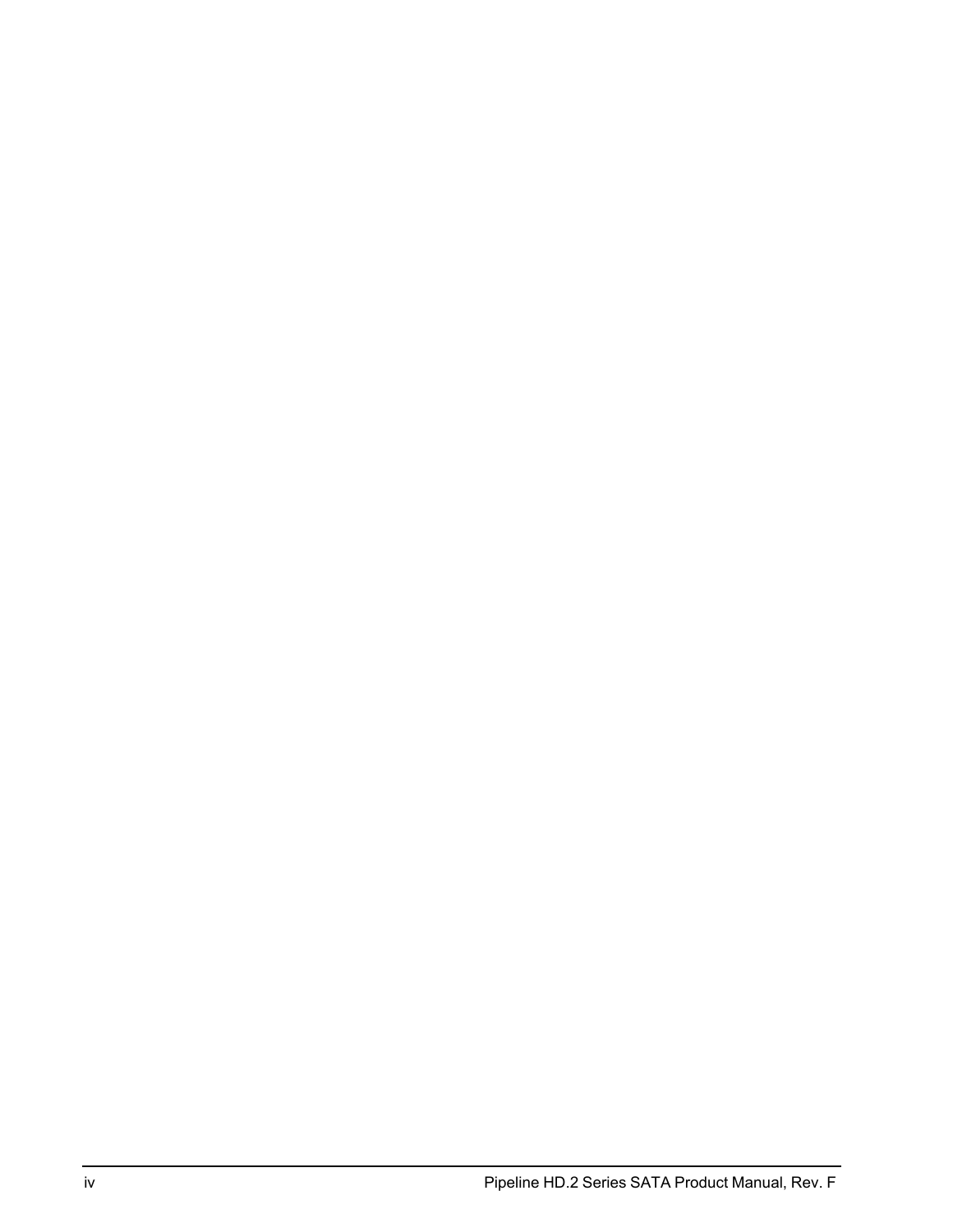## **List of Figures**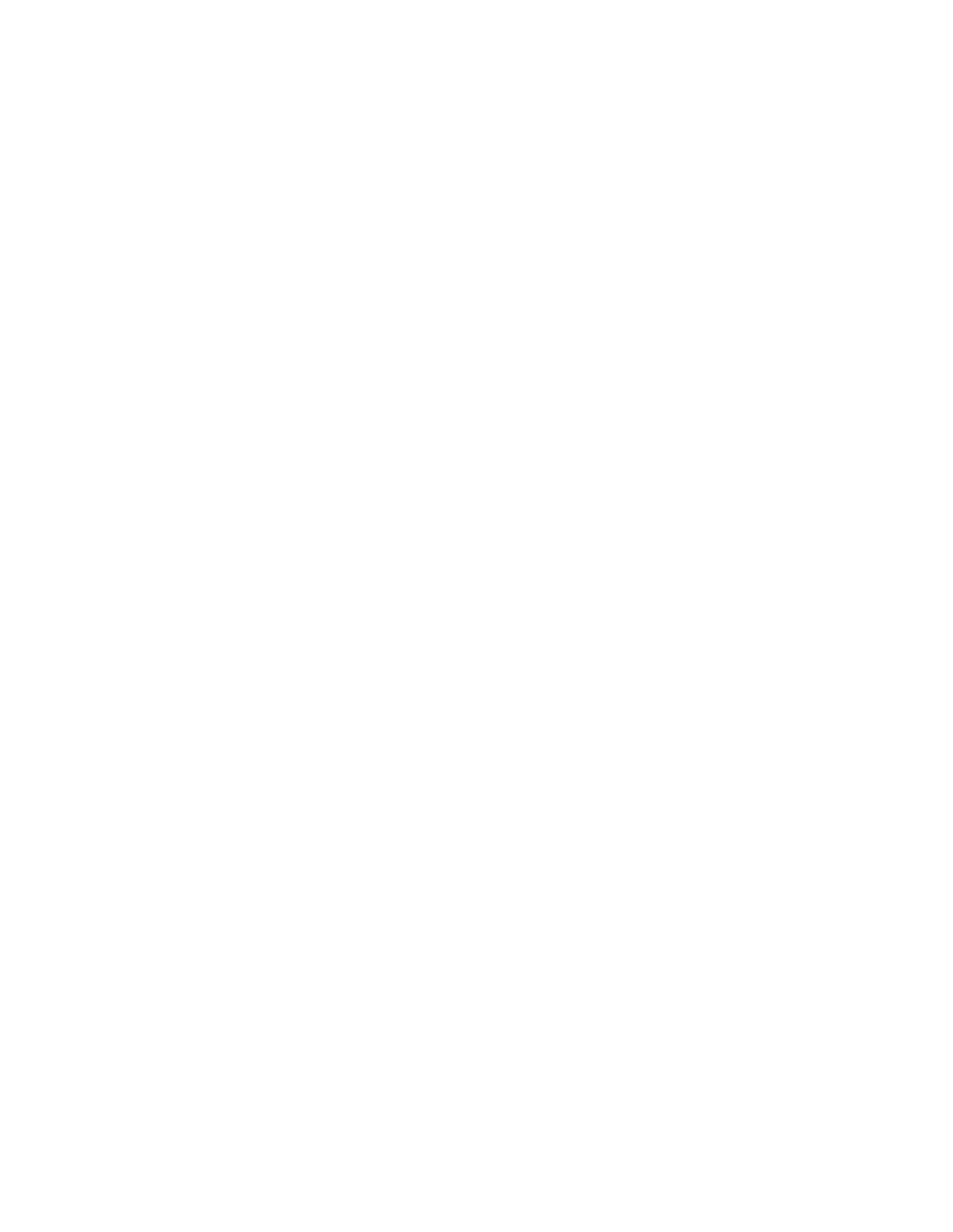## <span id="page-8-0"></span>**1.0 Introduction**

This manual describes the functional, mechanical and interface specifications for the following Seagate Pipeline HD<sup>™</sup>.2 Series model drive:

| ST31000424CS | ST3500414CS | ST3320413CS | ST3250412CS |             |
|--------------|-------------|-------------|-------------|-------------|
| ST31000322CS | ST3500312CS | ST3320311CS | ST3250312CS | ST3160316CS |

<span id="page-8-5"></span>These drives provide the following key features:

- <span id="page-8-2"></span>• High instantaneous (burst) data-transfer rates 3Gb/s default. Limit settings to 1.5Gb/s available via SMART Command Transport command.
- <span id="page-8-6"></span><span id="page-8-3"></span><span id="page-8-1"></span>• Perpendicular recording, Tunneling Magnetoresistive (TMR) recording heads and EPRML technology, for increased areal density.
- <span id="page-8-4"></span>• State-of-the-art cache and on-the-fly error-correction algorithms.
- Native Command Queueing with command ordering to increase performance in demanding applications.
- Full-track multiple-sector transfer capability without local processor intervention.
- Quiet operation.
- Support for S.M.A.R.T. drive monitoring and reporting.
- Supports latching SATA cables and connectors.
- Supports ATA8 Streaming commands.
- Supports Power-up in Standby feature.
- Supports Trusted Send/Receive Security Protocol.
- Worldwide Name (WWN) capability uniquely identifies the drive.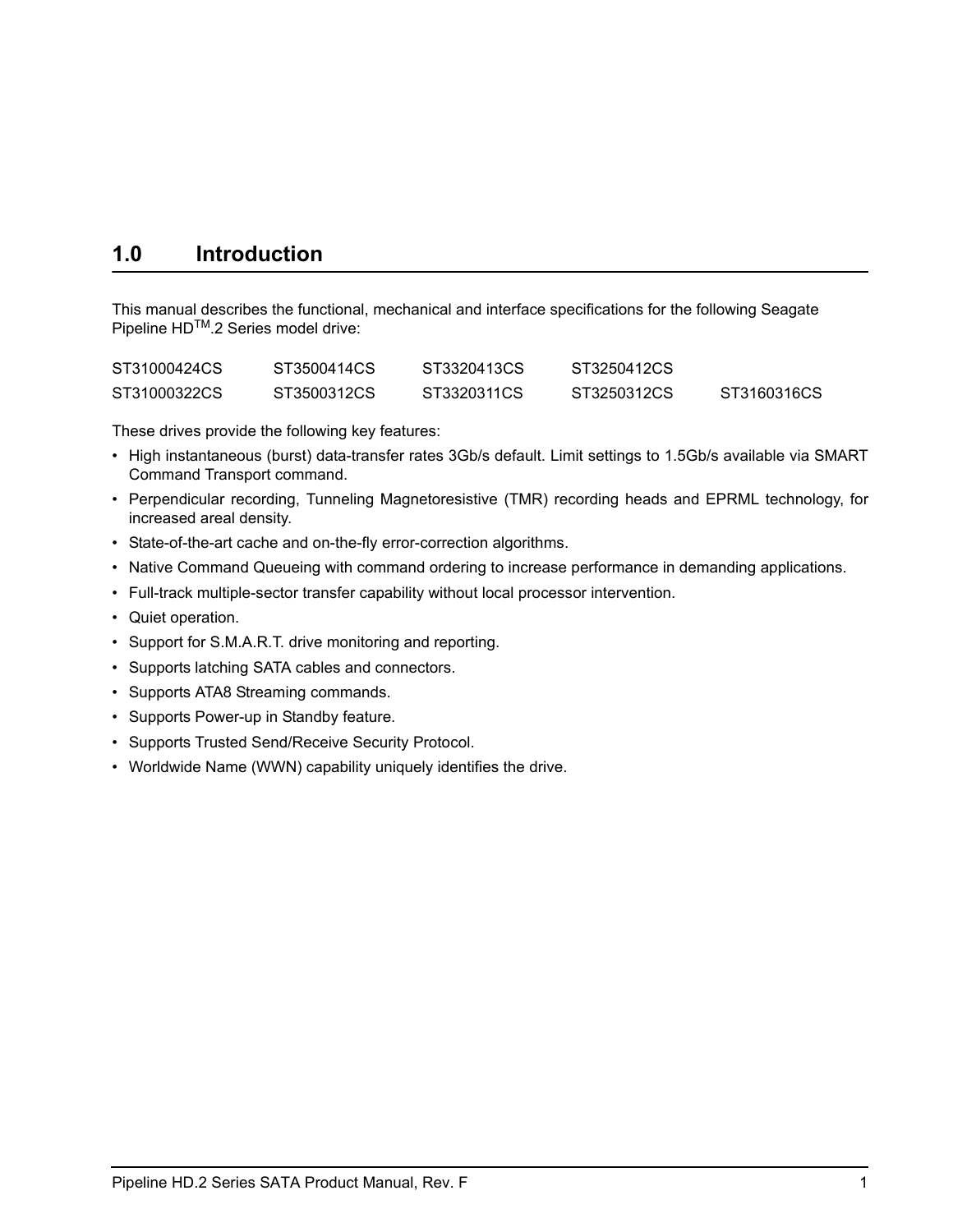## <span id="page-9-0"></span>**1.1 About the Serial ATA interface**

The Serial ATA interface provides several advantages over the traditional (parallel) ATA interface. The primary advantages include:

- Easy installation and configuration with true plug-and-play connectivity. It is not necessary to set any jumpers or other configuration options.
- Thinner and more flexible cabling for improved enclosure airflow and ease of installation.
- Scalability to higher performance levels.

In addition, Serial ATA makes the transition from parallel ATA easy by providing legacy software support. Serial ATA was designed to allow you to install a Serial ATA host adapter and Serial ATA disk drive in your current system and expect all of your existing applications to work as normal.

<span id="page-9-2"></span>The Serial ATA interface connects each disk drive in a point-to-point configuration with the Serial ATA host adapter. There is no master/slave relationship with Serial ATA devices like there is with parallel ATA. If two drives are attached on one Serial ATA host adapter, the host operating system views the two devices as if they were both "masters" on two separate ports. This essentially means both drives behave as if they are Device 0 (master) devices.

<span id="page-9-3"></span><span id="page-9-1"></span>**Note.** The host adapter may, optionally, emulate a master/slave environment to host software where two devices on separate Serial ATA ports are represented to host software as a Device 0 (master) and Device 1 (slave) accessed at the same set of host bus addresses. A host adapter that emulates a master/slave environment manages two sets of shadow registers. This is not a typical Serial ATA environment.

The Serial ATA host adapter and drive share the function of emulating parallel ATA device behavior to provide backward compatibility with existing host systems and software. The Command and Control Block registers, PIO and DMA data transfers, resets, and interrupts are all emulated.

The Serial ATA host adapter contains a set of registers that shadow the contents of the traditional device registers, referred to as the Shadow Register Block. All Serial ATA devices behave like Device 0 devices. For additional information about how Serial ATA emulates parallel ATA, refer to the "Serial ATA International Organization: Serial ATA Revision 2.6". The specification can be downloaded from www.sata-io.org.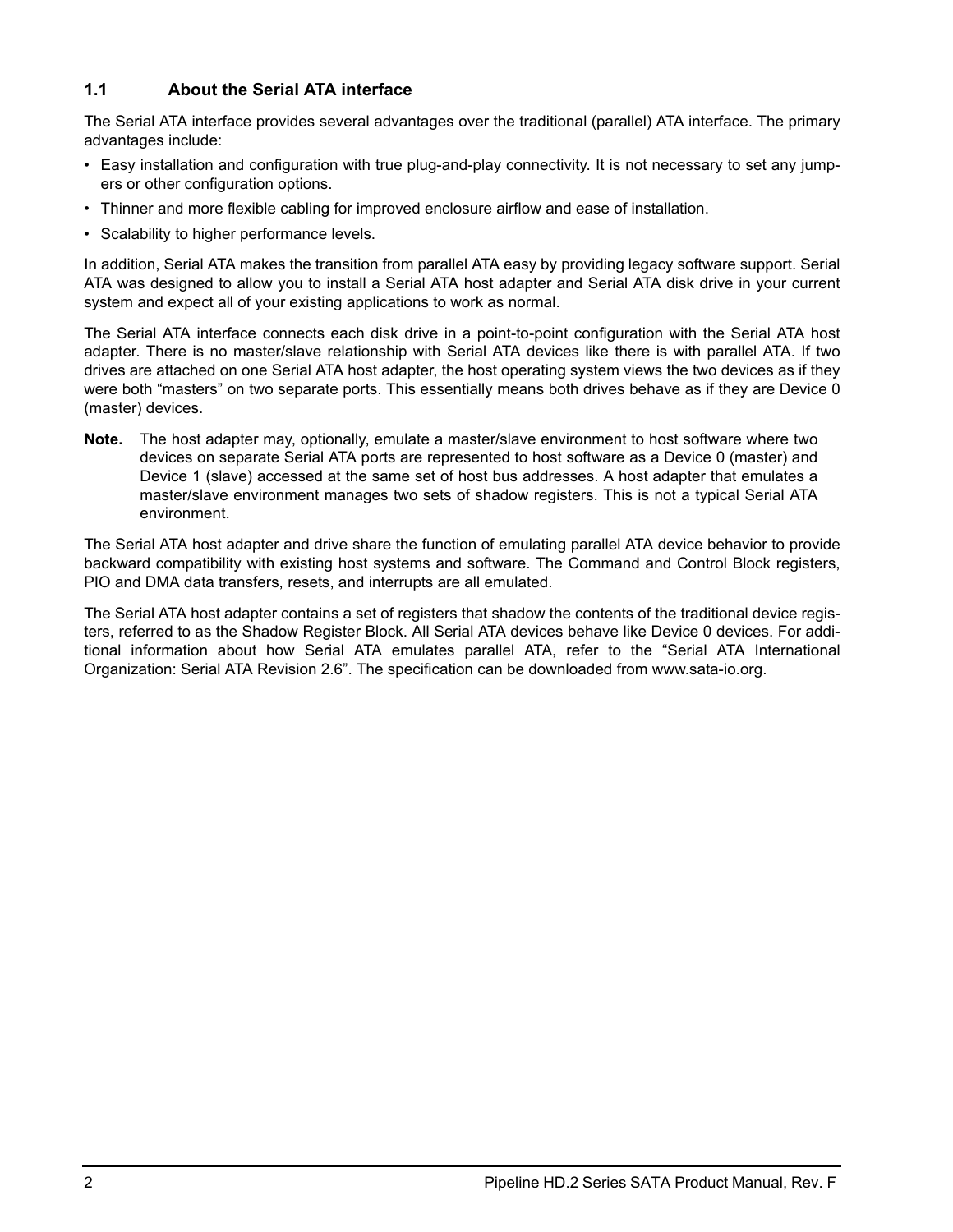## <span id="page-10-0"></span>**2.0 Drive specifications**

Unless otherwise noted, all specifications are measured under ambient conditions, at 25°C, and nominal power. For convenience, the phrases *the drive* and *this drive* are used throughout this manual to indicate the following drive model:

| ST31000424CS | ST3500414CS | ST3320413CS | ST3250412CS |             |
|--------------|-------------|-------------|-------------|-------------|
| ST31000322CS | ST3500312CS | ST3320311CS | ST3250312CS | ST3160316CS |

## <span id="page-10-3"></span><span id="page-10-1"></span>**2.1 Specification summary tables**

<span id="page-10-2"></span>The specifications listed in the following tables are for quick reference. For details on specification measurement or definition, refer to the appropriate section of this manual.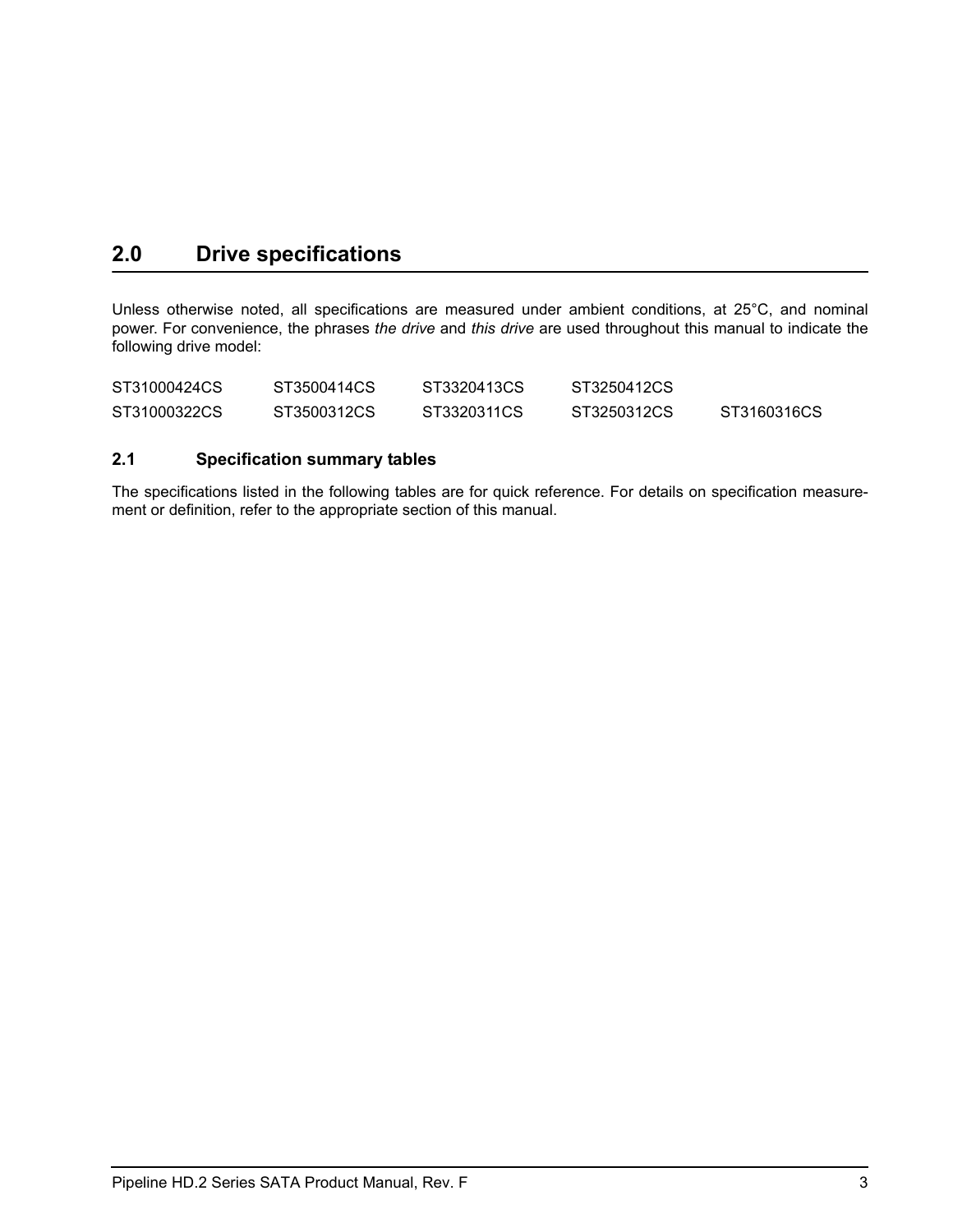## **Table 1: Drive specifications summary for 1000GB models**

| <b>Drive specification</b>                              | ST31000424CS                                                              | ST31000322CS |
|---------------------------------------------------------|---------------------------------------------------------------------------|--------------|
| <b>Formatted Capacity</b><br>(512 bytes/sector)*        | 1000GB                                                                    |              |
| Guaranteed sectors                                      | 1,953,525,168                                                             |              |
| Heads                                                   | 4                                                                         |              |
| <b>Disks</b>                                            | 2                                                                         |              |
| Bytes per sector                                        | 512                                                                       |              |
| Default sectors per track                               | 63                                                                        |              |
| Default read/write heads                                | 16                                                                        |              |
| Default cylinders                                       | 16,383                                                                    |              |
| Recording density (max.)                                | 1417kb/in                                                                 |              |
| Track density (avg.)                                    | 236 ktracks/in                                                            |              |
| Areal density (avg.)                                    | 341.5Gb/in <sup>2</sup>                                                   |              |
| Spindle speed                                           | 5900 RPM                                                                  |              |
| Internal data transfer rate (max.)                      | 1285Mb/s                                                                  |              |
| Sustained data transfer rate (max.)                     | 120MB/s                                                                   |              |
| I/O data-transfer rate (max.)                           | 300MB/s                                                                   |              |
| ATA data-transfer modes supported                       | PIO modes: 0 to4<br>Multiword DMA modes: 0 to2<br>Ultra DMA modes: 0 to 6 |              |
| Cache buffer                                            | 16MB                                                                      | 8MB          |
| Height (max.)                                           | 26.1mm / 1.028 in                                                         |              |
| Width (max.)                                            | 101.85mm / 4.010 in                                                       |              |
| Length (max.)                                           | 146.99mm / 5.787 in                                                       |              |
| Weight (typical)                                        | 615g / 1.356 lb                                                           |              |
| Average latency                                         | 5.1ms                                                                     |              |
| Power-on to ready (typical)                             | < 12s                                                                     |              |
| Standby to ready (typical)                              | < 12s                                                                     |              |
| Track-to-track seek time (typical)                      | $<$ 1.0ms (read)<br><1.2ms (write)                                        |              |
| Average seek (typical)                                  | <14.0ms read                                                              |              |
|                                                         | <15.0ms write                                                             |              |
| Startup current 12V-peak (typical)                      | 2.0A                                                                      |              |
| Voltage tolerance (including noise)                     | $5V \pm 5%$<br>$12V \pm 10\%$                                             |              |
| Operating temperature<br>(drive case temperature)       | $0^\circ$ to 75 $^\circ$ C                                                |              |
| Non-operating temperature (ambient)                     | $-40^\circ$ to 70 $^\circ$ C                                              |              |
| Temperature gradient (max.)                             | 20°C per hour (operating)<br>30°C per hour (non-operating)                |              |
| Relative humidity                                       | 5% to 90% (operating)<br>5% to 95% (non-operating)                        |              |
| Relative humidity gradient (max.)                       | 30% per hour                                                              |              |
| Wet bulb temperature (max.)                             | 37.7°C (operating)<br>40.0°C (non-operating)                              |              |
| Altitude, operating                                     | -60.96m to 3,048m<br>$(-200$ ft to 10,000+ ft)                            |              |
| Altitude, non-operating<br>(below mean sea level, max.) | -60.96m to 12,192m<br>$(-200$ ft to $40,000+$ ft)                         |              |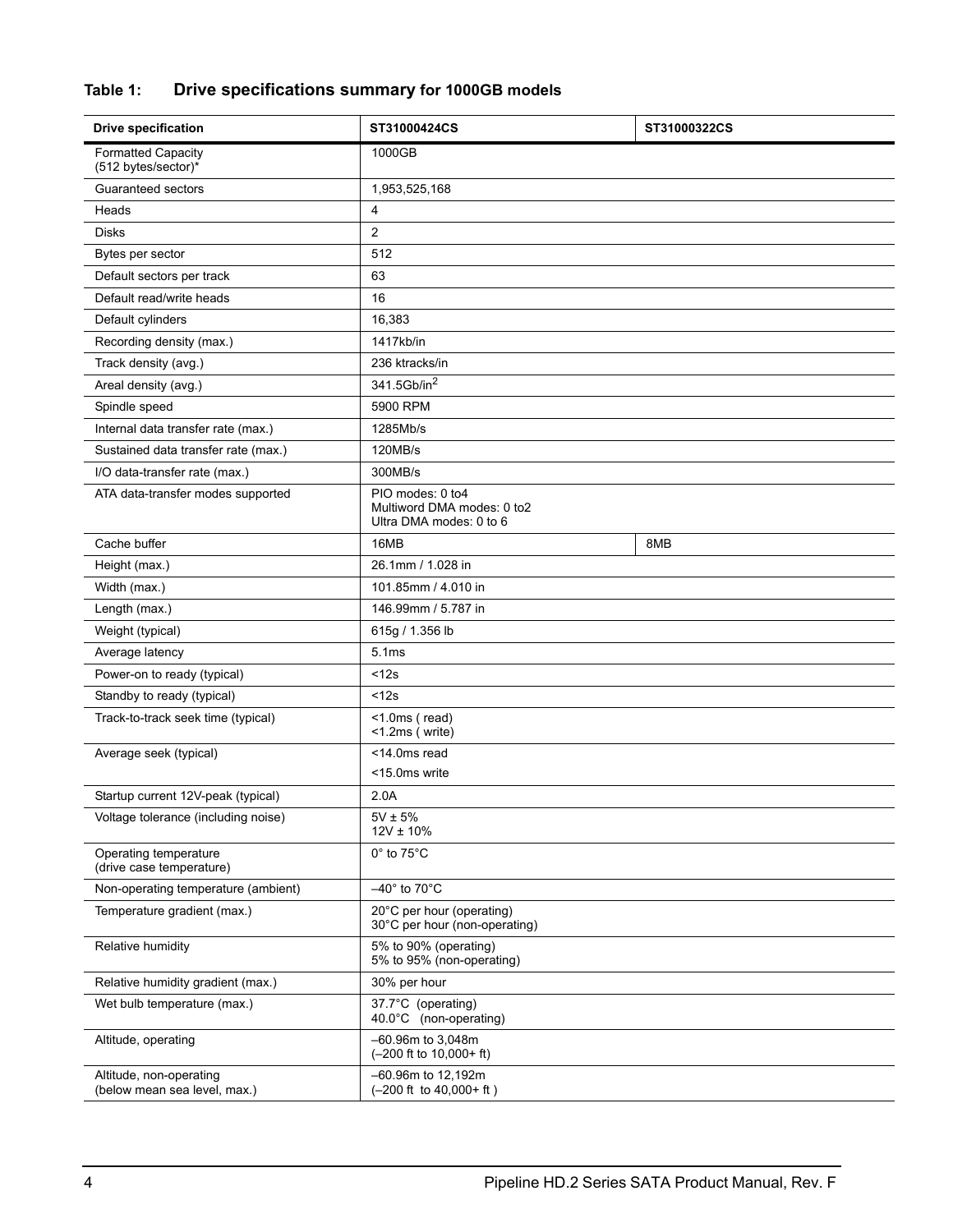| <b>Drive specification</b>                                                  | ST31000424CS                                                                                                                                                                                                                                                                                                                                                                                                   | ST31000322CS |  |
|-----------------------------------------------------------------------------|----------------------------------------------------------------------------------------------------------------------------------------------------------------------------------------------------------------------------------------------------------------------------------------------------------------------------------------------------------------------------------------------------------------|--------------|--|
| Operational Shock (max.)                                                    | 70 Gs at 2ms (read)<br>30 Gs at 2ms (write)                                                                                                                                                                                                                                                                                                                                                                    |              |  |
| Non-Operational Shock (max.)                                                | 350 Gs at 2ms                                                                                                                                                                                                                                                                                                                                                                                                  |              |  |
| Vibration, operating                                                        | 5Hz to 350Hz: 0.50 Gs<br>350Hz to 500Hz: 0.25 Gs                                                                                                                                                                                                                                                                                                                                                               |              |  |
| Vibration, non-operating                                                    | 5Hz to 350Hz: 5.0 Gs<br>350Hz to 500Hz: 1.0 Gs                                                                                                                                                                                                                                                                                                                                                                 |              |  |
| Drive acoustics, sound power                                                |                                                                                                                                                                                                                                                                                                                                                                                                                |              |  |
| Idle**                                                                      | 2.1 bels (typical)<br>$2.3$ bels (max.)                                                                                                                                                                                                                                                                                                                                                                        |              |  |
| CE Seek Profile                                                             | 2.4 bels (typical)<br>$2.5$ bels (max.)                                                                                                                                                                                                                                                                                                                                                                        |              |  |
| Nonrecoverable read errors                                                  | 1 per $10^{15}$ bits read                                                                                                                                                                                                                                                                                                                                                                                      |              |  |
| Annualized Failure Rate (AFR)                                               | 0.55%                                                                                                                                                                                                                                                                                                                                                                                                          |              |  |
| Warranty                                                                    | To determine the warranty for a specific drive, use a web browser to access the following web<br>page: support.seagate.com/customer/warranty_validation.jsp<br>From this page, click on the "Verify Your Warranty" link. You will be asked to provide the drive<br>serial number, model number (or part number) and country of purchase. The system will dis-<br>play the warranty information for your drive. |              |  |
| Contact start-stop cycles                                                   | 50,000 at 25°C, 50% rel. humidity                                                                                                                                                                                                                                                                                                                                                                              |              |  |
| Supports Hotplug operation per the<br>Serial ATA Revision 2.6 specification | Yes                                                                                                                                                                                                                                                                                                                                                                                                            |              |  |

\*One Gbyte equals one billion bytes when referring to hard drive capacity. Accessible capacity may vary depending on operating environment and formatting.

\*\*During periods of drive idle, some offline activity may occur according to the S.M.A.R.T. specification, which may increase acoustic and power to operational levels*.*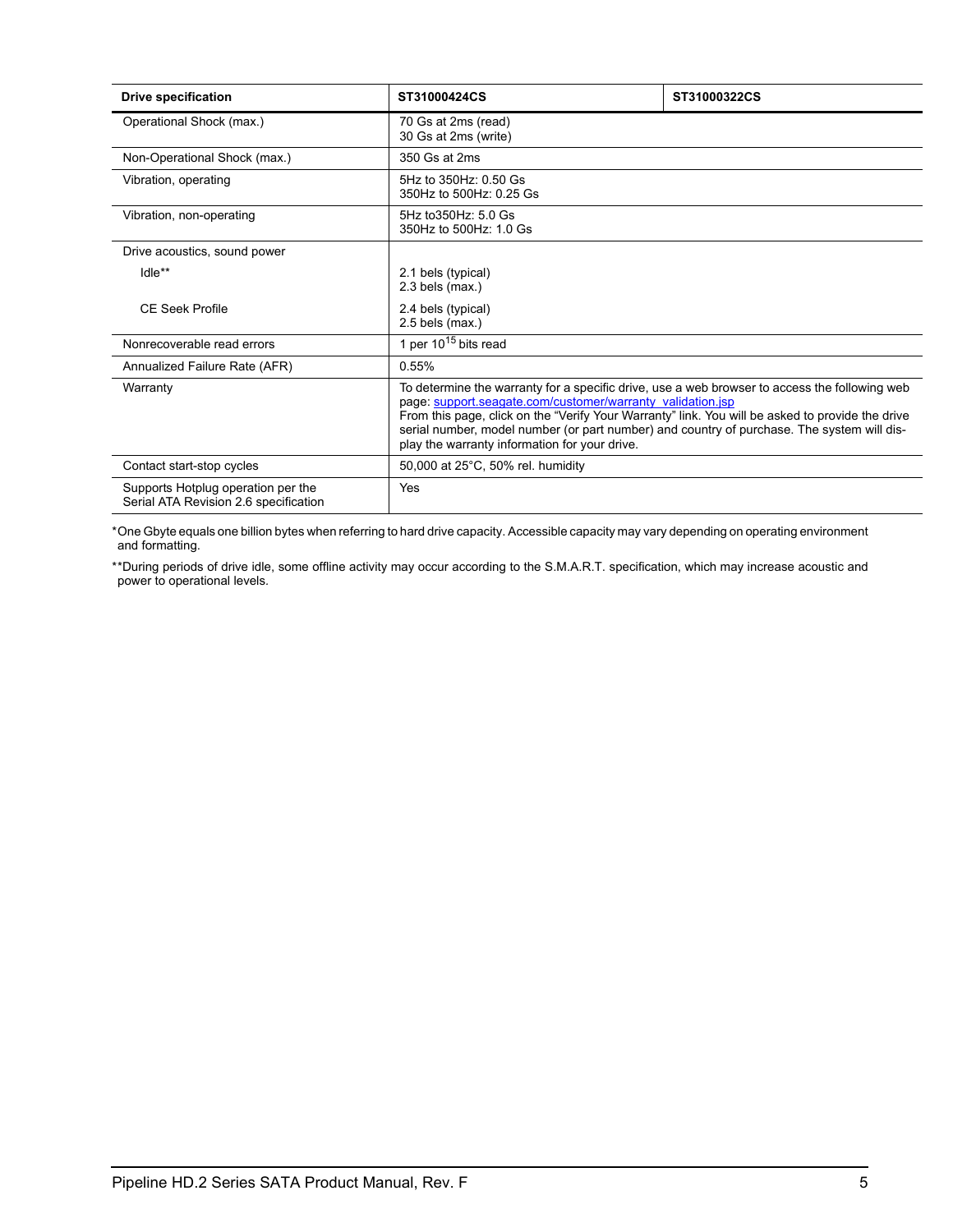## **Table 2: Drive specifications summary for 500 and 320GB models**

| <b>Drive specification</b>                              | ST3500414CS                                                     | ST3500312CS | ST3320413CS   | ST3320311CS |
|---------------------------------------------------------|-----------------------------------------------------------------|-------------|---------------|-------------|
| Formatted capacity<br>(512 bytes/sector)*               | 500GB                                                           |             | 320GB         |             |
| Guaranteed sectors                                      | 976,773,168                                                     |             | 625, 142, 448 |             |
| Heads                                                   | $\overline{c}$                                                  |             |               |             |
| <b>Disks</b>                                            | 1                                                               |             |               |             |
| Bytes per sector                                        | 512                                                             |             |               |             |
| Default sectors per track                               | 63                                                              |             |               |             |
| Default read/write heads                                | 16                                                              |             |               |             |
| Default cylinders                                       | 16,383                                                          |             |               |             |
| Recording density (max.)                                | 1417kb/in                                                       |             |               |             |
| Track density (avg)                                     | 236 ktracks/in                                                  |             |               |             |
| Areal density(avg)                                      | 341.5Gb/in <sup>2</sup>                                         |             |               |             |
| Spindle speed                                           | 5900 RPM                                                        |             |               |             |
| Internal data transfer rate (max.)                      | 1285 Mb/s                                                       |             |               |             |
| Sustained data transfer rate (max.)                     | 120 MB/s                                                        |             |               |             |
| I/O data-transfer rate (max.)                           | 300 MB/s                                                        |             |               |             |
| ATA data-transfer modes supported                       | PIO modes 0-4<br>Multiword DMA modes 0-2<br>Ultra DMA modes 0-6 |             |               |             |
| Cache buffer                                            | 16MB                                                            | 8MB         | 16MB          | 8MB         |
| Height (max.)                                           | 20.20mm / 0.795 in                                              |             |               |             |
| Width (max.)                                            | 101.85mm / 4.010 in                                             |             |               |             |
| Length (max.)                                           | 146.99mm / 5.787 in                                             |             |               |             |
| Weight (typical)                                        | 420g / 0.926 lb                                                 |             |               |             |
| Average latency                                         | 5.1ms                                                           |             |               |             |
| Power-on to ready (typical)                             | <6s                                                             |             |               |             |
| Standby to ready (typical)                              | <6s                                                             |             |               |             |
| Track-to-track seek time (typical)                      | $<$ 1.0ms (read)<br><1.2ms (write)                              |             |               |             |
| Average seek (typical)                                  | $<$ 14.0ms (read)                                               |             |               |             |
|                                                         | $<$ 15.0ms (write)                                              |             |               |             |
| Startup current (typical) 12V (peak)                    | 2.0A                                                            |             |               |             |
| Voltage tolerance (including noise)                     | $5V \pm 5\%$<br>$12V \pm 10\%$                                  |             |               |             |
| Operating temperature<br>(drive case temperature)       | 0° to 75°C                                                      |             |               |             |
| Non-operating temperature (ambient)                     | $-40^\circ$ to 70 $^\circ$ C                                    |             |               |             |
| Temperature gradient (max.)                             | 20°C per hour (operating)<br>30°C per hour (non-operating)      |             |               |             |
| Relative humidity                                       | 5% to 90% (operating)<br>5% to 95% (non-operating)              |             |               |             |
| Relative humidity gradient (max.)                       | 30% per hour                                                    |             |               |             |
| Wet bulb temperature (max.)                             | 37.7°C (operating)<br>40.0°C (non-operating)                    |             |               |             |
| Altitude, operating                                     | $-60.96m$ to 3,048m<br>$(-200$ ft to $10,000+$ ft)              |             |               |             |
| Altitude, non-operating<br>(below mean sea level, max.) | -60.96m to 12,192m<br>$(-200$ ft to $40,000+$ ft)               |             |               |             |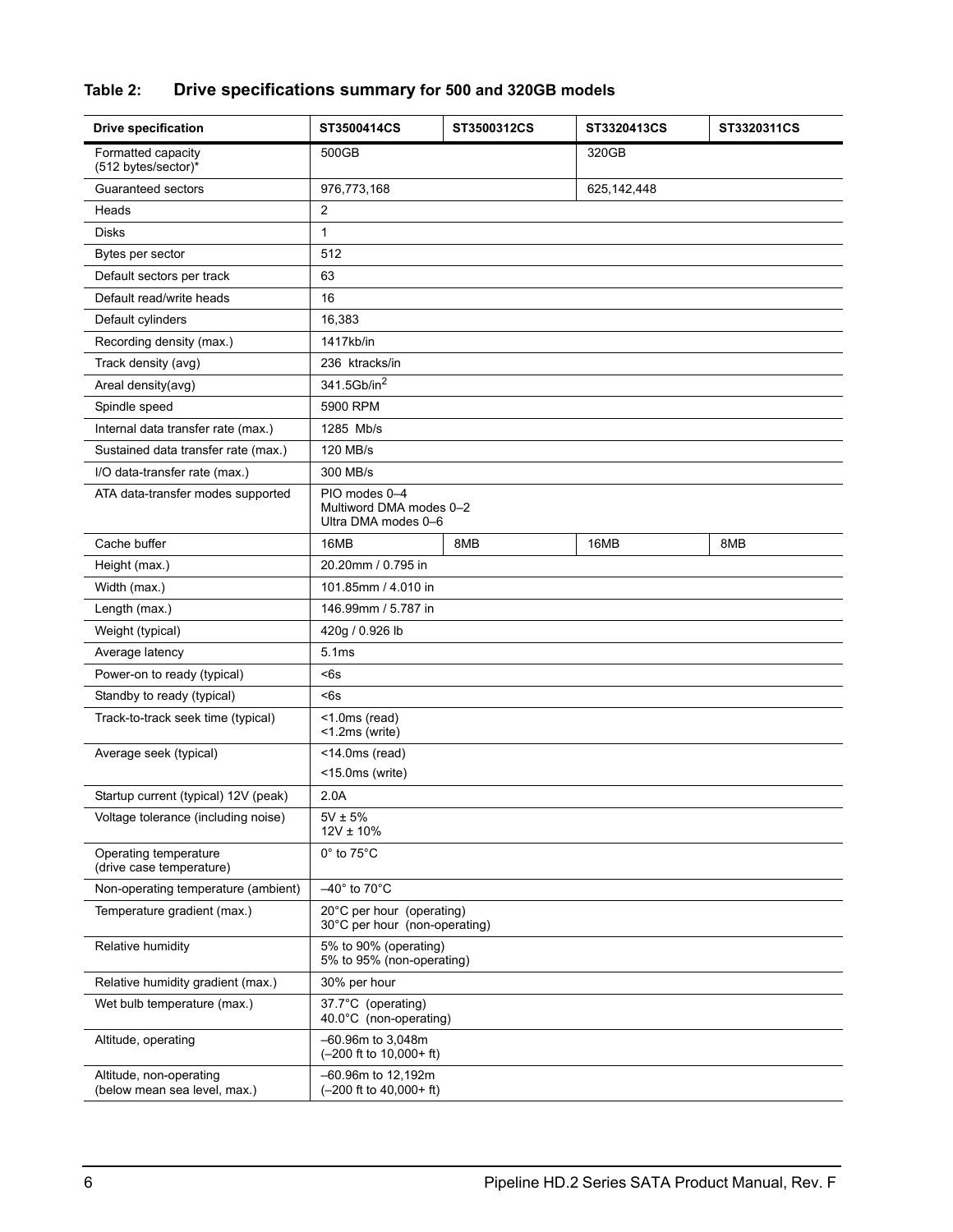| <b>Drive specification</b>                                                  | ST3500414CS                                      | ST3500312CS                                                | ST3320413CS                                                                                                                                                                                                                                                                                     | ST3320311CS |
|-----------------------------------------------------------------------------|--------------------------------------------------|------------------------------------------------------------|-------------------------------------------------------------------------------------------------------------------------------------------------------------------------------------------------------------------------------------------------------------------------------------------------|-------------|
| Operational Shock (max.)                                                    | 70 Gs at 2ms                                     |                                                            |                                                                                                                                                                                                                                                                                                 |             |
| Non-Operational Shock (max.)                                                | 350 Gs at 2ms                                    |                                                            |                                                                                                                                                                                                                                                                                                 |             |
| Vibration, operating                                                        | 5Hz to 350Hz: 0.50 Gs<br>350Hz to 500Hz: 0.25 Gs |                                                            |                                                                                                                                                                                                                                                                                                 |             |
| Vibration, non-operating                                                    | 5Hz to 350 Hz: 5.0 Gs<br>350Hz to 500Hz: 1.0 Gs  |                                                            |                                                                                                                                                                                                                                                                                                 |             |
| Drive acoustics, sound power                                                |                                                  |                                                            |                                                                                                                                                                                                                                                                                                 |             |
| Idle**                                                                      | 1.9 bels (typical)<br>$2.1$ bels (max.)          |                                                            |                                                                                                                                                                                                                                                                                                 |             |
| <b>CE Seek Profile</b>                                                      | 2.3 bels (typical)<br>$2.4$ bels (max.)          |                                                            |                                                                                                                                                                                                                                                                                                 |             |
| Nonrecoverable read errors                                                  | 1 per $10^{15}$ bits read                        |                                                            |                                                                                                                                                                                                                                                                                                 |             |
| Annualized Failure Rate (AFR)                                               | 0.55%                                            |                                                            |                                                                                                                                                                                                                                                                                                 |             |
| Warranty                                                                    | play the warranty information for your drive.    | page: support.seagate.com/customer/warranty validation.jsp | To determine the warranty for a specific drive, use a web browser to access the following web<br>From this page, click on the "Verify Your Warranty" link. You will be asked to provide the drive<br>serial number, model number (or part number) and country of purchase. The system will dis- |             |
| Contact start-stop cycles                                                   | 50,000 at 25°C, 50% rel. humidity                |                                                            |                                                                                                                                                                                                                                                                                                 |             |
| Supports Hotplug operation per the<br>Serial ATA Revision 2.6 specification | Yes                                              |                                                            |                                                                                                                                                                                                                                                                                                 |             |

\*One Gbyte equals one billion bytes when referring to hard drive capacity. Accessible capacity may vary depending on operating environment and formatting.

\*\*During periods of drive idle, some offline activity may occur according to the S.M.A.R.T. specification, which may increase acoustic and power to operational levels*.*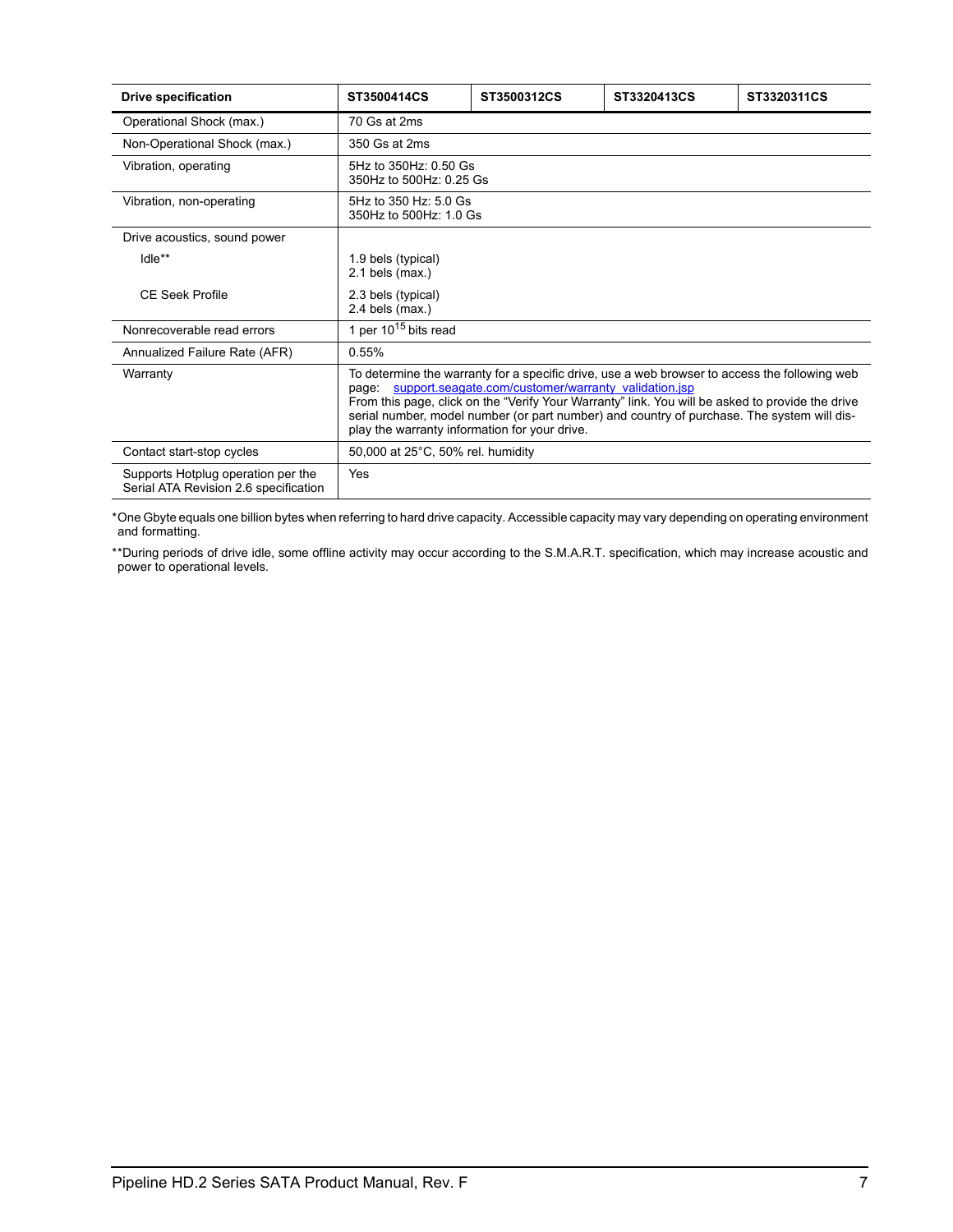## **Table 3: Drive specifications summary for 250 and 160GB models**

| <b>Drive specification</b>                              | ST3250412CS                                                     | ST3250312CS | ST3160316CS |
|---------------------------------------------------------|-----------------------------------------------------------------|-------------|-------------|
| Formatted capacity<br>(512 bytes/sector)*               | 250GB                                                           |             | 160GB       |
| Guaranteed sectors                                      | 488,397,168                                                     |             | 312,581,808 |
| Heads                                                   | 1                                                               |             |             |
| <b>Disks</b>                                            | 1                                                               |             |             |
| Bytes per sector                                        | 512                                                             |             |             |
| Default sectors per track                               | 63                                                              |             |             |
| Default read/write heads                                | 16                                                              |             |             |
| Default cylinders                                       | 16,383                                                          |             |             |
| Recording density (max.)                                | 1417kb/in                                                       |             |             |
| Track density (avg.)                                    | 236 ktracks/in                                                  |             |             |
| Areal density (avg.)                                    | 341.5Gb/in <sup>2</sup>                                         |             |             |
| Spindle speed                                           | 5900 RPM                                                        |             |             |
| Internal data transfer rate (max.)                      | 1285Mb/s                                                        |             |             |
| Sustained data transfer rate (max.)                     | 120MB/s                                                         |             |             |
| I/O data-transfer rate (max.)                           | 300MB/s                                                         |             |             |
| ATA data-transfer modes supported                       | PIO modes 0-4<br>Multiword DMA modes 0-2<br>Ultra DMA modes 0-6 |             |             |
| Cache buffer                                            | 16MB                                                            | 8MB         |             |
| Height (max.)                                           | 20.20mm / 0.795 in                                              |             |             |
| Width (max.)                                            | 101.85mm / 4.010 in                                             |             |             |
| Length (max.)                                           | 146.99mm / 5.787 in                                             |             |             |
| Weight (typical)                                        | 395g / 0.871 lb                                                 |             |             |
| Average latency                                         | 5.1ms                                                           |             |             |
| Power-on to ready (typical)                             | <6s                                                             |             |             |
| Standby to ready (typical)                              | <6s                                                             |             |             |
| Track-to-track seek time (typical)                      | $<$ 1.0ms (read)<br><1.2ms (write)                              |             |             |
| Average seek (typical)                                  | $<$ 14.0ms (read)<br><15.0ms (write)                            |             |             |
| Startup current (typical) 12V (peak)                    | 2.0A                                                            |             |             |
| Voltage tolerance (including noise)                     | $5V \pm 5%$<br>$12V \pm 10\%$                                   |             |             |
| Operating temperature<br>(drive case temperature)       | $0^\circ$ to $75^\circ C$                                       |             |             |
| Non-operating temperature (ambient)                     | $-40^\circ$ to 70 $^\circ$ C                                    |             |             |
| Temperature gradient (max.)                             | 20°C per hour (operating)<br>30°C per hour (non-operating)      |             |             |
| Relative humidity                                       | 5% to 90% (operating)<br>5% to 95% (non-operating)              |             |             |
| Relative humidity gradient (max.)                       | 30% per hour                                                    |             |             |
| Wet bulb temperature (max.)                             | 37.7°C (operating)<br>40.0°C (non-operating)                    |             |             |
| Altitude, operating                                     | -60.96m to 3,048m<br>$(-200$ ft to $10,000+$ ft)                |             |             |
| Altitude, non-operating<br>(below mean sea level, max.) | -60.96m to 12,192m<br>$(-200$ ft to $40,000+$ ft)               |             |             |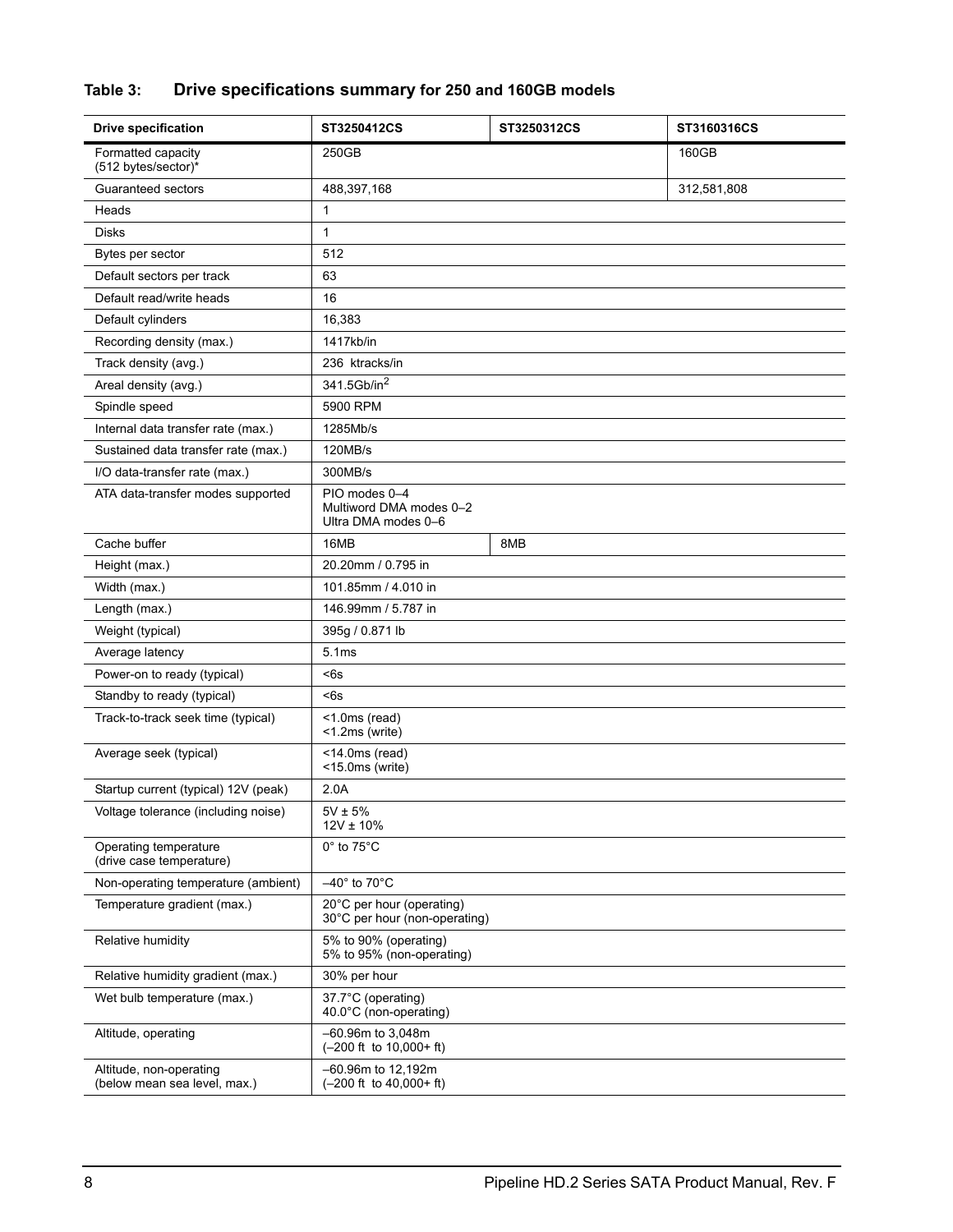| <b>Drive specification</b>                                                  | ST3250412CS                                            | ST3250312CS                                                                                                                                                                                                                                                                                                                                             | ST3160316CS |
|-----------------------------------------------------------------------------|--------------------------------------------------------|---------------------------------------------------------------------------------------------------------------------------------------------------------------------------------------------------------------------------------------------------------------------------------------------------------------------------------------------------------|-------------|
| Operational Shock (max.)                                                    | 70 Gs at 2ms (read)<br>30 Gs at 2ms (write)            |                                                                                                                                                                                                                                                                                                                                                         |             |
| Non-Operational Shock (max.)                                                | 350 Gs at 2ms                                          |                                                                                                                                                                                                                                                                                                                                                         |             |
| Vibration, operating                                                        | 5Hz to 350Hz: 0.50 Gs<br>350Hz to 500Hz: 0.25 Gs       |                                                                                                                                                                                                                                                                                                                                                         |             |
| Vibration, non-operating                                                    | 5Hz to 350Hz: 5.0 Gs<br>350Hz to 500Hz: 1.0 Gs         |                                                                                                                                                                                                                                                                                                                                                         |             |
| Drive acoustics, sound power                                                |                                                        |                                                                                                                                                                                                                                                                                                                                                         |             |
| Idle**                                                                      | 1.9 bels (typical)<br>$2.1$ bels (max.)                |                                                                                                                                                                                                                                                                                                                                                         |             |
| <b>CE Seek Profile</b>                                                      | 2.3 bels (typical)<br>$2.4$ bels (max.)                |                                                                                                                                                                                                                                                                                                                                                         |             |
| Nonrecoverable read errors                                                  | 1 per $10^{15}$ bits read                              |                                                                                                                                                                                                                                                                                                                                                         |             |
| Annualized Failure Rate (AFR)                                               | 0.55%                                                  |                                                                                                                                                                                                                                                                                                                                                         |             |
| Warranty                                                                    | page:<br>play the warranty information for your drive. | To determine the warranty for a specific drive, use a web browser to access the following web<br>support.seagate.com/customer/warranty_validation.jsp<br>From this page, click on the "Verify Your Warranty" link. You will be asked to provide the drive<br>serial number, model number (or part number) and country of purchase. The system will dis- |             |
| Contact start-stop cycles                                                   | 50,000 at 25°C, 50% rel. humidity                      |                                                                                                                                                                                                                                                                                                                                                         |             |
| Supports Hotplug operation per the<br>Serial ATA Revision 2.6 specification | Yes                                                    |                                                                                                                                                                                                                                                                                                                                                         |             |

\*One Gbyte equals one billion bytes when referring to hard drive capacity. Accessible capacity may vary depending on operating environment and formatting.

\*\*During periods of drive idle, some offline activity may occur according to the S.M.A.R.T. specification, which may increase acoustic and power to operational levels*.*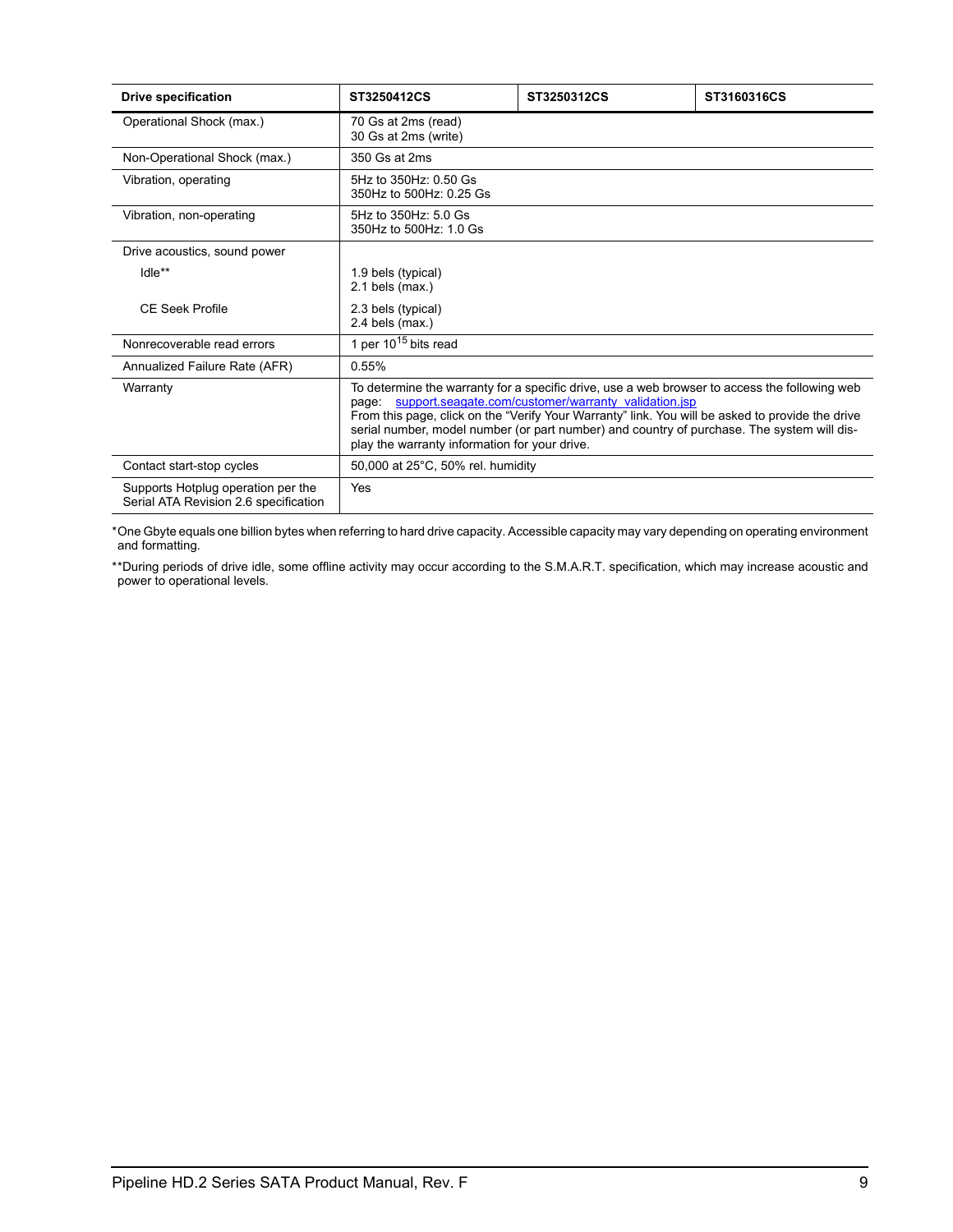## <span id="page-17-9"></span><span id="page-17-5"></span><span id="page-17-0"></span>**2.2 Formatted capacity**

| Model                        | <b>Formatted</b><br>capacity* | Guaranteed<br>sectors | <b>Bytes per sector</b> |
|------------------------------|-------------------------------|-----------------------|-------------------------|
| ST31000424CS<br>ST31000322CS | 1000GB                        | 1,953,525,168         |                         |
| ST3500414CS<br>ST3500312CS   | 500GB                         | 976,773,168           |                         |
| ST3320413CS<br>ST3320311CS   | 320GB                         | 625, 142, 448         | 512                     |
| ST3250412CS<br>ST3250312CS   | 250GB                         | 488.397.168           |                         |
| ST3160316CS                  | 160GB                         | 312,581,808           |                         |

\*One Gbyte equals one billion bytes when referring to hard drive capacity. Accessible capacity may vary depending on operating environment and formatting.

#### <span id="page-17-16"></span><span id="page-17-1"></span>**2.2.1 LBA mode**

<span id="page-17-22"></span><span id="page-17-11"></span>When addressing the drive in LBA mode, all blocks (sectors) are consecutively numbered from 0 to  $n-1$ , where *n* is the number of guaranteed sectors as defined above*.*

Refer to [Section 4.3.1, "Identify Device command"](#page-36-0) (words 60-61 and 100-103) for additional information about 48-bit addressing support of drives with capacities over 137GB.

#### <span id="page-17-17"></span><span id="page-17-10"></span><span id="page-17-7"></span><span id="page-17-2"></span>**2.3 Default logical geometry**

<span id="page-17-23"></span><span id="page-17-18"></span><span id="page-17-12"></span><span id="page-17-6"></span>

| <b>Cylinders</b> | <b>Read/write heads</b> | Sectors per track |
|------------------|-------------------------|-------------------|
| 16.383           | 16                      | 63                |

### <span id="page-17-21"></span><span id="page-17-3"></span>**2.4 Recording and interface technology**

<span id="page-17-25"></span><span id="page-17-24"></span><span id="page-17-20"></span><span id="page-17-19"></span><span id="page-17-15"></span><span id="page-17-14"></span><span id="page-17-13"></span><span id="page-17-8"></span><span id="page-17-4"></span>

|                                             | All models              |
|---------------------------------------------|-------------------------|
| Interface                                   | Serial ATA (SATA)       |
| Recording method                            | Perpendicular           |
| Recording density (max.)                    | 1417kb/in               |
| Track density (ktracks/inch avg)            | 236 ktracks/in          |
| Areal density (Gbits/inch <sup>2</sup> avg) | 341.5Gb/in <sup>2</sup> |
| Spindle speed (RPM)                         | 5900 (+/- 0.2%)         |
| Internal data transfer rate (Mb/s max.)     | 1285Mb/s                |
| Sustained data transfer rate (MB/s max.)    | 120MB/s                 |
| I/O data-transfer rate (MB/s max.)          | 300MB/s                 |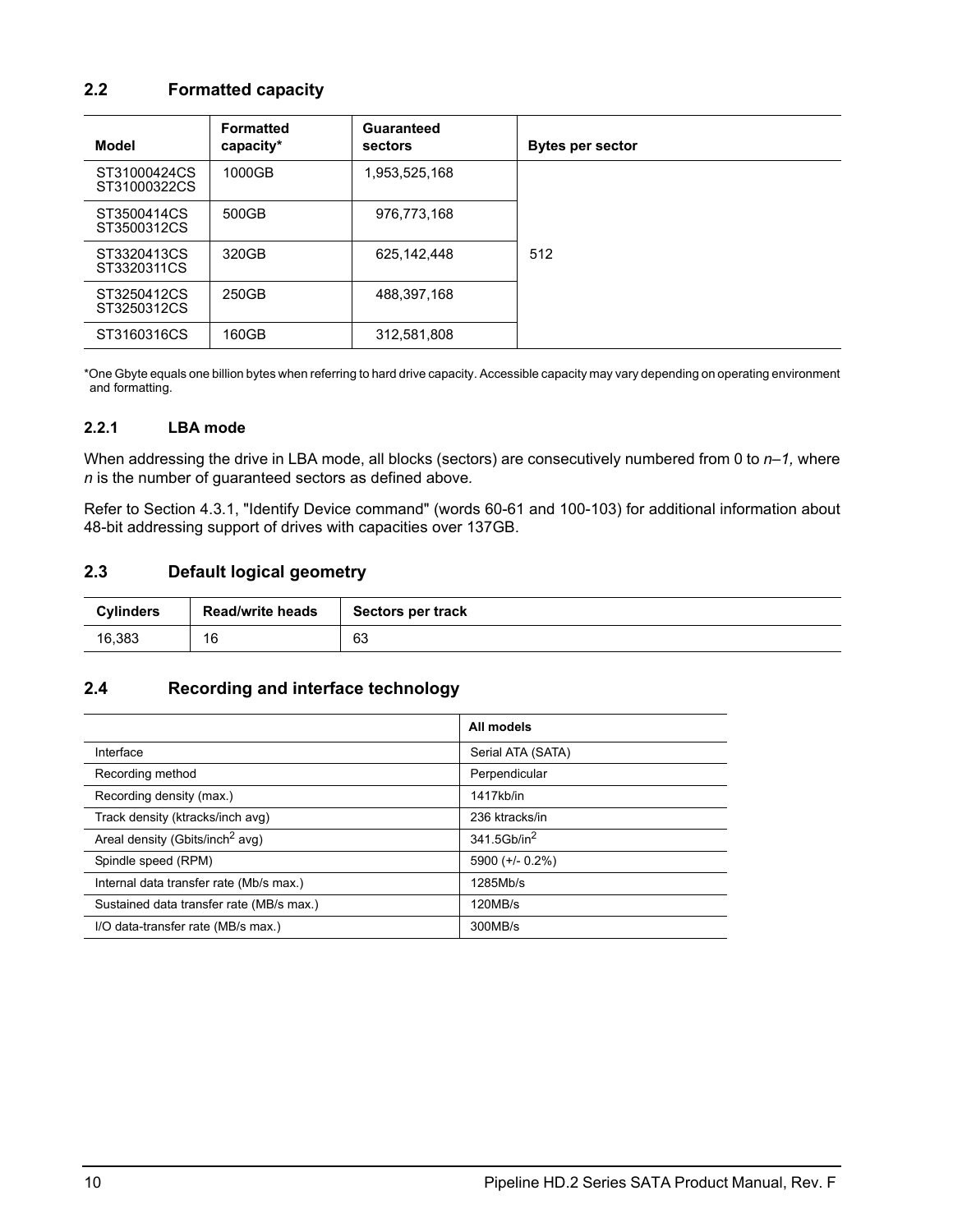### <span id="page-18-10"></span><span id="page-18-0"></span>**2.5 Physical characteristics**

<span id="page-18-20"></span><span id="page-18-19"></span><span id="page-18-8"></span><span id="page-18-7"></span>

|                                                                                  | 1000GB model        | 500, 320, 250 and 160GB models                                                     |  |
|----------------------------------------------------------------------------------|---------------------|------------------------------------------------------------------------------------|--|
| <b>Maximum height</b>                                                            | 26.1mm / 1.028 in   | 20.20mm / 0.794 in                                                                 |  |
| Maximum width                                                                    | 101.85mm / 4.010 in |                                                                                    |  |
| <b>Maximum length</b>                                                            | 146.99mm / 5.787 in |                                                                                    |  |
| <b>Typical weight</b>                                                            | 615g / 1.356 lb     | 500 and 320GB models<br>420g / 0.926 lb<br>250 and 160GB models<br>395q / 0.871 lb |  |
| <b>Cache buffer</b><br>ST31000424CS, ST3500414CS, ST3320413CS and<br>ST3250412CS | 16MB (16,384KB)     |                                                                                    |  |
| ST31000322CS, ST3500312CS, ST3320311CS,<br>ST3250312CS and ST3160316CS           |                     | 8MB (8,192KB)                                                                      |  |

### <span id="page-18-12"></span><span id="page-18-6"></span><span id="page-18-5"></span><span id="page-18-1"></span>**2.6 Seek time**

<span id="page-18-16"></span><span id="page-18-9"></span><span id="page-18-3"></span>Seek measurements are taken with nominal power at 25°C ambient temperature. All times are measured using drive diagnostics. The specifications in the table below are defined as follows:

- <span id="page-18-18"></span><span id="page-18-13"></span><span id="page-18-4"></span>• Track-to-track seek time is an average of all possible single-track seeks in both directions.
- Average seek time is a true statistical random average of at least 5,000 measurements of seeks between random tracks, less overhead.

<span id="page-18-17"></span>

| Typical seek times (ms) | Read   | Write  |
|-------------------------|--------|--------|
| Track-to-track          | 1.0    | 1.2    |
| Average                 | < 14.0 | < 15.0 |

\*Measured in performance mode.

\*\*Measured in quiet mode.

**Note.** These drives are designed to consistently meet the seek times represented in this manual. Physical seeks, regardless of mode (such as track-to-track and average), are expected to meet the noted values. However, due to the manner in which these drives are formatted, benchmark tests that include command overhead or measure logical seeks may produce results that vary from these specifications.

### <span id="page-18-15"></span><span id="page-18-2"></span>**2.7 Start/stop times**

<span id="page-18-14"></span><span id="page-18-11"></span>

| Start/stop times (s)         | 1000GB models | 500, 320, 250 and 160GB models |
|------------------------------|---------------|--------------------------------|
| Power-on to Ready (typical)  | 12.0          | < 6.0                          |
| Standby to Ready (typical)   | < 12.0        | < 6.0                          |
| Ready to spindle stop (max.) | 10            |                                |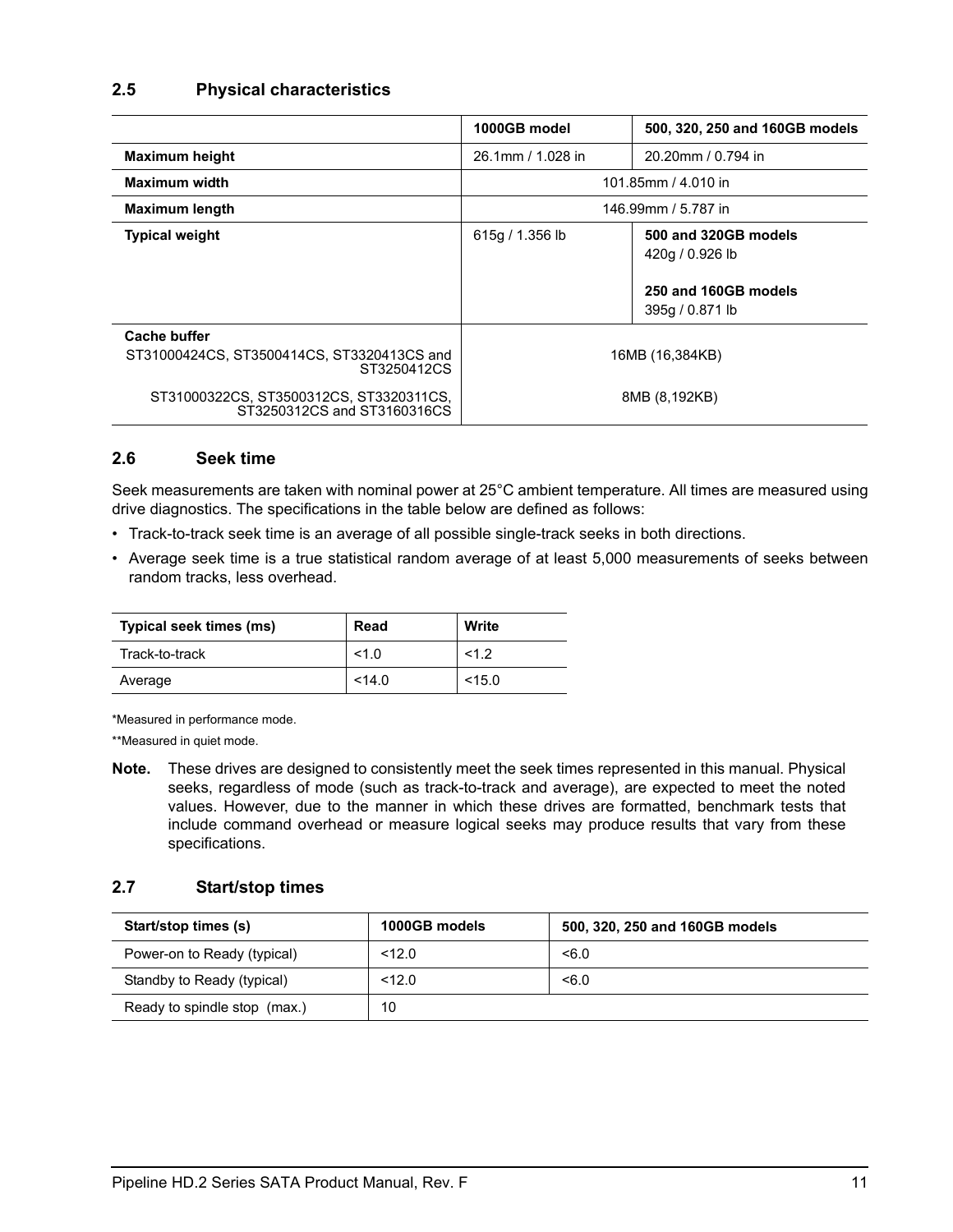## <span id="page-19-11"></span><span id="page-19-0"></span>**2.8 Power specifications**

<span id="page-19-3"></span>The drive receives DC power (5V or 12V) through a native SATA power connector. Refer to Figure [2](#page-29-2) on [page 22.](#page-29-2)

#### <span id="page-19-9"></span><span id="page-19-1"></span>**2.8.1 Power consumption**

Power requirements for the drives are listed in the table on page 9. Typical power measurements are based on an average of drives tested, under nominal conditions, using 5V and 12V input voltage at 25°C ambient temperature.

#### **• Spinup power**

<span id="page-19-18"></span><span id="page-19-15"></span><span id="page-19-6"></span><span id="page-19-2"></span>Spinup power is measured from the time of power-on to the time that the drive spindle reaches operating speed.

#### **• Idle mode power**

<span id="page-19-12"></span><span id="page-19-5"></span>Idle mode power is measured with the drive up to speed, with servo electronics active and with the heads in a random track location.

#### **• Operating (CE seek profile)**

<span id="page-19-8"></span>Operating power is measured by simulating a typical PVR operating environment, using a 50% write, 50% read algorithm.

#### **• Standby mode**

<span id="page-19-17"></span>During Standby mode, the drive accepts commands, but the drive is not spinning, and the servo and read/ write electronics are in power-down mode.

<span id="page-19-14"></span><span id="page-19-10"></span><span id="page-19-7"></span><span id="page-19-4"></span>

| Power dissipation (2 disk models) | Avg (watts $25^{\circ}$ C) | Avg 5V typ. amps | Avg 12V typ. amps |
|-----------------------------------|----------------------------|------------------|-------------------|
| Spinup                            |                            |                  | $2.0$ (peak)      |
| Idle*                             | 3.834                      | 0.223            | 0.226             |
| Operating                         | 4.107                      | 0.295            | 0.219             |
| Standby                           | 0.699                      | 0.121            | 0.008             |
| Sleep                             | 0.699                      | 0.121            | 0.008             |

#### **Table 4: DC power requirements**

<span id="page-19-16"></span><span id="page-19-13"></span>

| Power dissipation (1 disk models) | Avg (watts $25^{\circ}$ C) | Avg 5V typ. amps | Avg 12V typ. amps |
|-----------------------------------|----------------------------|------------------|-------------------|
| Spinup                            |                            |                  | $2.0$ (peak)      |
| Idle*                             | 3.008                      | 0.248            | 0.147             |
| Operating                         | 3.445                      | 0.316            | 0.155             |
| Standby                           | 0.707                      | 0.127            | 0.006             |
| Sleep                             | 0.707                      | 0.127            | 0.006             |

\*During periods of drive idle, some offline activity may occur according to the S.M.A.R.T. specification, which may increase acoustic and power to operational levels*.*

**Note.** Drive supports PHY layer power management. When enabled, a power savings of ~300mw can be achieved in Idle, Standby and Sleep modes.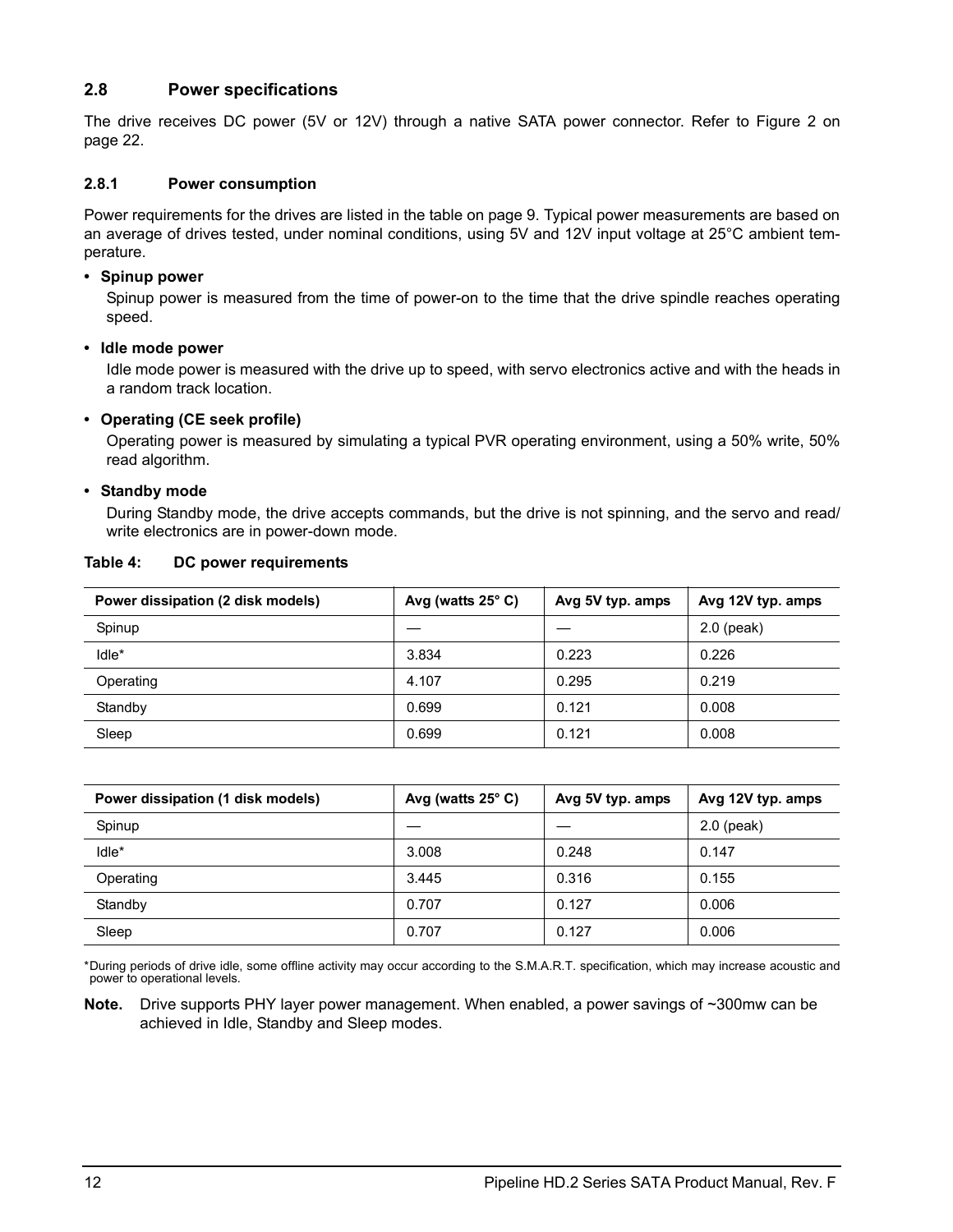### **2.8.1.1 Typical current profiles**



<span id="page-20-2"></span>**Figure 1. Typical 12V startup and operation current profile**

### <span id="page-20-5"></span><span id="page-20-3"></span><span id="page-20-0"></span>**2.8.2 Conducted noise**

<span id="page-20-4"></span>Input noise ripple is measured at the host system power supply across an equivalent 80-ohm resistive load on the 12V line or an equivalent 15-ohm resistive load on the 5V line.

- Using 12V power, the drive is expected to operate with a maximum of 120mV peak-to-peak square-wave injected noise at up to 10MHz.
- Using 5V power, the drive is expected to operate with a maximum of 100mV peak-to-peak square-wave injected noise at up to 10MHz.
- <span id="page-20-6"></span>**Note.** Equivalent resistance is calculated by dividing the nominal voltage by the typical RMS read/write current.

### <span id="page-20-7"></span><span id="page-20-1"></span>**2.8.3 Voltage tolerance**

Voltage tolerance (including noise):

- $5V \pm 5%$
- $12V \pm 10\%$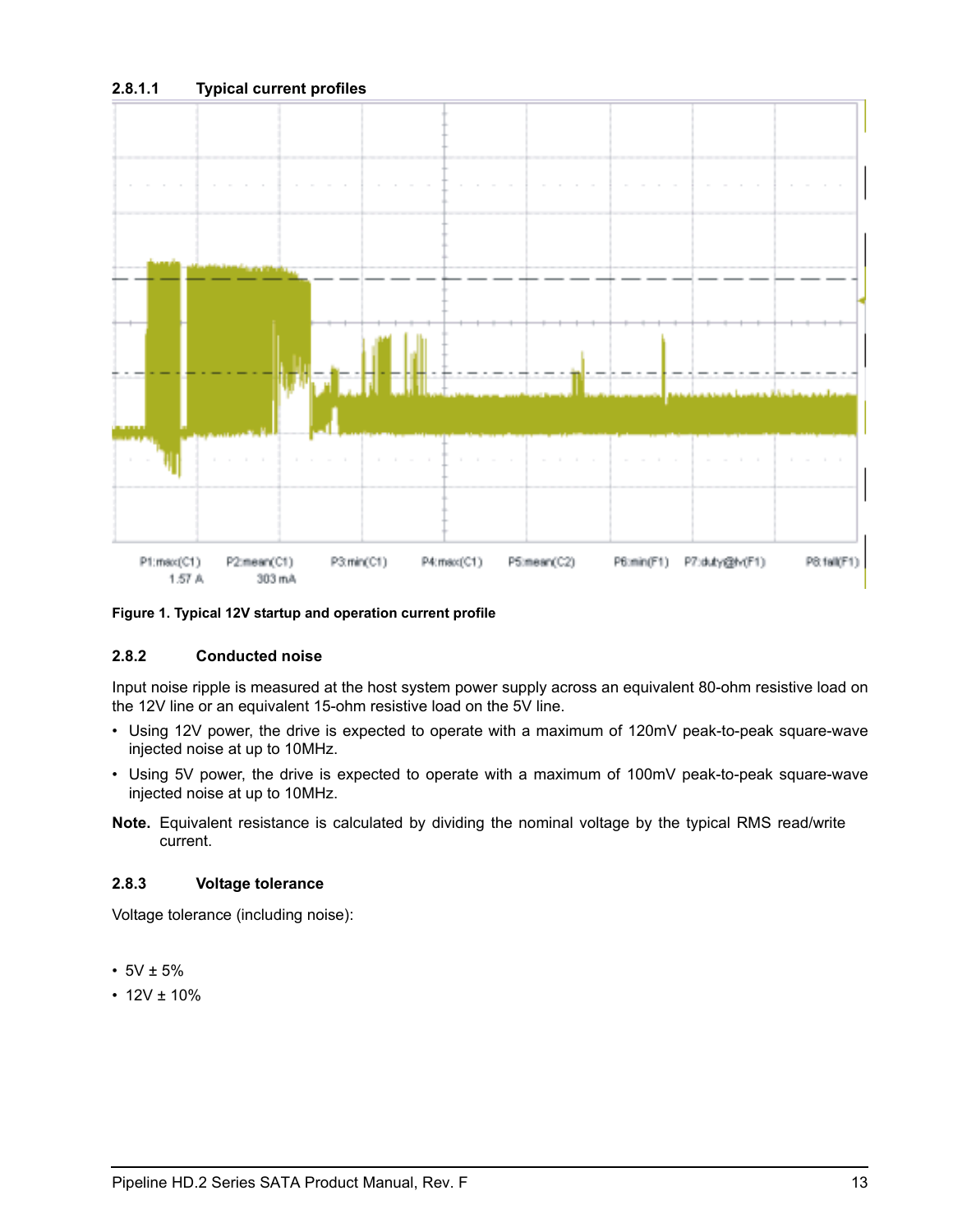### <span id="page-21-3"></span><span id="page-21-0"></span>**2.8.4 Power management modes**

<span id="page-21-4"></span>The drive provides programmable power management to provide greater energy efficiency. In most systems, you can control power management through the system setup program. The drive features the following power-management modes:

| <b>Power modes</b> | <b>Heads</b> | <b>Spindle</b> | <b>Buffer</b>   |
|--------------------|--------------|----------------|-----------------|
| Active             | Tracking     | Rotating       | Enabled         |
| Idle               | Tracking     | Rotating       | Enabled         |
| Standby            | Parked       | Stopped        | Enabled         |
| Sleep              | Parked       | Stopped        | <b>Disabled</b> |

### <span id="page-21-1"></span>• **Active mode**

<span id="page-21-2"></span>The drive is in Active mode during the read/write and seek operations.

#### • **Idle mode**

The buffer remains enabled, and the drive accepts all commands and returns to Active mode any time disk access is necessary.

#### <span id="page-21-6"></span>• **Standby mode**

<span id="page-21-7"></span>The drive enters Standby mode when the host sends a Standby Immediate command. If the host has set the standby timer, the drive can also enter Standby mode automatically after the drive has been inactive for a specifiable length of time. The standby timer delay is established using a Standby or Idle command. In Standby mode, the drive buffer is enabled, the heads are parked and the spindle is at rest. The drive accepts all commands and returns to Active mode any time disk access is necessary.

#### <span id="page-21-5"></span>**• Sleep mode**

The drive enters Sleep mode after receiving a Sleep command from the host. In Sleep mode, the drive buffer is disabled, the heads are parked and the spindle is at rest. The drive leaves Sleep mode after it receives a Hard Reset or Soft Reset from the host. After receiving a reset, the drive exits Sleep mode and enters Standby mode with all current translation parameters intact.

#### **• Idle and Standby timers**

<span id="page-21-8"></span>Each time the drive performs an Active function (read, write or seek), the standby timer is reinitialized and begins counting down from its specified delay times to zero. If the standby timer reaches zero before any drive activity is required, the drive makes a transition to Standby mode. In both Idle and Standby mode, the drive accepts all commands and returns to Active mode when disk access is necessary.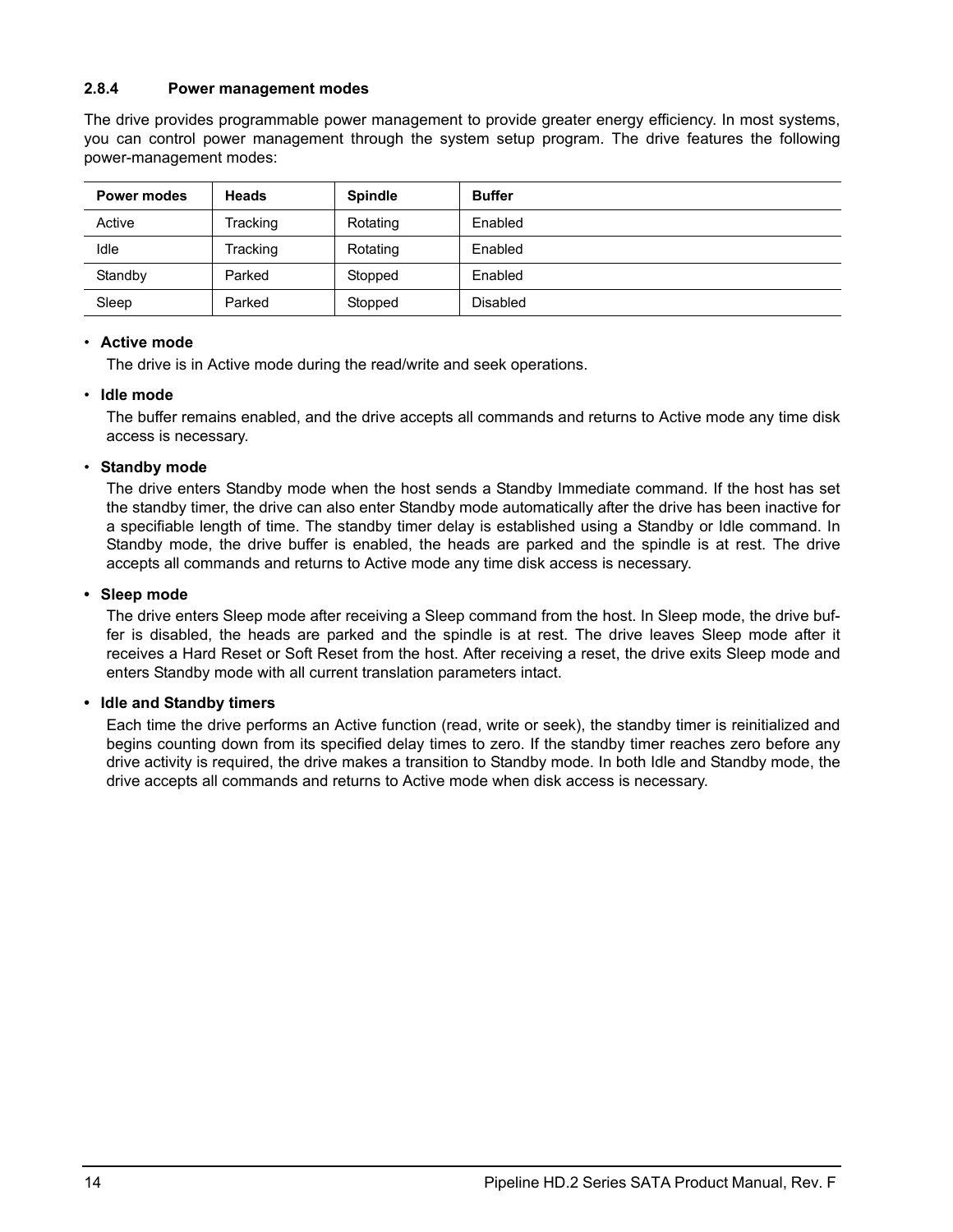## <span id="page-22-7"></span><span id="page-22-0"></span>**2.9 Environmental specifications**

### <span id="page-22-11"></span><span id="page-22-6"></span><span id="page-22-1"></span>**2.9.1 Drive case temperature**

<span id="page-22-9"></span>Above 1,000 feet (305 meters), the maximum temperature is derated linearly to 112°F (44°C) at 10,000 feet (3,048 meters).

Drive case temperature should be measured at the location indicated in [Figure 3 on page 23.](#page-30-1)

| Operating (drive case temperature) | $0^{\circ}$ to 75 $^{\circ}$ C (32 $^{\circ}$ to 167 $^{\circ}$ F) |
|------------------------------------|--------------------------------------------------------------------|
| Non-operating (ambient *)          | $-40^{\circ}$ to 70°C ( $-40^{\circ}$ to 158°F)                    |

\* Ambient temperature is defined as the temperature of the environment immediately surrounding the drive.

#### <span id="page-22-12"></span><span id="page-22-2"></span>**2.9.2 Temperature gradient**

| Operating     | 20°C per hour (68°F per hour max.), without condensation |
|---------------|----------------------------------------------------------|
| Non-operating | $30^{\circ}$ C per hour (86 $^{\circ}$ F per hour max.)  |

### <span id="page-22-8"></span><span id="page-22-3"></span>**2.9.3 Humidity**

### <span id="page-22-10"></span>**2.9.3.1 Relative humidity**

| Operating     | 5% to 90% noncondensing (30% per hour max.) |
|---------------|---------------------------------------------|
| Non-operating | 5% to 95% noncondensing (30% per hour max.) |

#### <span id="page-22-13"></span>**2.9.3.2 Wet bulb temperature**

| Operating     | 37.7°C (99.9°F max.)                      |
|---------------|-------------------------------------------|
| Non-operating | 40.0 $^{\circ}$ C (104 $^{\circ}$ F max.) |

### <span id="page-22-5"></span><span id="page-22-4"></span>**2.9.4 Altitude**

| Operating     | $-60.96$ m to 3,048m ( $-200$ ft to 10,000+ ft)  |  |
|---------------|--------------------------------------------------|--|
| Non-operating | $-60.96$ m to 12,192m ( $-200$ ft to 40,000+ ft) |  |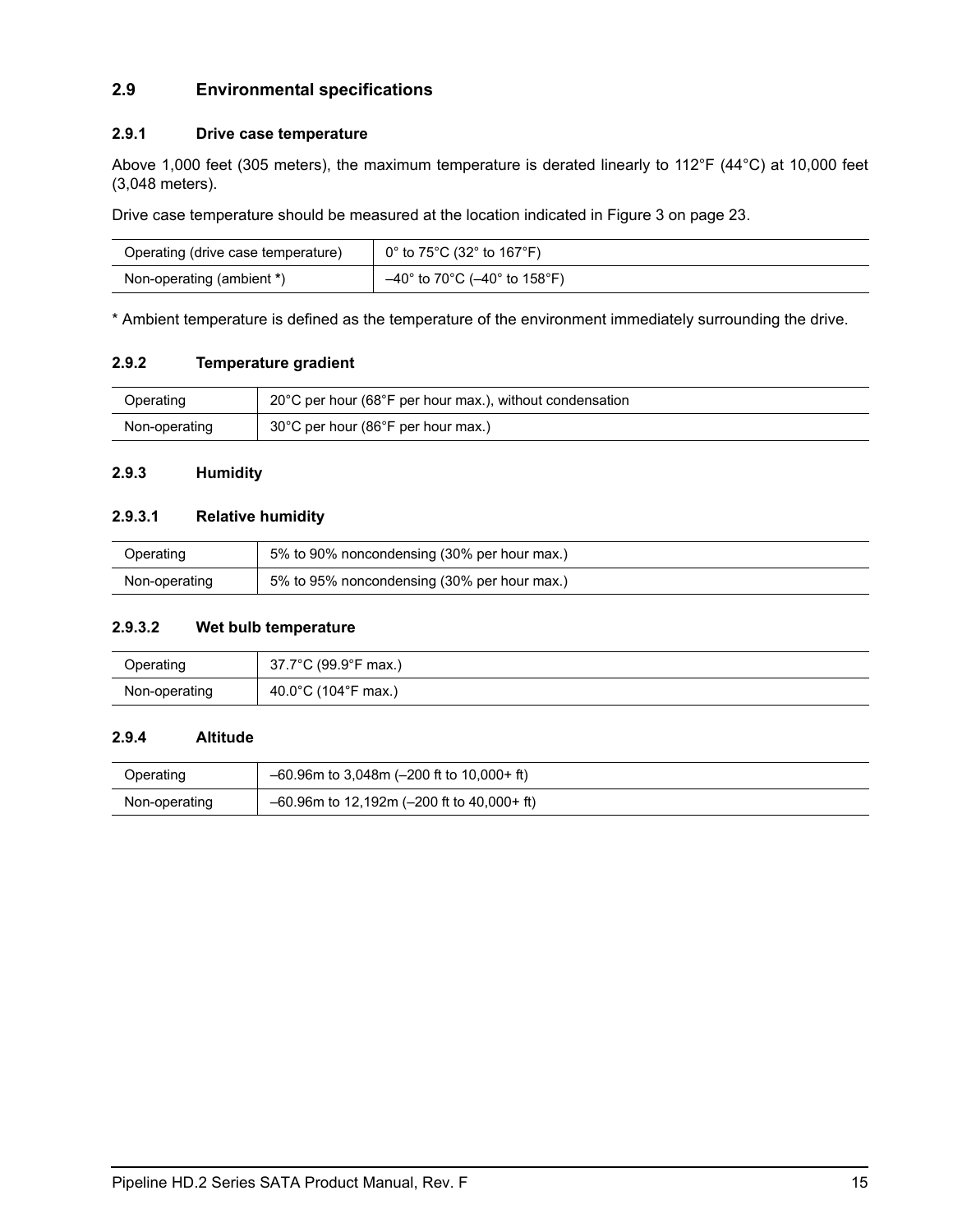### <span id="page-23-10"></span><span id="page-23-0"></span>**2.9.5 Shock**

<span id="page-23-9"></span><span id="page-23-4"></span>All shock specifications assume that the drive is mounted securely with the input shock applied at the drive mounting screws. Shock may be applied in the X, Y or Z axis.

### <span id="page-23-7"></span>**2.9.5.1 Operating shock**

The drives comply with the performance levels specified in this document when subjected to a maximum operating shock of 70 Gs (Read) and 30 Gs (Write) based on half-sine shock pulses of 2 msec. Shocks should not be repeated more than two times per second.

### <span id="page-23-5"></span>**2.9.5.2 Non-operating shock**

The non-operating shock level that the drive can experience without incurring physical damage or degradation in performance when subsequently put into operation is 350 Gs based on a nonrepetitive half-sine shock pulse of 2 msec duration.

### <span id="page-23-11"></span><span id="page-23-1"></span>**2.9.6 Vibration**

All vibration specifications assume that the drive is mounted securely with the input vibration applied at the drive mounting screws. Vibration may be applied in the X, Y or Z axis.

### <span id="page-23-8"></span>**2.9.6.1 Operating vibration**

The maximum vibration levels that the drive may experience while meeting the performance standards specified in this document are specified below

| 5Hz to 350 Hz   | $0.50$ Gs |
|-----------------|-----------|
| 350Hz to 500 Hz | $0.25$ Gs |

### <span id="page-23-6"></span>**2.9.6.2 Non-operating vibration**

The maximum non-operating vibration levels that the drive may experience without incurring physical damage or degradation in performance when subsequently put into operation are specified below.

<span id="page-23-3"></span><span id="page-23-2"></span>

| 5Hz to 350Hz   | 5.0 Gs   |
|----------------|----------|
| 350Hz to 500Hz | $1.0$ Gs |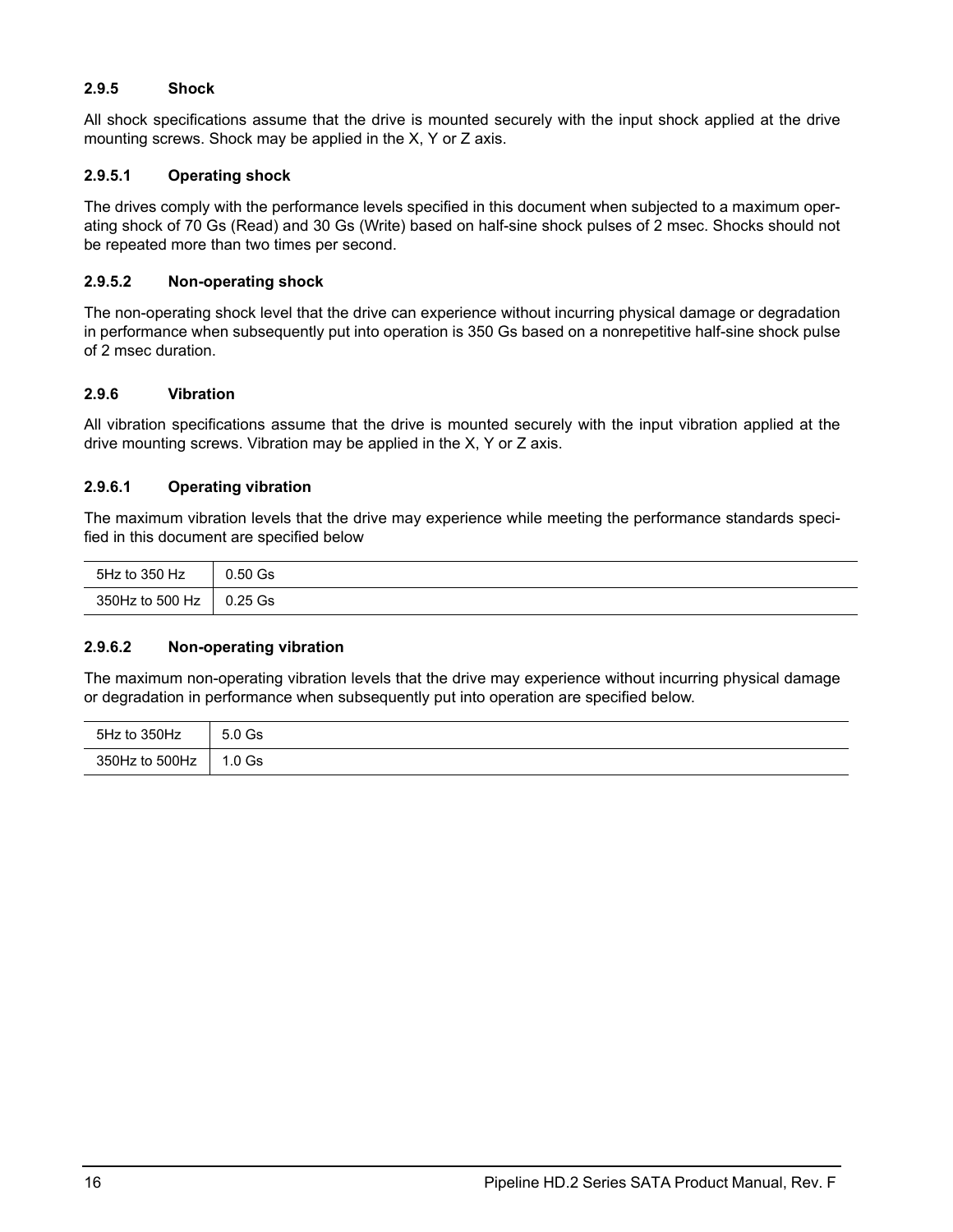## <span id="page-24-2"></span><span id="page-24-0"></span>**2.10 Acoustics emissions**

Drive emission of sound is measured consistent with the ECMA-74 and its referenced standards. Testing is conducted at room temperature (approximately 25 degrees C). Emission levels are reported as the total A-weighted sound power levels for, steady state, idle and active (seek) modes of operations.

|                                | Idle <sup>[1]</sup>                      | <b>CE seek profile</b>                         |
|--------------------------------|------------------------------------------|------------------------------------------------|
| 1000GB models                  | $2.1$ bels (typ.)<br>$2.3$ bels (max.)   | $2.4$ bels (typ.)<br>$2.5$ bels $\hat{m}$ ax.) |
| 500, 320, 250 and 160GB models | $1.9$ bels (typ.)<br>$2.1$ bels $(max.)$ | $2.3$ bels (typ.)<br>$2.4$ bels $(max.)$       |

**Table 5: Drive A-weighted Sound Power Levels (SWL, BA)**

[1] During periods of drive idle, some offline activity may occur according to the S.M.A.R.T. specification, which may increase acoustic and power to operational levels*.*

### <span id="page-24-7"></span>**Test for Prominent Discrete Tones (PDTs)**

Seagate follows the ECMA-74 standards for measurement and identification of PDTs. An exception to this process is the use of the absolute threshold of hearing. Seagate uses the lower limit for the threshold curve\* to discern tone audibility and to compensate for the inaudible components of sound prior to computation of tone ratios according to Annex D of the ECMA-74 standards.

\* Defined as the median curve given by ISO 389-7 (Tf curve) minus 10dB at all frequencies.

### <span id="page-24-5"></span><span id="page-24-1"></span>**2.11 Electromagnetic immunity**

<span id="page-24-9"></span>When properly installed in a representative host system, the drive operates without errors or degradation in performance when subjected to the radio frequency (RF) environments defined in the following table:

|  | Table 6: |  | Radio frequency environments |
|--|----------|--|------------------------------|
|--|----------|--|------------------------------|

<span id="page-24-11"></span><span id="page-24-10"></span><span id="page-24-8"></span><span id="page-24-6"></span><span id="page-24-4"></span><span id="page-24-3"></span>

| Test                         | <b>Description</b>                                                                           | Performance level | Reference standard             |
|------------------------------|----------------------------------------------------------------------------------------------|-------------------|--------------------------------|
| Electrostatic<br>discharge   | Contact, HCP, VCP: ± 4 kV; Air: ± 8 kV                                                       | B                 | EN61000-4-2: 95                |
| Radiated RF<br>immunity      | 80 to 1,000MHz, 3V/m,<br>80% AM with 1kHz sine<br>900MHz, 3V/m, 50% pulse modulation @ 200Hz | A                 | EN61000-4-3:96<br>ENV50204: 95 |
| Electrical fast<br>transient | ± 1kV on AC mains, ± 0.5kV on external I/O                                                   | B                 | EN61000-4-4: 95                |
| Surge immunity               | ± 1kV differential, ± 2kV common, AC mains                                                   | B                 | EN61000-4-5: 95                |
| Conducted RF<br>immunity     | 150kHz to 80MHz, 3Vrms, 80% AM with 1kHz sine                                                | A                 | EN61000-4-6: 97                |
| Voltage dips,<br>interrupts  | 0% open, 5 seconds<br>0% short, 5 seconds<br>40%, 0.10 seconds<br>70%, 0.01 seconds          | С<br>С<br>C<br>B  | EN61000-4-11: 94               |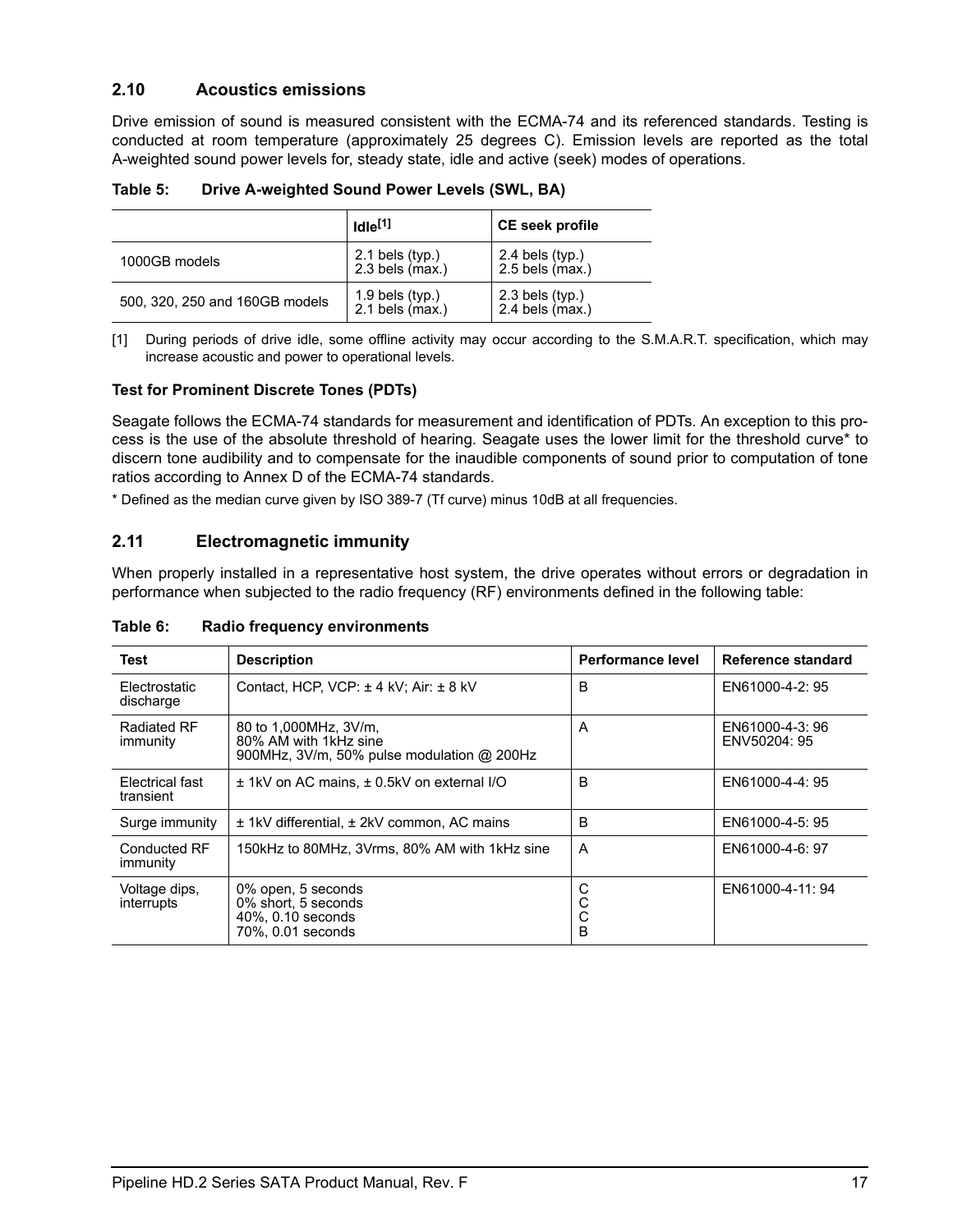## <span id="page-25-29"></span><span id="page-25-0"></span>**2.12 Reliability**

## <span id="page-25-5"></span><span id="page-25-1"></span>**2.12.1 Annualized Failure Rate (AFR)**

The product will achieve an Annualized Failure Rate (AFR) of 0.55% when operated in an environment of ambient air temperatures of 25°C. Operation at temperatures outside the specifications in [Section 2.9](#page-22-0) may increase the product AFR. AFR is a population statistics that is not relevant to individual units.

<span id="page-25-27"></span>AFR specifications are based on the following assumptions for desktop personal computer environments:

- 8760 power-on-hours per year
- 10,000 average motor start/stop cycles per year
- Operations at nominal voltages
- <span id="page-25-22"></span><span id="page-25-13"></span>• Temperatures outside the specifications in [Section 2.9](#page-22-0) may reduce the product reliability.
- Normal I/O duty cycle for desktop personal computers. Operation at excessive I/O duty cycle may degrade product reliability.

The consumer electronics environment of power-on-hours, temperature, and I/O duty cycle affect the product AFR. The AFR will be degraded if used in a enterprise application.

<span id="page-25-33"></span><span id="page-25-31"></span><span id="page-25-28"></span><span id="page-25-26"></span><span id="page-25-19"></span><span id="page-25-12"></span><span id="page-25-7"></span>

| Nonrecoverable read errors    | 1 per $10^{15}$ bits read, max.                                                                                                                                                                                                                                                                                                                                                                                |
|-------------------------------|----------------------------------------------------------------------------------------------------------------------------------------------------------------------------------------------------------------------------------------------------------------------------------------------------------------------------------------------------------------------------------------------------------------|
| Annualized Failure Rate (AFR) | 0.55% (nominal power, 25°C ambient temperature)                                                                                                                                                                                                                                                                                                                                                                |
| Contact start-stop cycles     | 50,000 cycles<br>(at nominal voltage and temperature, with 60 cycles per hour and a 50% duty cycle)                                                                                                                                                                                                                                                                                                            |
| Warranty                      | To determine the warranty for a specific drive, use a web browser to access the fol-<br>lowing web page: support.seagate.com/customer/warranty validation.jsp<br>From this page, click on the "Verify Your Warranty" link. You will be asked to provide<br>the drive serial number, model number (or part number) and country of purchase.<br>The system will display the warranty information for your drive. |
| Preventive maintenance        | None required.                                                                                                                                                                                                                                                                                                                                                                                                 |

## <span id="page-25-25"></span><span id="page-25-9"></span><span id="page-25-6"></span><span id="page-25-2"></span>**2.13 Agency certification**

### <span id="page-25-30"></span><span id="page-25-3"></span>**2.13.1 Safety certification**

<span id="page-25-32"></span><span id="page-25-18"></span><span id="page-25-11"></span>These products are certified to meet the requirements of UL60950-1, CSA60950-1 and EN60950 and so marked as to the certify agency.

### <span id="page-25-14"></span><span id="page-25-10"></span><span id="page-25-4"></span>**2.13.2 Electromagnetic compatibility**

<span id="page-25-24"></span><span id="page-25-23"></span><span id="page-25-21"></span><span id="page-25-20"></span><span id="page-25-17"></span><span id="page-25-16"></span><span id="page-25-15"></span><span id="page-25-8"></span>Hard drives that display the CE mark comply with the European Union (EU) requirements specified in the Electromagnetic Compatibility Directive (2004/108/EC) as put into place 20 July 2007. Testing is performed to the levels specified by the product standards for Information Technology Equipment (ITE). Emission levels are defined by EN 55022, Class B and the immunity levels are defined by EN55024.

Drives are tested in representative end-user systems. Although CE-marked Seagate drives comply with the directives when used in the test systems, we cannot guarantee that all systems will comply with the directives. The drive is designed for operation inside a properly designed enclosure, with properly shielded I/O cable (if necessary) and terminators on all unused I/O ports. Computer manufacturers and system integrators should confirm EMC compliance and provide CE marking for their products.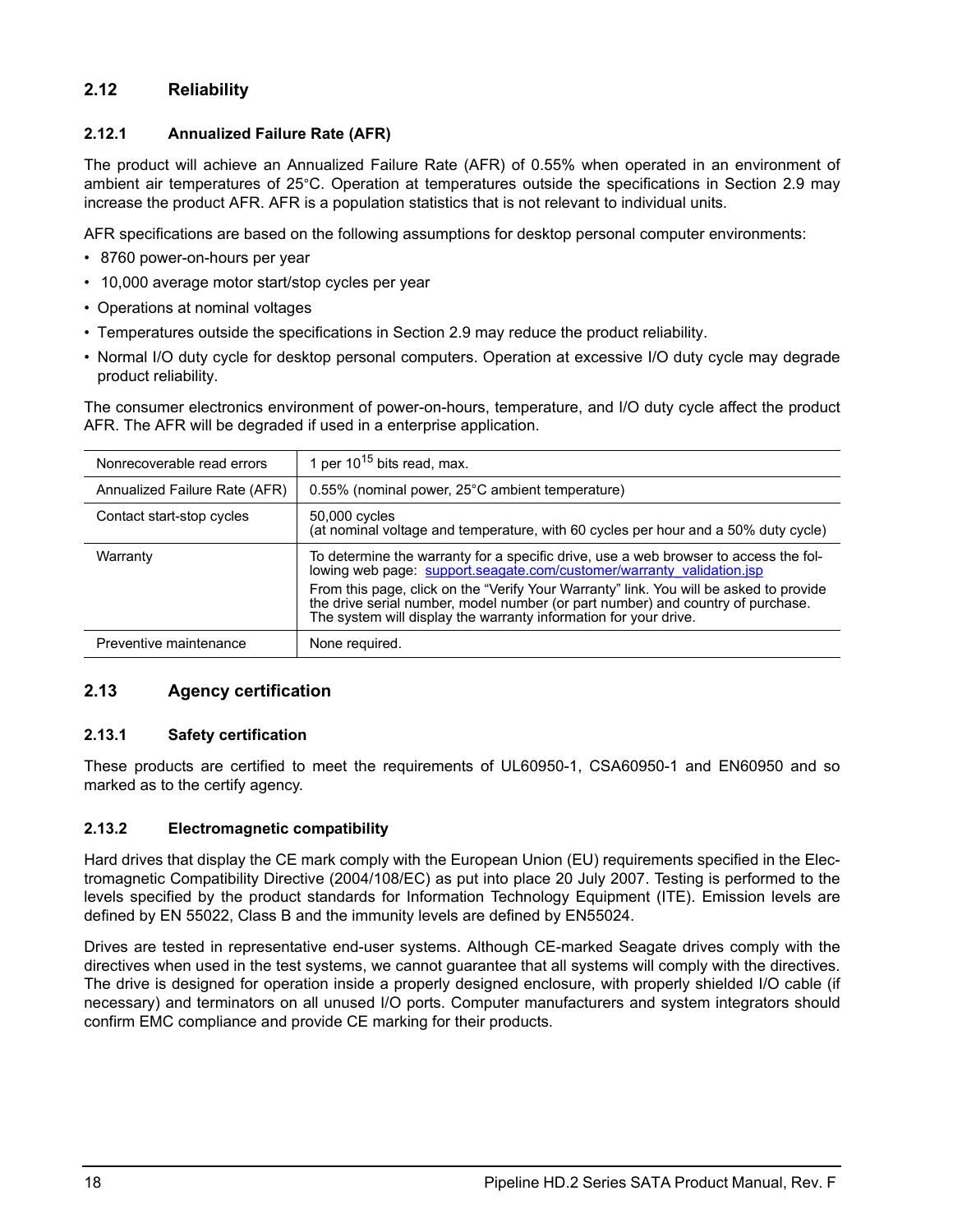### <span id="page-26-14"></span><span id="page-26-12"></span>**Korean RRL**

<span id="page-26-11"></span><span id="page-26-10"></span><span id="page-26-6"></span><span id="page-26-5"></span>If these drives have the Korean Communications Commission (KCC) logo, they comply with paragraph 1 of Article 11 of the Electromagnetic Compatibility control Regulation and meet the Electromagnetic Compatibility (EMC) Framework requirements of the Radio Research Laboratory (RRL) Communications Commission, Republic of Korea.

These drives have been tested and comply with the Electromagnetic Interference/Electromagnetic Susceptibility (EMI/EMS) for Class B products. Drives are tested in a representative, end-user system by a Korean-recognized lab.

- Family name: Pipeline HD.2 Series
- Certificate number: STX-PipelineHD2 (B)

#### <span id="page-26-4"></span>**Australian C-Tick (N176)**

<span id="page-26-3"></span><span id="page-26-2"></span><span id="page-26-1"></span>If these models have the C-Tick marking, they comply with the Australia/New Zealand Standard AS/NZ CISPR22 and meet the Electromagnetic Compatibility (EMC) Framework requirements of the Australian Communication Authority (ACA).

### <span id="page-26-8"></span><span id="page-26-0"></span>**2.13.3 FCC verification**

<span id="page-26-15"></span>These drives are intended to be contained solely within a personal computer or similar enclosure (not attached as an external device). As such, each drive is considered to be a subassembly even when it is individually marketed to the customer. As a subassembly, no Federal Communications Commission verification or certification of the device is required.

<span id="page-26-9"></span><span id="page-26-7"></span>Seagate has tested this device in enclosures as described above to ensure that the total assembly (enclosure, disk drive, motherboard, power supply, etc.) does comply with the limits for a Class B computing device, pursuant to Subpart J, Part 15 of the FCC rules. Operation with noncertified assemblies is likely to result in interference to radio and television reception.

<span id="page-26-13"></span>**Radio and television interference.** This equipment generates and uses radio frequency energy and if not installed and used in strict accordance with the manufacturer's instructions, may cause interference to radio and television reception.

This equipment is designed to provide reasonable protection against such interference in a residential installation. However, there is no guarantee that interference will not occur in a particular installation. If this equipment does cause interference to radio or television, which can be determined by turning the equipment on and off, you are encouraged to try one or more of the following corrective measures:

- Reorient the receiving antenna.
- Move the device to one side or the other of the radio or TV.
- Move the device farther away from the radio or TV.
- Plug the computer into a different outlet so that the receiver and computer are on different branch outlets.

If necessary, you should consult your dealer or an experienced radio/television technician for additional suggestions. You may find helpful the following booklet prepared by the Federal Communications Commission: *How to Identify and Resolve Radio-Television Interference Problems*. This booklet is available from the Superintendent of Documents, U.S. Government Printing Office, Washington, DC 20402. Refer to publication number 004-000-00345-4.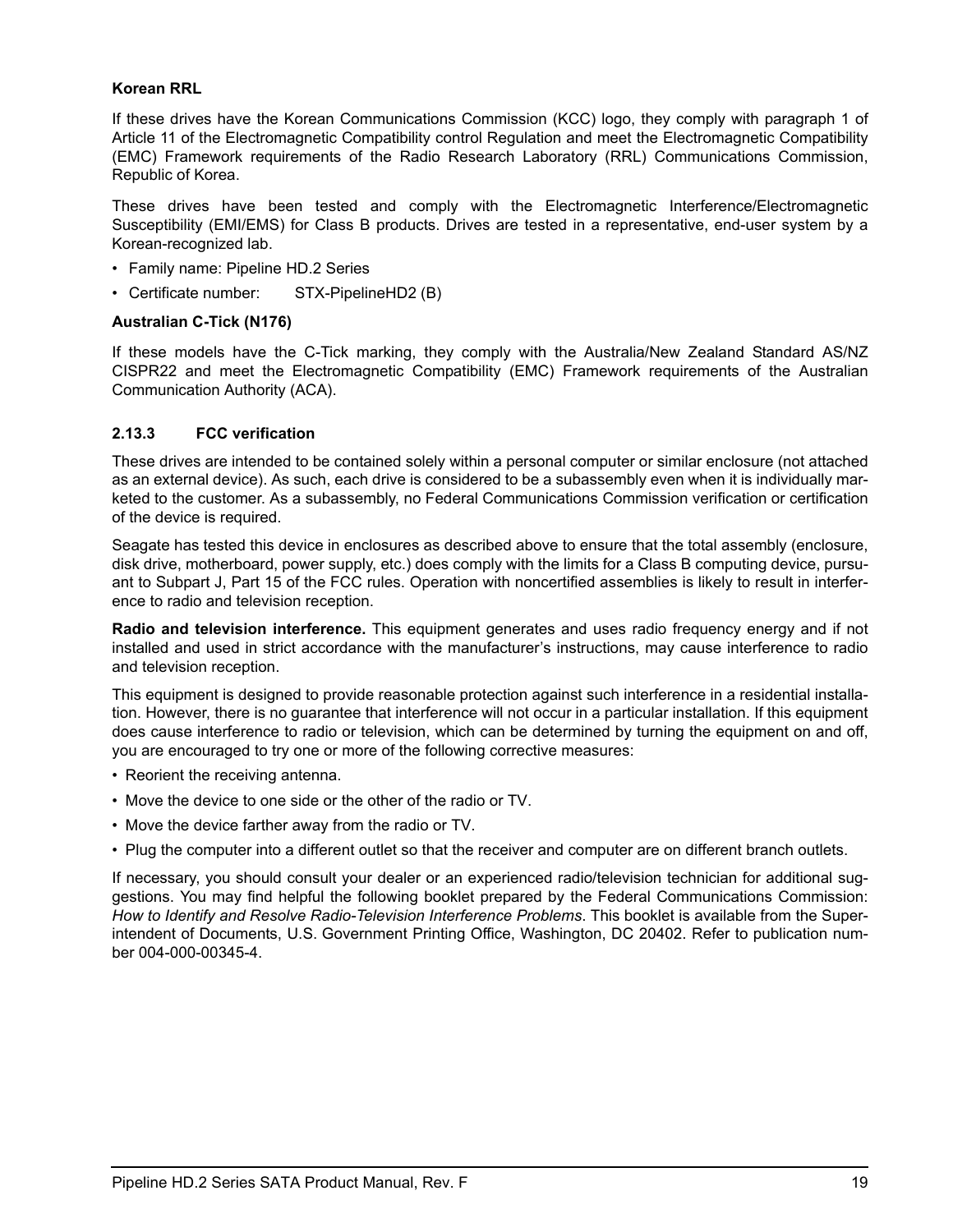## <span id="page-27-0"></span>**2.14 Environmental protection**

Seagate designs its products to meet environmental protection requirements worldwide, including regulations restricting certain chemical substances.

### <span id="page-27-6"></span><span id="page-27-1"></span>**2.14.1 European Union Restriction of Hazardous Substances (RoHS) Directive**

The European Union Restriction of Hazardous Substances (RoHS) Directive, restricts the presence of chemical substances, including Lead, Cadmium, Mercury, Hexavalent Chromium, PBB and PBDE, in electronic products, effective July 2006. This drive is manufactured with components and materials that comply with the RoHS Directive.

### <span id="page-27-4"></span><span id="page-27-2"></span>**2.14.2 China Restriction of Hazardous Substances (RoHS) Directive** 中国限制危险物品的指令

This product has an Environmental Protection Use Period (EPUP) of 20 years. The following table contains information mandated by China's "Marking Requirements for Control of Pollution Caused by Electronic Information Products" Standard.

<span id="page-27-7"></span>

该产品具有20年的环境保护使用周期 (EPUP)。 下表包含了中国 "电子产品所导致的污染的控 制的记号要求"所指定的信息。

|               |      | Toxic or Hazardous Substances or Elements有毒有害物质或元素 |      |                    |                             |                |
|---------------|------|----------------------------------------------------|------|--------------------|-----------------------------|----------------|
|               |      |                                                    |      |                    |                             |                |
|               |      |                                                    |      |                    | Hexavalent   Polybrominated | Polybrominated |
|               | Lead | Mercury                                            |      | Cadmium   Chromium | <b>Biphenyl</b>             | Diphenyl Ether |
| Name of Parts | 铅    | 汞                                                  | 锅    | 六价铬                | 多误联苯                        | 多误二苯醚          |
| 部件名称          | (Pb) | (Hg)                                               | (Cd) | $(Cr6+)$           | (PBB)                       | (PBDE)         |
| <b>PCBA</b>   | v    |                                                    |      |                    |                             |                |
| HDA           |      |                                                    |      |                    |                             |                |
|               |      |                                                    |      |                    |                             |                |

"O" indicates the hazardous and toxic substance content of the part (at the homogenous material level) is lower than the threshold defined by the China RoHS MCV Standard.

 $\rm ^{``O}$ "表示该部件(于同类物品程度上)所含的危险和有毒物质低于中国 $\rm ^{RoH S}$  MCV标准所定义的门槛值。

"X" indicates the hazardous and toxic substance content of the part (at the homogenous material level) is over the threshold defined by the China RoHS MCV Standard.

"X"表示该部件(于同类物品程度上)所含的危险和有毒物质超出中国RoHS MCV标准所定义的门槛值。

## <span id="page-27-5"></span><span id="page-27-3"></span>**2.15 Corrosive environment**

Seagate electronic drive components pass accelerated corrosion testing equivalent to 10 years exposure to light industrial environments containing sulfurous gases, chlorine and nitric oxide, classes G and H per ASTM B845. However, this accelerated testing cannot duplicate every potential application environment. Users should use caution exposing any electronic components to uncontrolled chemical pollutants and corrosive chemicals as electronic drive component reliability can be affected by the installation environment. The silver, copper, nickel and gold films used in Seagate products are especially sensitive to the presence of sulfide, chloride, and nitrate contaminants. Sulfur is found to be the most damaging. In addition, electronic components should never be exposed to condensing water on the surface of the printed circuit board assembly (PCBA) or exposed to an ambient relative humidity greater than 95%. Materials used in cabinet fabrication, such as vulcanized rubber, that can outgas corrosive compounds should be minimized or eliminated. The useful life of any electronic equipment may be extended by replacing materials near circuitry with sulfide-free alternatives.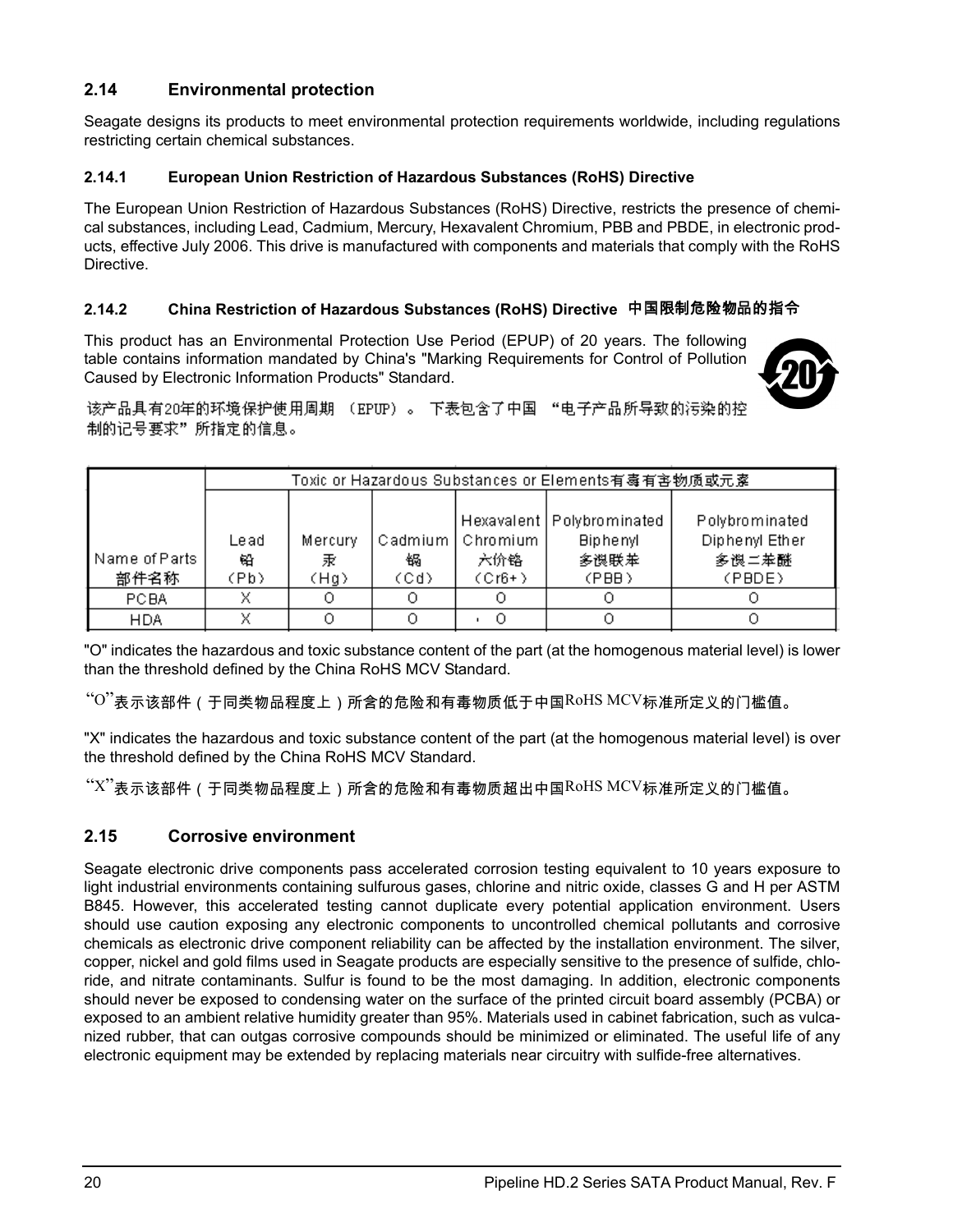## <span id="page-28-6"></span><span id="page-28-2"></span><span id="page-28-0"></span>**3.0 Configuring and mounting the drive**

This section contains the specifications and instructions for configuring and mounting the drive.

## <span id="page-28-9"></span><span id="page-28-7"></span><span id="page-28-5"></span><span id="page-28-1"></span>**3.1 Handling and static-discharge precautions**

<span id="page-28-4"></span><span id="page-28-3"></span>After unpacking, and before installation, the drive may be exposed to potential handling and electrostatic discharge (ESD) hazards. Observe the following standard handling and static-discharge precautions:

### **Caution:**

- Before handling the drive, put on a grounded wrist strap, or ground yourself frequently by touching the metal chassis of a computer that is plugged into a grounded outlet. Wear a grounded wrist strap throughout the entire installation procedure.
- Handle the drive by its edges or frame *only*.
- The drive is extremely fragile—handle it with care. Do not press down on the drive top cover.
- Always rest the drive on a padded, antistatic surface until you mount it in the computer.
- <span id="page-28-8"></span>• Do not touch the connector pins or the printed circuit board.
- Do not remove the factory-installed labels from the drive or cover them with additional labels. Removal voids the warranty. Some factory-installed labels contain information needed to service the drive. Other labels are used to seal out dirt and contamination.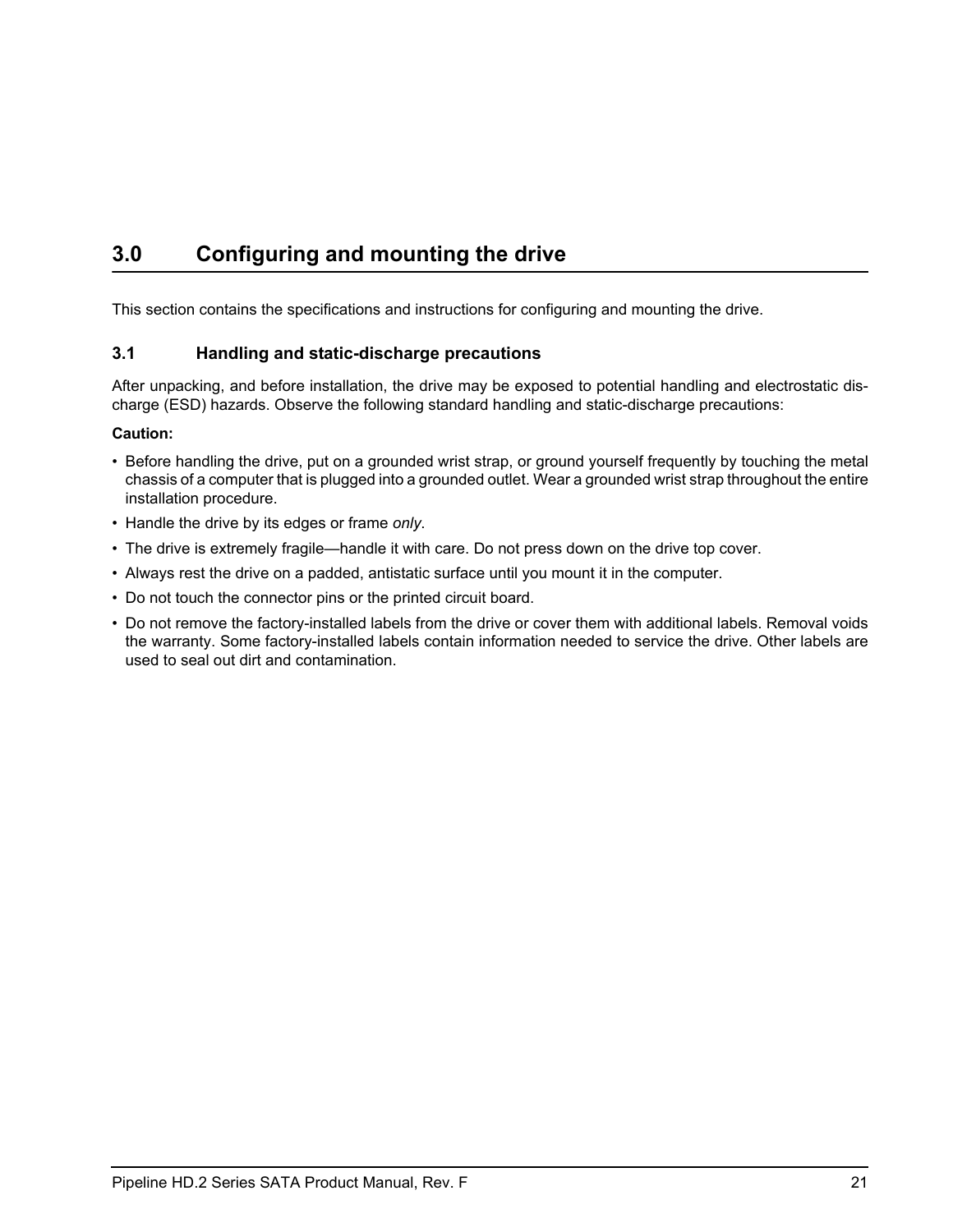## <span id="page-29-5"></span><span id="page-29-0"></span>**3.2 Configuring the drive**

Each drive on the Serial ATA interface connects point-to-point with the Serial ATA host adapter. There is no master/slave relationship because each drive is considered a master in a point-to-point relationship. If two drives are attached on one Serial ATA host adapter, the host operating system views the two devices as if they were both "masters" on two separate ports. Both drives behave as if they are Device 0 (master) devices.

Serial ATA drives are designed for easy installation. It is not necessary to set any jumpers on the drive for proper operation; however, if you connect the drive and receive a "drive not detected" error, your SATA equipped motherboard or host adapter may use a chipset that does not support SATA speed auto negotiation. If you have a motherboard or host adapter that does not support auto negotiation the transfer rate can be limited to 1.5GB/s via the SMART Command Transport command.

## <span id="page-29-4"></span><span id="page-29-3"></span><span id="page-29-1"></span>**3.3 Serial ATA cables and connectors**

The Serial ATA interface cable consists of four conductors in two differential pairs, plus three ground connections. The cable size may be 30 to 26 AWG with a maximum length of one meter (39.37 inches). Refer to [Table](#page-33-1) [7](#page-33-1) for connector pin definitions. Either end of the SATA signal cable can be attached to the drive or host.

For direct backplane connection, the drive connectors are inserted directly into the host receptacle. The drive and the host receptacle incorporate features that enable the direct connection to be hot pluggable and blind mateable.

For installations which require cables, you can connect the drive as illustrated in Figure [2](#page-29-2).



<span id="page-29-2"></span>**Figure 2. Attaching SATA cabling**

Each cable is keyed to ensure correct orientation. Pipeline HD.2 Series SATA drives support latching SATA connectors.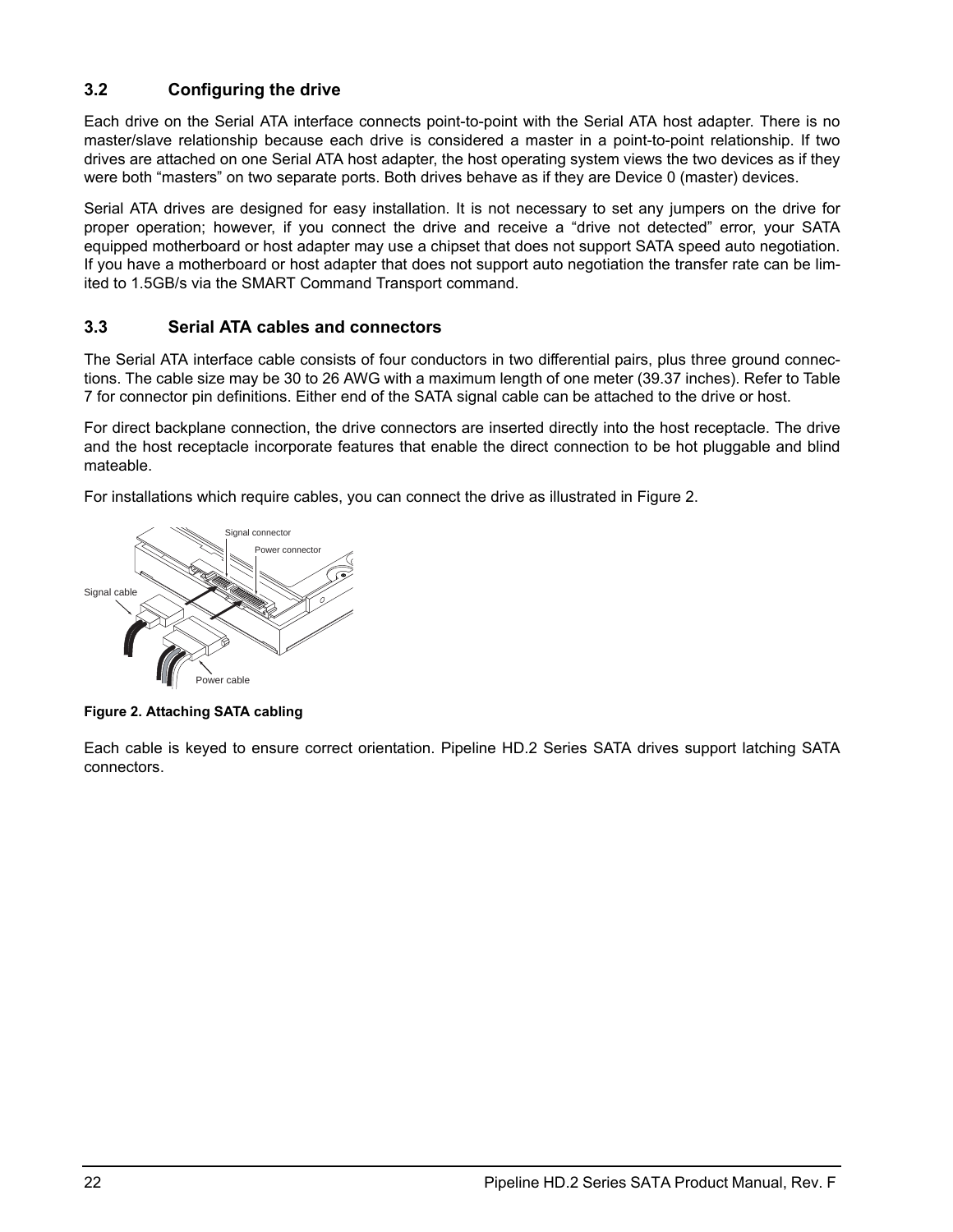## <span id="page-30-3"></span><span id="page-30-0"></span>**3.4 Drive mounting**

You can mount the drive in any orientation using four screws in the side-mounting holes or four screws in the bottom-mounting holes. Refer to Figure [3](#page-30-1) for drive mounting dimensions. Follow these important mounting precautions when mounting the drive:

- Allow a minimum clearance of 0.030 inches (0.76mm) around the entire perimeter of the drive for cooling.
- Use only 6-32 UNC mounting screws.
- The screws should be inserted no more than 0.150 inches (3.81mm) into the bottom or side mounting holes.
- Do not overtighten the mounting screws (maximum torque: 6 inch-lb).



<span id="page-30-2"></span><span id="page-30-1"></span>**Figure 3. Mounting dimensions (for 1000GB models)**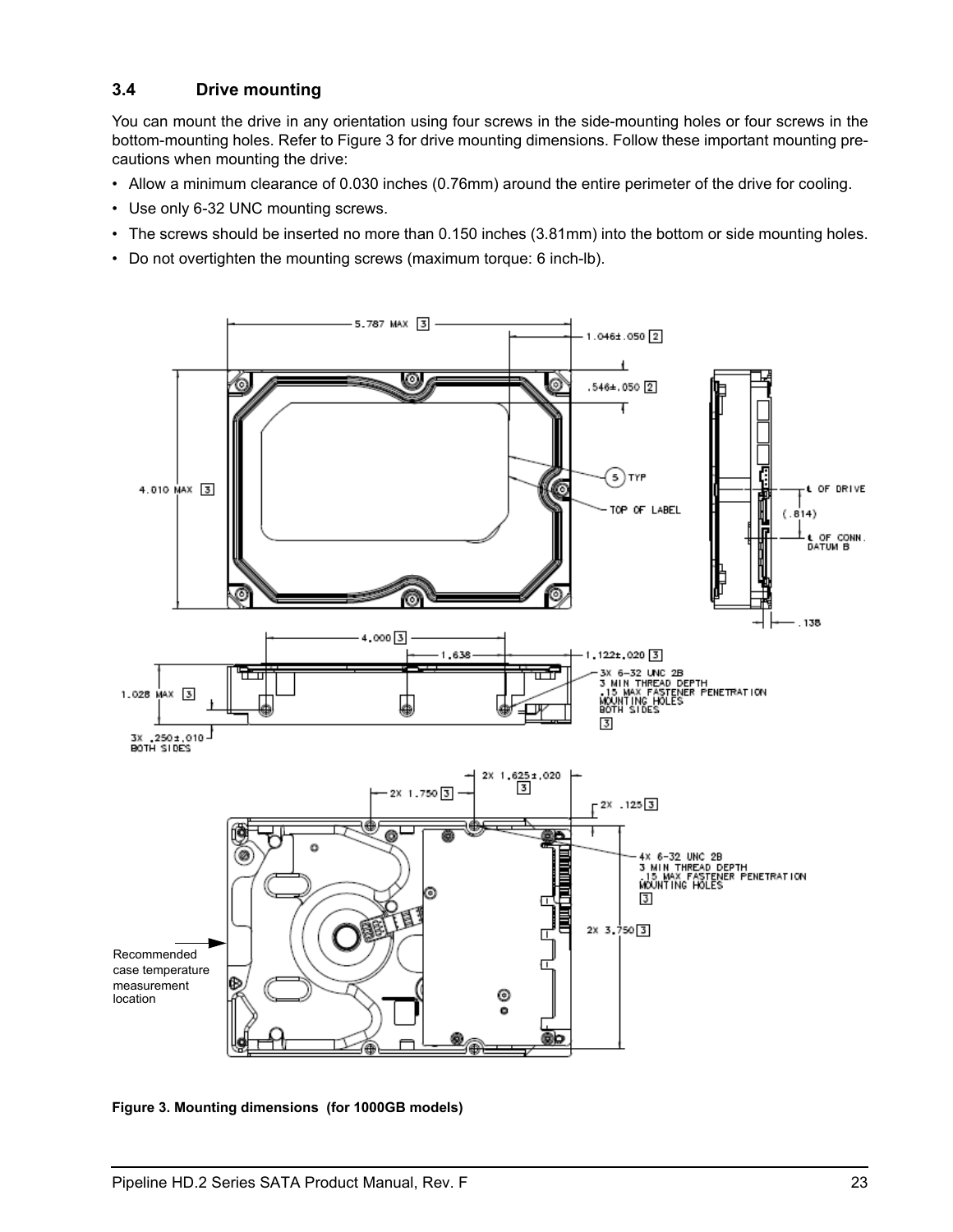

<span id="page-31-1"></span><span id="page-31-0"></span>**Figure 4. Mounting dimensions (for 500, 320, 250 and 160GB models)**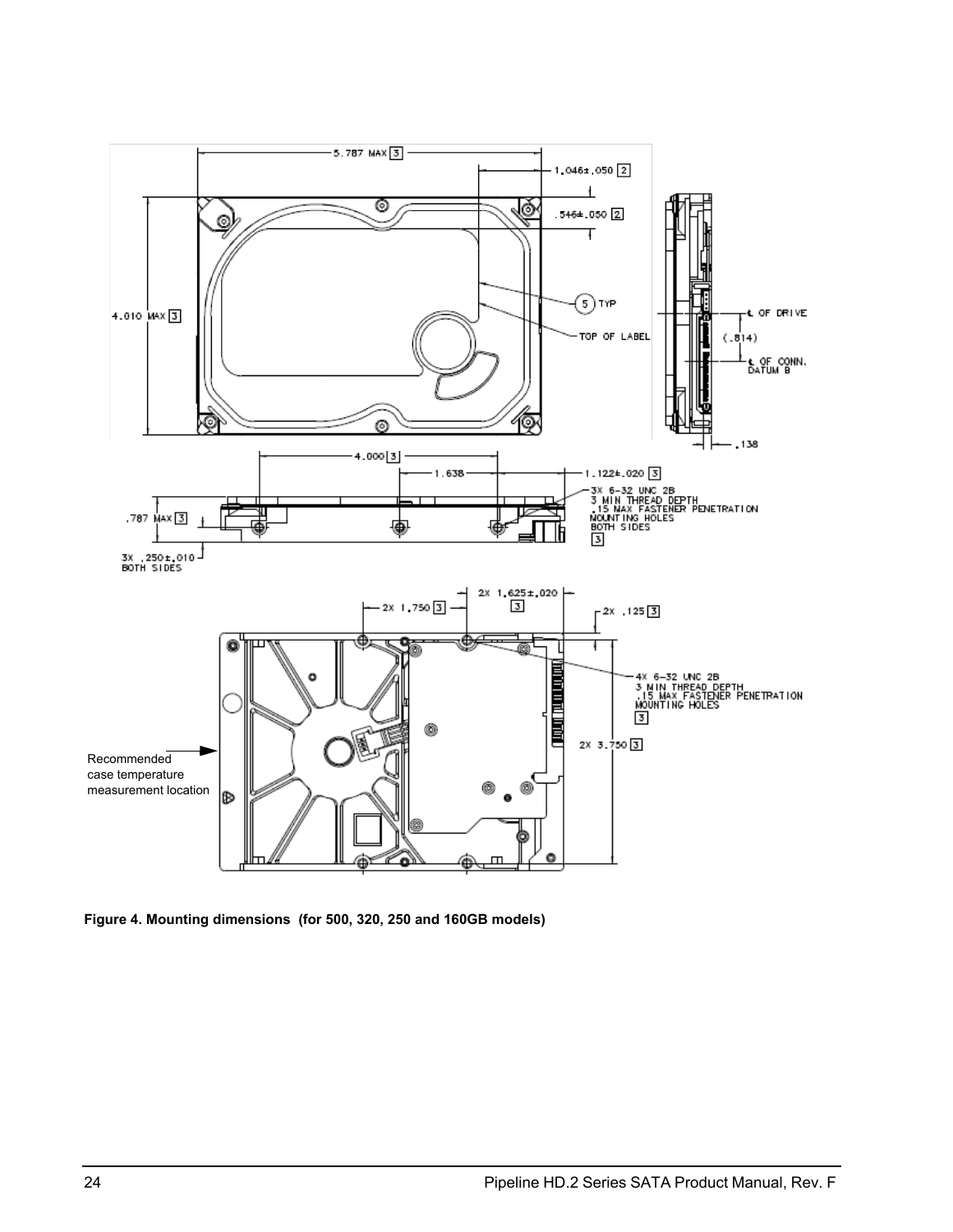## <span id="page-32-4"></span><span id="page-32-3"></span><span id="page-32-2"></span><span id="page-32-0"></span>**4.0 Serial ATA (SATA) interface**

These drives use the industry-standard Serial ATA interface that supports FIS data transfers. It supports ATA programmed input/output (PIO) modes 0–4; multiword DMA modes 0–2, and Ultra DMA modes 0–6.

For detailed information about the Serial ATA interface, refer to the "Serial ATA: High Speed Serialized AT Attachment" specification.

## <span id="page-32-1"></span>**4.1 Hot-Plug compatibility**

Pipeline HD.2 Series SATA drives incorporate connectors which enable you to hot plug these drives in accordance with the Serial ATA Revision 2.6 specification. This specification can be downloaded from www.serialata.org.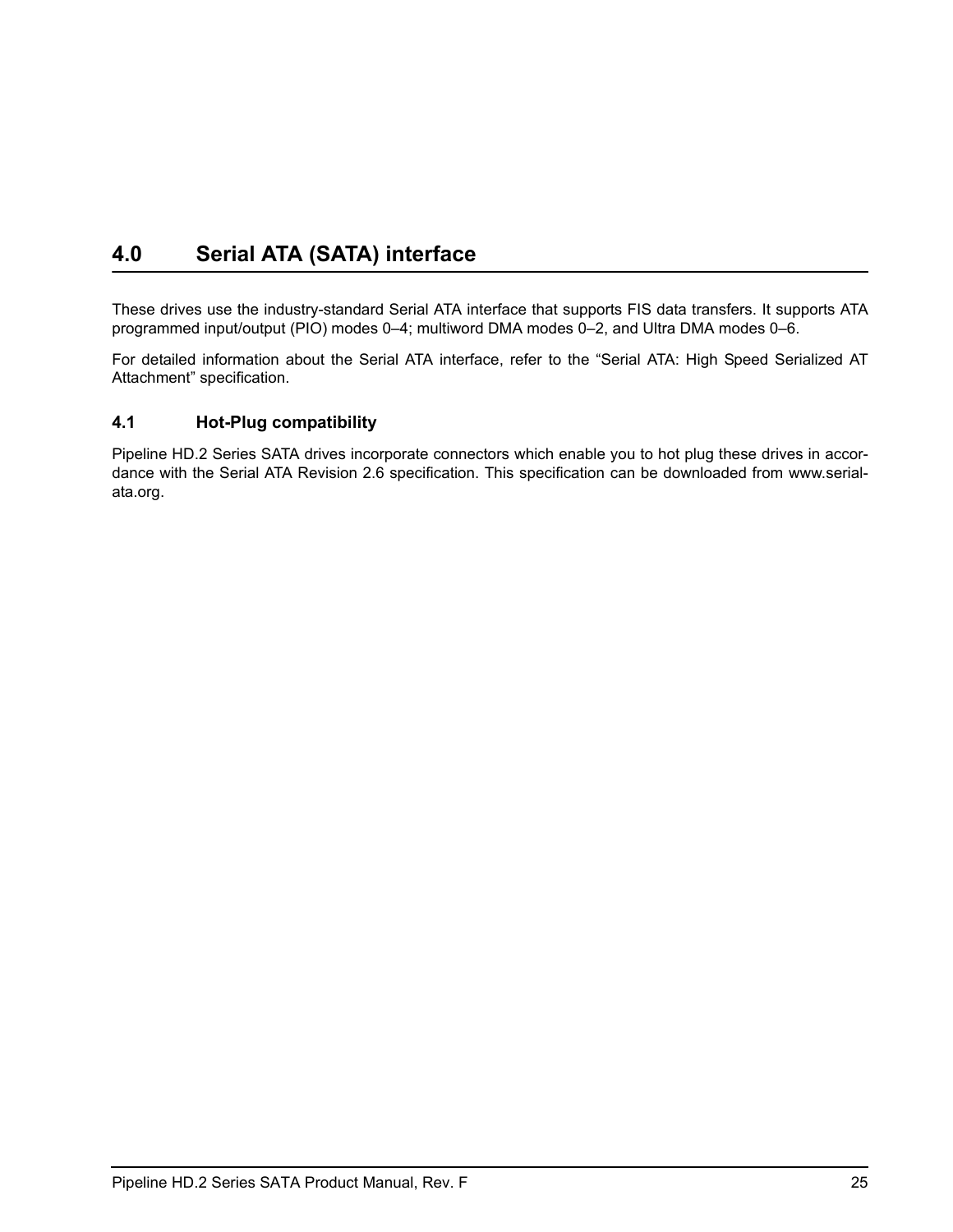## <span id="page-33-0"></span>**4.2 Serial ATA device plug connector pin definitions**

[Table 7](#page-33-1) summarizes the signals on the Serial ATA interface and power connectors.

| <b>Segment</b> | Pin            | <b>Function</b> | <b>Definition</b>                   |
|----------------|----------------|-----------------|-------------------------------------|
|                | S <sub>1</sub> | Ground          | 2nd mate                            |
|                | S <sub>2</sub> | A+              | Differential signal pair A from Phy |
|                | S <sub>3</sub> | $A-$            |                                     |
|                | S <sub>4</sub> | Ground          | 2nd mate                            |
|                | S <sub>5</sub> | <b>B-</b>       | Differential signal pair B from Phy |
|                | S <sub>6</sub> | $B+$            |                                     |
| Signal         | S7             | Ground          | 2nd mate                            |

<span id="page-33-1"></span>**Table 7: Serial ATA connector pin definitions**

#### Key and spacing separate signal and power segments

|       | P <sub>1</sub>  | $V_{33}$             | 3.3V power                                    |
|-------|-----------------|----------------------|-----------------------------------------------|
|       | P <sub>2</sub>  | $V_{33}$             | 3.3V power                                    |
|       | P <sub>3</sub>  | $V_{33}$             | 3.3V power, pre-charge, 2nd mate              |
|       | P <sub>4</sub>  | Ground               | 1st mate                                      |
|       | P <sub>5</sub>  | Ground               | 2nd mate                                      |
|       | P <sub>6</sub>  | Ground               | 2nd mate                                      |
|       | P7              | $V_5$                | 5V power, pre-charge, 2nd mate                |
| Power | P <sub>8</sub>  | $V_5$                | 5V power                                      |
|       | P <sub>9</sub>  | $V_5$                | 5V power                                      |
|       | P <sub>10</sub> | Ground               | 2nd mate                                      |
|       | P <sub>11</sub> | Ground or LED signal | If grounded, drive does not use deferred spin |
|       | P <sub>12</sub> | Ground               | 1st mate.                                     |
|       | P <sub>13</sub> | $V_{12}$             | 12V power, pre-charge, 2nd mate               |
|       | P <sub>14</sub> | $V_{12}$             | 12V power                                     |
|       | P <sub>15</sub> | $V_{12}$             | 12V power                                     |

#### **Notes:**

- 1. All pins are in a single row, with a 1.27mm (0.050 in) pitch.
- 2. The comments on the mating sequence apply to the case of backplane blindmate connector only. In this case, the mating sequences are:
	- the ground pins P4 and P12.
	- the pre-charge power pins and the other ground pins.
	- the signal pins and the rest of the power pins.
- 3. There are three power pins for each voltage. One pin from each voltage is used for pre-charge when installed in a blind-mate backplane configuration.
- 4. All used voltage pins  $(V_x)$  must be terminated.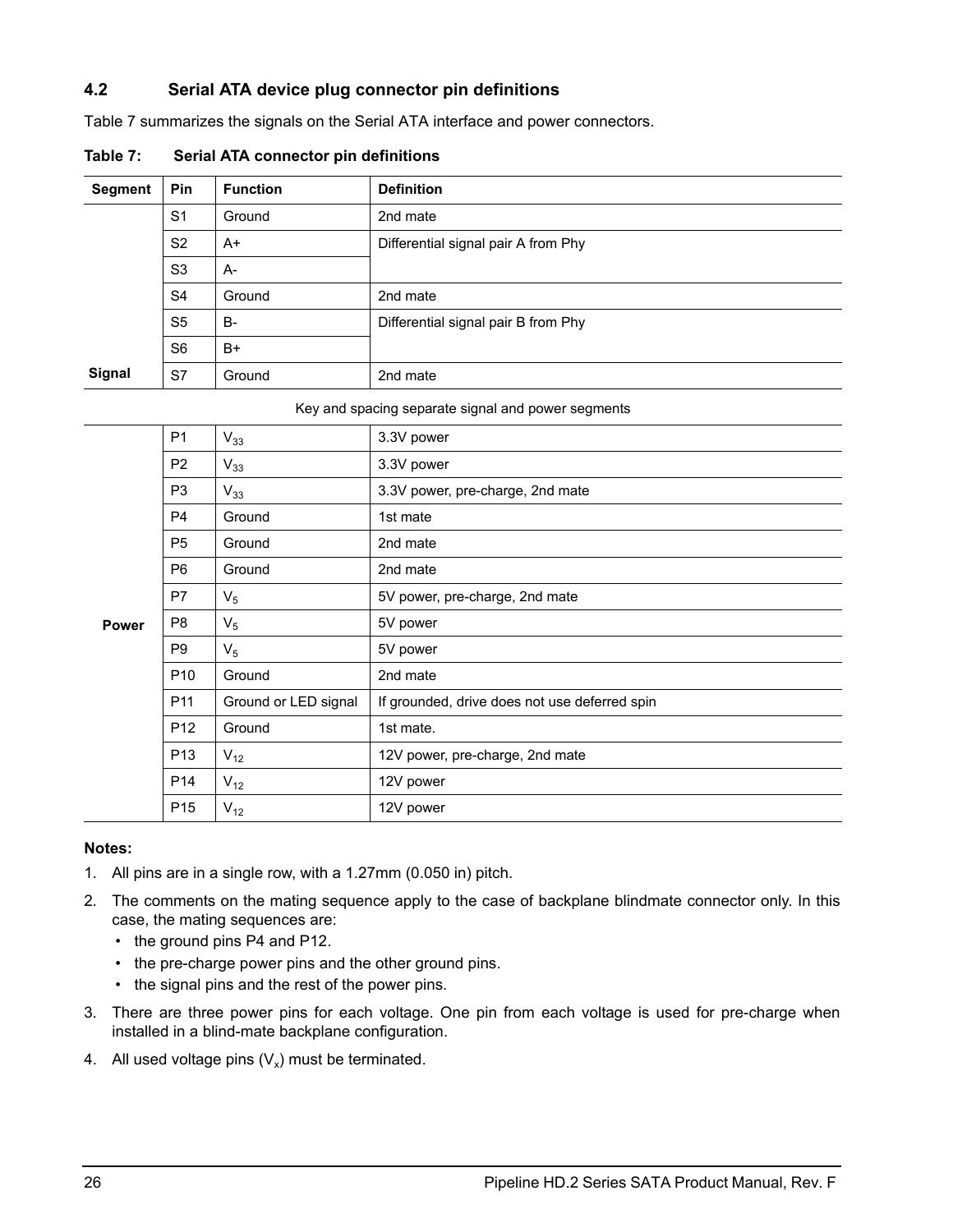## <span id="page-34-1"></span><span id="page-34-0"></span>**4.3 Supported ATA commands**

<span id="page-34-34"></span>The following table lists Serial ATA standard commands that the drive supports. For a detailed description of the ATA commands, refer to the Serial ATA International Organization: Serial ATA Revision 2.6 (http:// www.sata-io.org). [See "S.M.A.R.T. commands" on page 34 f](#page-41-0)or details and subcommands used in the S.M.A.R.T. implementation.

<span id="page-34-35"></span><span id="page-34-33"></span><span id="page-34-32"></span><span id="page-34-31"></span><span id="page-34-30"></span><span id="page-34-29"></span><span id="page-34-28"></span><span id="page-34-27"></span><span id="page-34-26"></span><span id="page-34-25"></span><span id="page-34-24"></span><span id="page-34-23"></span><span id="page-34-22"></span><span id="page-34-21"></span><span id="page-34-20"></span><span id="page-34-19"></span><span id="page-34-18"></span><span id="page-34-17"></span><span id="page-34-16"></span><span id="page-34-15"></span><span id="page-34-14"></span><span id="page-34-13"></span><span id="page-34-12"></span><span id="page-34-11"></span><span id="page-34-10"></span><span id="page-34-9"></span><span id="page-34-8"></span><span id="page-34-7"></span><span id="page-34-6"></span><span id="page-34-5"></span><span id="page-34-4"></span><span id="page-34-3"></span><span id="page-34-2"></span>

| <b>Command name</b>                 | Command code (in hex)                        |
|-------------------------------------|----------------------------------------------|
| <b>Check Power Mode</b>             | E5 <sub>H</sub>                              |
| Configure Stream                    | 51 <sub>H</sub>                              |
| Device Configuration Freeze Lock    | $B1_H$ / $C1_H$                              |
| Device Configuration Identify       | $\overline{B1}_{\text{H}}$ / $C2_{\text{H}}$ |
| Device Configuration Restore        | $B1_H / CO_H$                                |
| Device Configuration Set            | $B1_H$ / $C3_H$                              |
| Device Reset                        | 08 <sub>H</sub>                              |
| Download Microcode                  | 92 <sub>H</sub>                              |
| <b>Execute Device Diagnostics</b>   | 90 <sub>H</sub>                              |
| Flush Cache                         | E7 <sub>H</sub>                              |
| Flush Cache Extended                | $EA$ H                                       |
| Format Track                        | 50 <sub>H</sub>                              |
| <b>Identify Device</b>              | $EC_{H}$                                     |
| Idle                                | E3 <sub>H</sub>                              |
| Idle Immediate                      | $E1_H$                                       |
| Initialize Device Parameters        | 91 <sub>H</sub>                              |
| <b>Read Buffer</b>                  | $E4_H$                                       |
| Read DMA                            | $C8_H$                                       |
| Read DMA Extended                   | 25 <sub>H</sub>                              |
| Read DMA Without Retries            | C9 <sub>H</sub>                              |
| Read Log Ext                        | $2F_H$                                       |
| <b>Read Multiple</b>                | $C4_H$                                       |
| Read Multiple Extended              | 29 <sub>H</sub>                              |
| Read Native Max Address             | F8 <sub>H</sub>                              |
| Read Native Max Address Extended    | 27 <sub>H</sub>                              |
| <b>Read Sectors</b>                 | 20 <sub>H</sub>                              |
| Read Sectors Extended               | 24 <sub>H</sub>                              |
| Read Sectors Without Retries        | $21_H$                                       |
| Read Stream DMA Extended            | $2A_H$                                       |
| Read Stream Extended                | $2B_H$                                       |
| Read Verify Sectors                 | 40 <sub>H</sub>                              |
| Read Verify Sectors Extended        | 42 <sub>H</sub>                              |
| Read Verify Sectors Without Retries | 41 <sub>H</sub>                              |
| Recalibrate                         | 10 <sub>H</sub>                              |
| Security Disable Password           | $F6_H$                                       |

### **Table 8: Supported ATA commands**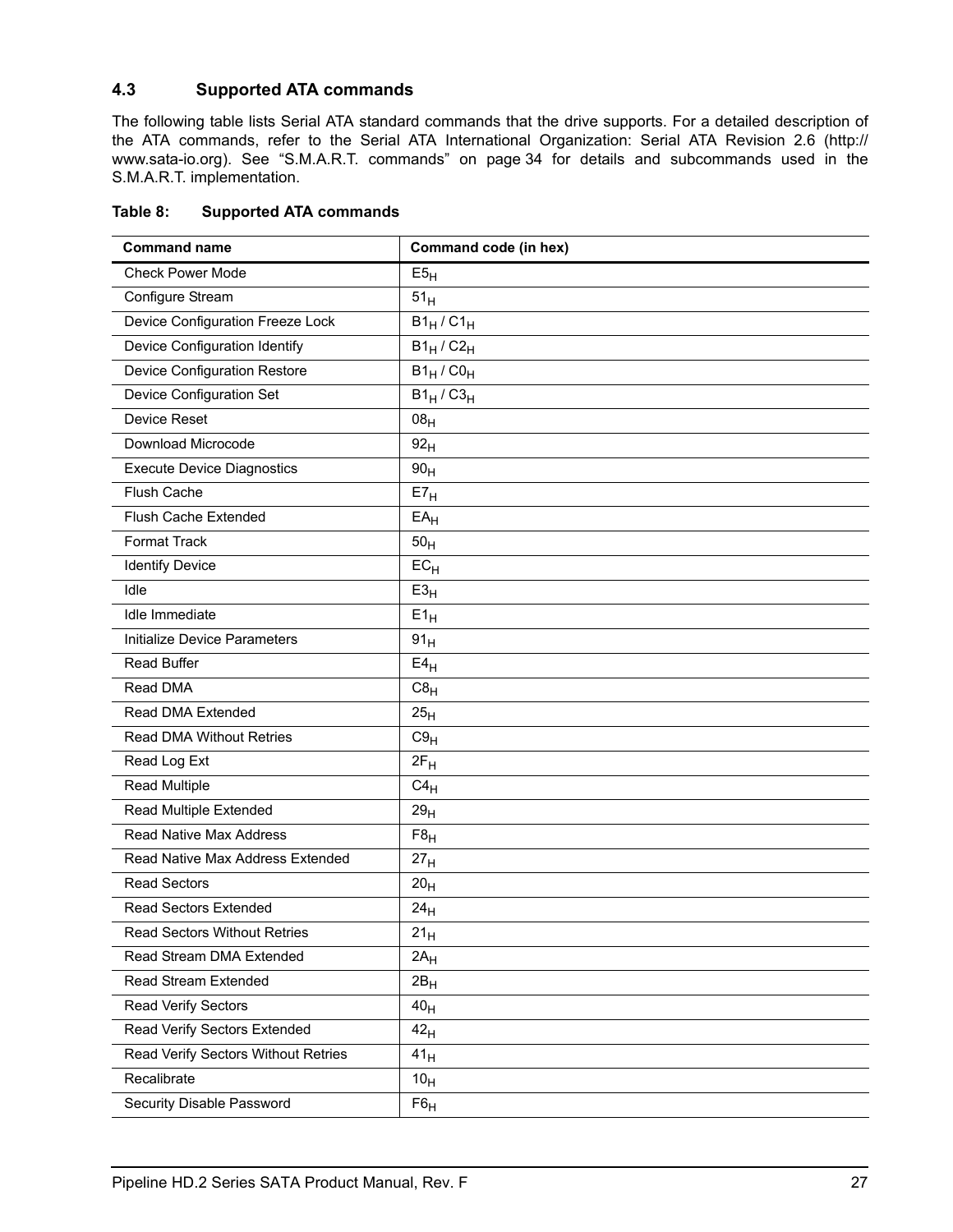<span id="page-35-35"></span><span id="page-35-34"></span><span id="page-35-33"></span><span id="page-35-32"></span><span id="page-35-31"></span><span id="page-35-30"></span><span id="page-35-29"></span><span id="page-35-28"></span><span id="page-35-27"></span><span id="page-35-26"></span><span id="page-35-25"></span><span id="page-35-24"></span><span id="page-35-23"></span><span id="page-35-22"></span><span id="page-35-21"></span><span id="page-35-20"></span><span id="page-35-19"></span><span id="page-35-18"></span><span id="page-35-17"></span><span id="page-35-16"></span><span id="page-35-15"></span><span id="page-35-14"></span><span id="page-35-13"></span><span id="page-35-12"></span><span id="page-35-11"></span><span id="page-35-10"></span><span id="page-35-9"></span><span id="page-35-8"></span><span id="page-35-7"></span><span id="page-35-6"></span><span id="page-35-5"></span><span id="page-35-4"></span><span id="page-35-3"></span><span id="page-35-2"></span><span id="page-35-1"></span><span id="page-35-0"></span>

| <b>Command name</b>                                                                                                                               | Command code (in hex)                                                                                                                                    |
|---------------------------------------------------------------------------------------------------------------------------------------------------|----------------------------------------------------------------------------------------------------------------------------------------------------------|
| <b>Security Erase Prepare</b>                                                                                                                     | F3 <sub>H</sub>                                                                                                                                          |
| Security Erase Unit                                                                                                                               | $F4_H$                                                                                                                                                   |
| <b>Security Freeze</b>                                                                                                                            | F5 <sub>H</sub>                                                                                                                                          |
| Security Set Password                                                                                                                             | $F1_H$                                                                                                                                                   |
| <b>Security Unlock</b>                                                                                                                            | $F2_H$                                                                                                                                                   |
| Seek                                                                                                                                              | 70 <sub>H</sub>                                                                                                                                          |
| <b>Set Features</b>                                                                                                                               | $EF_H$                                                                                                                                                   |
| Set Max Address                                                                                                                                   | F9 <sub>H</sub>                                                                                                                                          |
| Note: Individual Set Max Address<br>commands are identified by the value<br>placed in the Set Max Features regis-<br>ter as defined to the right. | Address:<br>00 <sub>H</sub><br>Password:<br>01 <sub>H</sub><br>02 <sub>H</sub><br>Lock:<br>Unlock:<br>03 <sub>H</sub><br>Freeze Lock:<br>04 <sub>H</sub> |
| Set Max Address Extended                                                                                                                          | 37 <sub>H</sub>                                                                                                                                          |
| Set Multiple Mode                                                                                                                                 | $C6_H$                                                                                                                                                   |
| Sleep                                                                                                                                             | E6 <sub>H</sub>                                                                                                                                          |
| S.M.A.R.T. Disable Operations                                                                                                                     | $B0_H / D9_H$                                                                                                                                            |
| S.M.A.R.T. Enable/Disable Autosave                                                                                                                | $B0_H / D2_H$                                                                                                                                            |
| S.M.A.R.T. Enable Operations                                                                                                                      | $B0_H / D8_H$                                                                                                                                            |
| S.M.A.R.T. Execute Offline                                                                                                                        | $B0_H / D4_H$                                                                                                                                            |
| S.M.A.R.T. Read Attribute Thresholds                                                                                                              | $B0_H / D1_H$                                                                                                                                            |
| S.M.A.R.T. Read Data                                                                                                                              | $B0_H / D0_H$                                                                                                                                            |
| S.M.A.R.T. Read Log Sector                                                                                                                        | $B0_H / D5_H$                                                                                                                                            |
| S.M.A.R.T. Return Status                                                                                                                          | $B0_H / DA_H$                                                                                                                                            |
| S.M.A.R.T. Save Attribute Values                                                                                                                  | $B0_H / D3_H$                                                                                                                                            |
| S.M.A.R.T. Write Log Sector                                                                                                                       | $B0_H / D6_H$                                                                                                                                            |
| Standby                                                                                                                                           | $E2_H$                                                                                                                                                   |
| Standby Immediate                                                                                                                                 | $E0_H$                                                                                                                                                   |
| Write Buffer                                                                                                                                      | $E8_H$                                                                                                                                                   |
| Write DMA                                                                                                                                         | CA <sub>H</sub>                                                                                                                                          |
| Write DMA Extended                                                                                                                                | 35 <sub>H</sub>                                                                                                                                          |
| Write DMA FUA Extended                                                                                                                            | $3D_H$                                                                                                                                                   |
| <b>Write DMA Without Retries</b>                                                                                                                  | $CB_{H}$                                                                                                                                                 |
| Write Log Extended                                                                                                                                | $3F_H$                                                                                                                                                   |
| Write Multiple                                                                                                                                    | C5 <sub>H</sub>                                                                                                                                          |
| Write Multiple Extended                                                                                                                           | 39 <sub>H</sub>                                                                                                                                          |
| Write Multiple FUA Extended                                                                                                                       | $CE_{H}$                                                                                                                                                 |
| <b>Write Sectors</b>                                                                                                                              | 30 <sub>H</sub>                                                                                                                                          |
| Write Sectors Without Retries                                                                                                                     | 31 <sub>H</sub>                                                                                                                                          |
| <b>Write Sectors Extended</b>                                                                                                                     | 34 <sub>H</sub>                                                                                                                                          |
| Write Stream DMA Extended                                                                                                                         | $3A_H$                                                                                                                                                   |
| Write Stream Extended                                                                                                                             | 3B <sub>H</sub>                                                                                                                                          |
| Write Uncorrectable                                                                                                                               | 45 <sub>H</sub>                                                                                                                                          |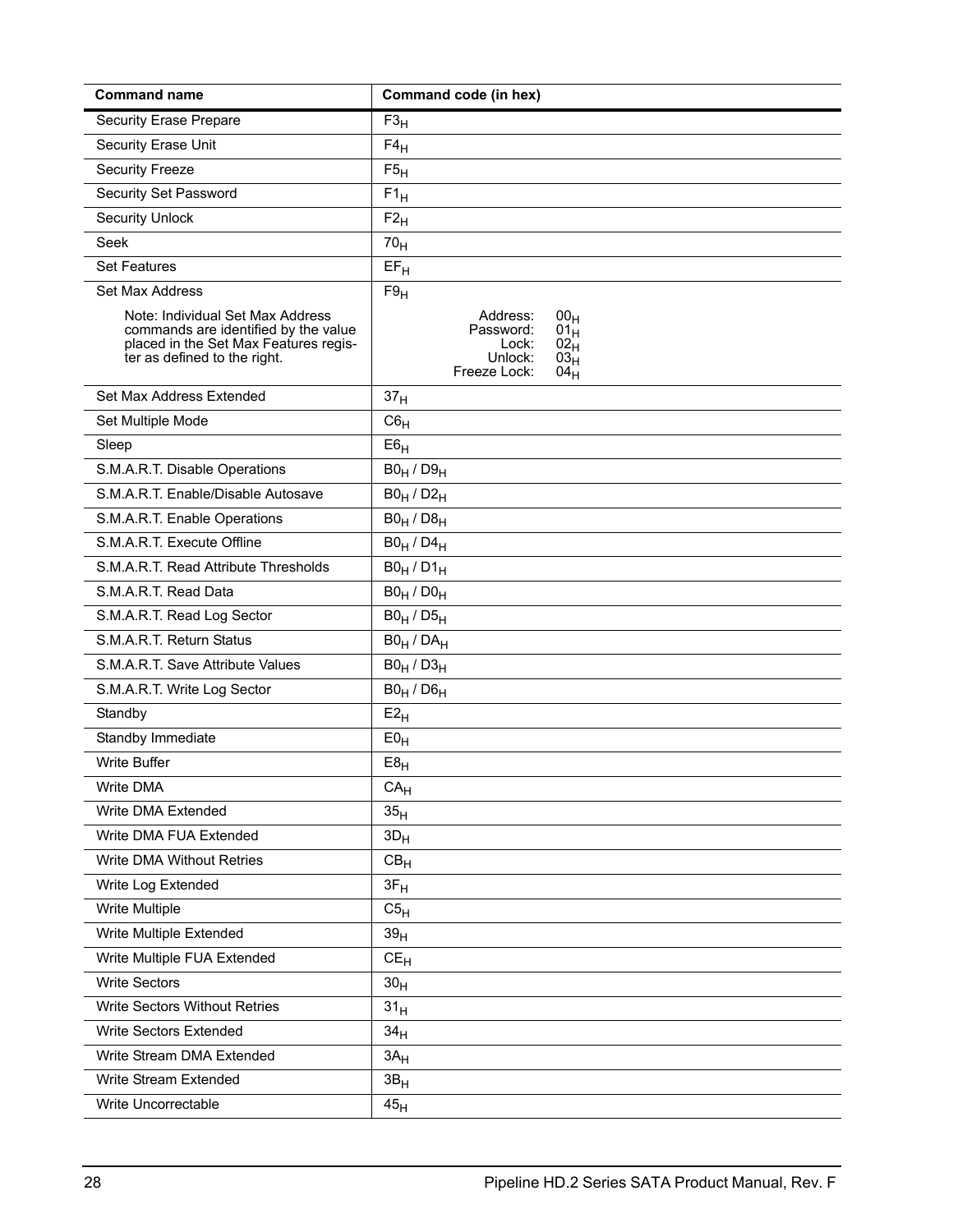## <span id="page-36-1"></span><span id="page-36-0"></span>**4.3.1 Identify Device command**

The Identify Device command (command code  $EC_H$ ) transfers information about the drive to the host following power up. The data is organized as a single 512-byte block of data, whose contents are shown in Table 8 on page 27. All reserved bits or words should be set to zero. Parameters listed with an "x" are drive-specific or vary with the state of the drive. [See Section 2.0 on page 3 f](#page-10-0)or default parameter settings.

The following commands contain drive-specific features that may not be included in the Serial ATA specification.

| Word           | <b>Description</b>                                                                                                                           | Value                   |
|----------------|----------------------------------------------------------------------------------------------------------------------------------------------|-------------------------|
| 0              | Configuration information:<br>• Bit 15: 0 = ATA; 1 = ATAPI<br>· Bit 7: removable media<br>· Bit 6: removable controller<br>· Bit 0: reserved | $0C5A_H$                |
| $\mathbf{1}$   | Number of logical cylinders                                                                                                                  | 16,383                  |
| $\overline{2}$ | ATA-reserved                                                                                                                                 | 0000 <sub>H</sub>       |
| 3              | Number of logical heads                                                                                                                      | 16                      |
| $\overline{4}$ | Retired                                                                                                                                      | 0000 <sub>H</sub>       |
| 5              | Retired                                                                                                                                      | 0000 <sub>H</sub>       |
| 6              | Number of logical sectors per logical track: 63                                                                                              | $003F_H$                |
| $7 - 9$        | Retired                                                                                                                                      | 0000 <sub>H</sub>       |
| $10 - 19$      | Serial number: (20 ASCII characters, $0000_H$ = none)                                                                                        | <b>ASCII</b>            |
| 20             | Retired                                                                                                                                      | 0000 <sub>H</sub>       |
| 21             | Retired                                                                                                                                      | $0400_H$                |
| 22             | Obsolete                                                                                                                                     | 0000 <sub>H</sub>       |
| $23 - 26$      | Firmware revision (8 ASCII character string, padded with blanks to end<br>of string)                                                         | X.XX                    |
| $27 - 46$      | Drive model number: (40 ASCII characters, padded with blanks to end<br>of string)                                                            |                         |
| 47             | (Bits 7-0) Maximum sectors per interrupt on Read multiple and Write<br>multiple (16)                                                         | $8010_H$                |
| 48             | Reserved                                                                                                                                     | 0000 <sub>H</sub>       |
| 49             | Standard Standby timer, IORDY supported and may be disabled                                                                                  | 2F00 <sub>H</sub>       |
| 50             | ATA-reserved                                                                                                                                 | 0000 <sub>H</sub>       |
| 51             | PIO data-transfer cycle timing mode                                                                                                          | $0200_H$                |
| 52             | Retired                                                                                                                                      | $0200_H$                |
| 53             | Words 54-58, 64-70 and 88 are valid                                                                                                          | 0007 <sub>H</sub>       |
| 54             | Number of current logical cylinders                                                                                                          | $xxxx_H$                |
| 55             | Number of current logical heads                                                                                                              | <b>XXXX<sub>H</sub></b> |
| 56             | Number of current logical sectors per logical track                                                                                          | <b>XXXX<sub>H</sub></b> |
| $57 - 58$      | Current capacity in sectors                                                                                                                  | <b>XXXX<sub>H</sub></b> |
| 59             | Number of sectors transferred during a Read Multiple or Write Multiple<br>command                                                            | <b>XXXX<sub>H</sub></b> |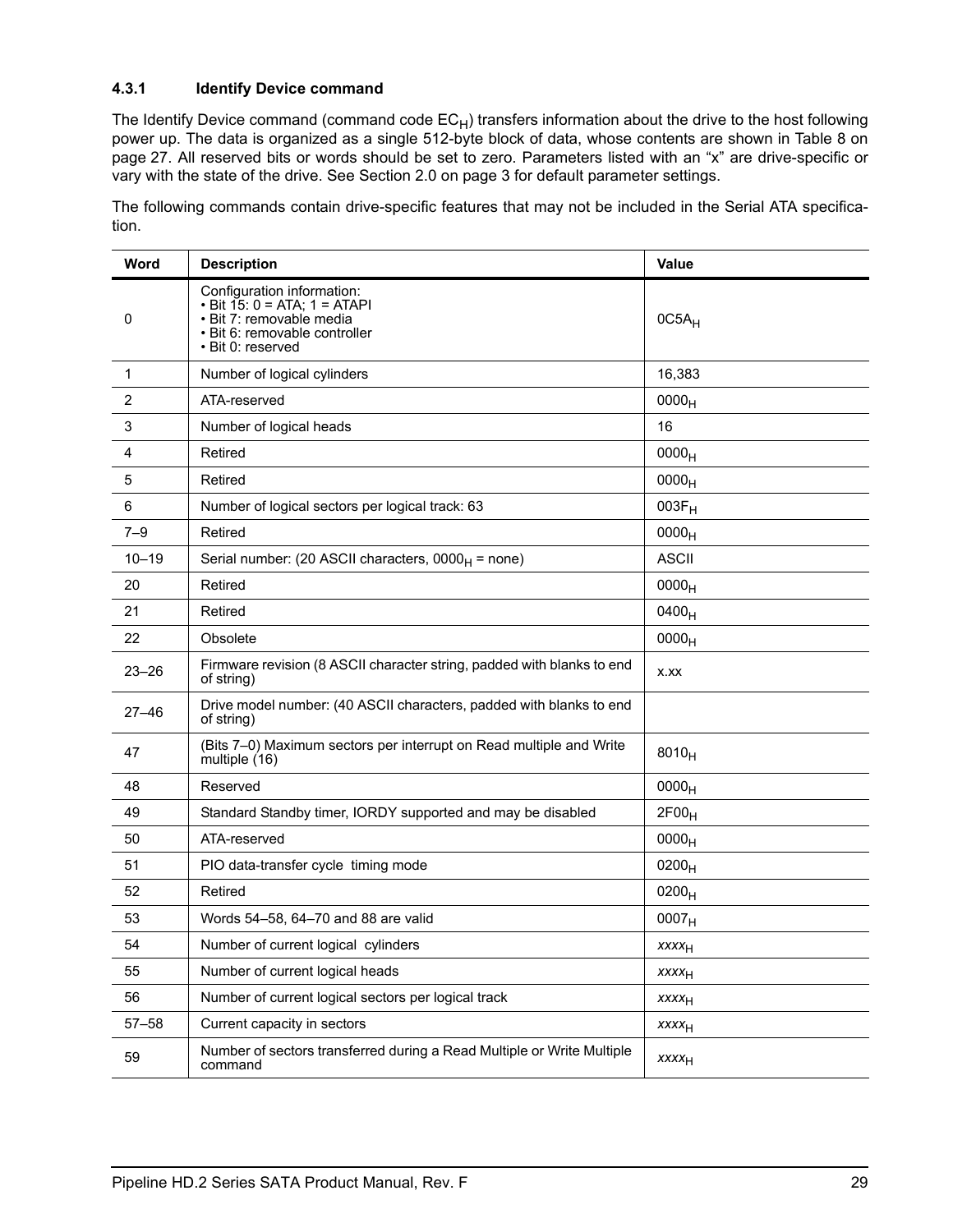| Word      | <b>Description</b>                                                                                                                                                                                                                                                                                                                                                                                                                           | Value                                                                          |
|-----------|----------------------------------------------------------------------------------------------------------------------------------------------------------------------------------------------------------------------------------------------------------------------------------------------------------------------------------------------------------------------------------------------------------------------------------------------|--------------------------------------------------------------------------------|
| $60 - 61$ | Total number of user-addressable LBA sectors available<br>(Refer to Section 2.2 for related information.)<br>*Note: The maximum value allowed in this field is: OFFFFFFFh<br>(268,435,455 sectors, 137GB). Drives with capacities over 137GB will<br>have OFFFFFFFh in this field and the actual number of user-address-<br>able LBAs specified in words 100-103. This is required for drives that<br>support the 48-bit addressing feature. | 0FFFFFFFFh*                                                                    |
| 62        | Retired                                                                                                                                                                                                                                                                                                                                                                                                                                      | 0000 <sub>H</sub>                                                              |
| 63        | Multiword DMA active and modes supported (Refer to note following<br>this table)                                                                                                                                                                                                                                                                                                                                                             | xx07 <sub>H</sub>                                                              |
| 64        | Advanced PIO modes supported (modes 3 and 4 supported)                                                                                                                                                                                                                                                                                                                                                                                       | 0003 <sub>H</sub>                                                              |
| 65        | Minimum multiword DMA transfer cycle time per word (120 nsec)                                                                                                                                                                                                                                                                                                                                                                                | $0078_H$                                                                       |
| 66        | Recommended multiword DMA transfer cycle time per word (120<br>nsec)                                                                                                                                                                                                                                                                                                                                                                         | $0078_H$                                                                       |
| 67        | Minimum PIO cycle time without IORDY flow control (240 nsec)                                                                                                                                                                                                                                                                                                                                                                                 | $00F0_H$                                                                       |
| 68        | Minimum PIO cycle time with IORDY flow control (120 nsec)                                                                                                                                                                                                                                                                                                                                                                                    | $0078_H$                                                                       |
| 69-74     | ATA-reserved                                                                                                                                                                                                                                                                                                                                                                                                                                 | 0000 <sub>H</sub>                                                              |
| 75        | Queue depth                                                                                                                                                                                                                                                                                                                                                                                                                                  | 0000 <sub>H</sub>                                                              |
| 76        | Serial ATA capabilities                                                                                                                                                                                                                                                                                                                                                                                                                      | xxxx <sub>H</sub>                                                              |
| 77        | Reserved for future Serial ATA definition                                                                                                                                                                                                                                                                                                                                                                                                    | xxxx <sub>H</sub>                                                              |
| 78        | Serial ATA features supported                                                                                                                                                                                                                                                                                                                                                                                                                | XXXH                                                                           |
| 79        | Serial ATA features enabled                                                                                                                                                                                                                                                                                                                                                                                                                  | <b>XXXX<sub>H</sub></b>                                                        |
| 80        | Major version number                                                                                                                                                                                                                                                                                                                                                                                                                         | $003E_H$                                                                       |
| 81        | Minor version number                                                                                                                                                                                                                                                                                                                                                                                                                         | 0000 <sub>H</sub>                                                              |
| 82        | Command sets supported                                                                                                                                                                                                                                                                                                                                                                                                                       | $364B_H$                                                                       |
| 83        | Command sets supported                                                                                                                                                                                                                                                                                                                                                                                                                       | 7C03 <sub>H</sub>                                                              |
| 84        | Command sets support extension (Refer to note following this table)                                                                                                                                                                                                                                                                                                                                                                          | $4003_H$ Refer to Word 108-111<br>$note. (4003H =$<br>0100000000000011 binary) |
| 85        | Command sets enabled                                                                                                                                                                                                                                                                                                                                                                                                                         | $30xx_H$                                                                       |
| 86        | Command sets enabled                                                                                                                                                                                                                                                                                                                                                                                                                         | $0001_H$                                                                       |
| 87        | Command sets enable extension                                                                                                                                                                                                                                                                                                                                                                                                                | 4000 <sub>H</sub>                                                              |
| 88        | Ultra DMA support and current mode (Refer to note following this<br>table)                                                                                                                                                                                                                                                                                                                                                                   | $xx3F_H$                                                                       |
| 89        | Security erase time                                                                                                                                                                                                                                                                                                                                                                                                                          | 0000 <sub>H</sub>                                                              |
| 90        | Enhanced security erase time                                                                                                                                                                                                                                                                                                                                                                                                                 | 0000 <sub>H</sub>                                                              |
| 92        | Master password revision code                                                                                                                                                                                                                                                                                                                                                                                                                | <b>FFFE<sub>H</sub></b>                                                        |
| 93        | Hardware reset value                                                                                                                                                                                                                                                                                                                                                                                                                         | <b>XXXXH</b>                                                                   |
| 95-99     | ATA-reserved                                                                                                                                                                                                                                                                                                                                                                                                                                 | 0000 <sub>H</sub>                                                              |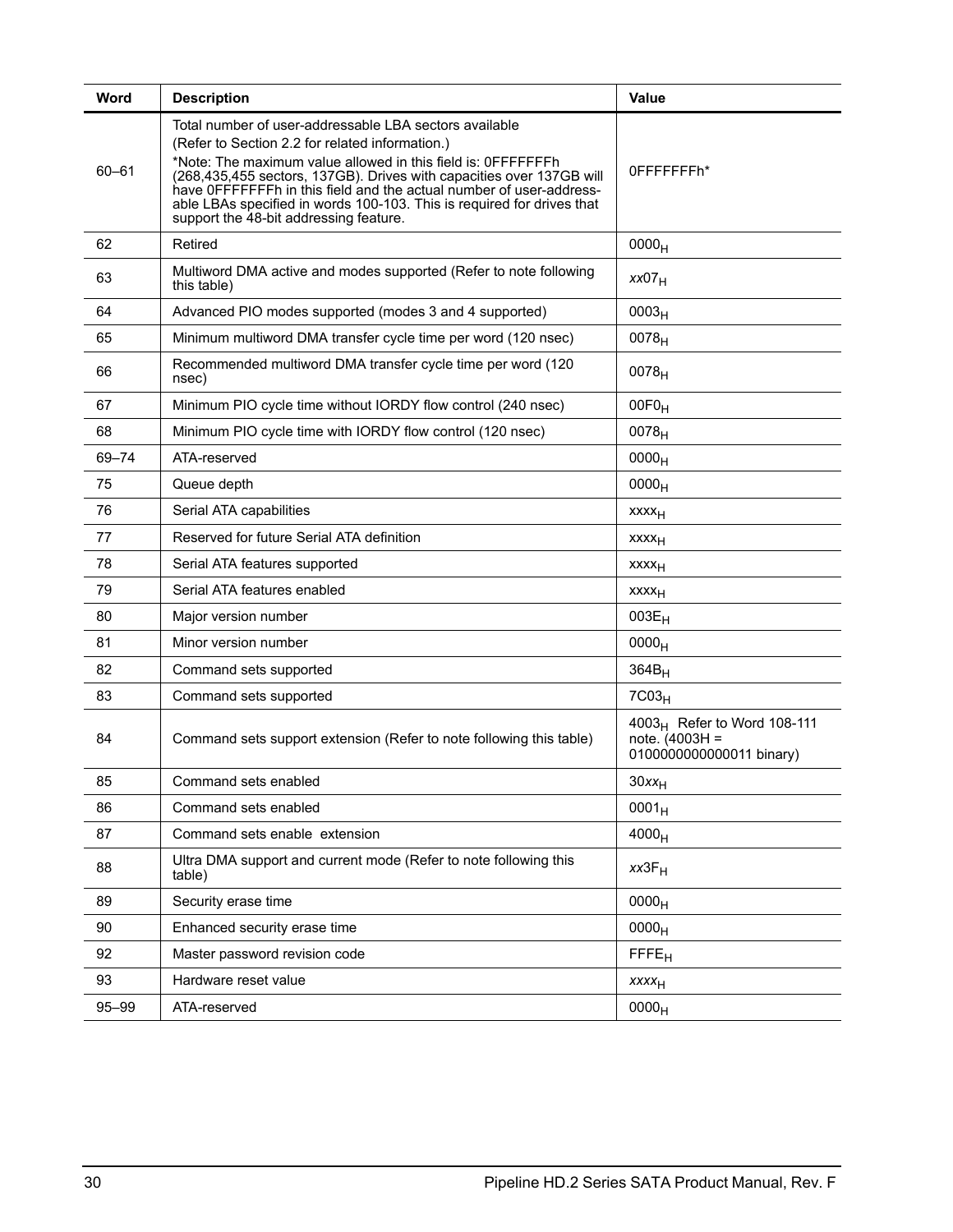| Word        | <b>Description</b>                                                                                                                                                                                                                   | <b>Value</b>                                                                                                                                                                                                                                                                                  |
|-------------|--------------------------------------------------------------------------------------------------------------------------------------------------------------------------------------------------------------------------------------|-----------------------------------------------------------------------------------------------------------------------------------------------------------------------------------------------------------------------------------------------------------------------------------------------|
| 100-103     | Total number of user-addressable LBA sectors available (Refer to Sec-<br>tion 2.2 for related information). These words are required for drives<br>that support the 48-bit addressing feature. Maximum value:<br>0000FFFFFFFFFFFFFh. | ST31000424CS = 1,953,525,168<br>ST31000322CS =1,953,525,168<br>ST3500414CS =<br>976.773.168<br>ST3500312CS =<br>976.773.168<br>625.142.448<br>ST3320413CS =<br>625,142,448<br>ST3320311CS =<br>$ST3250412CS =$<br>488,397,168<br>ST3250312CS =<br>488,397,168<br>ST3160316CS =<br>312,581,808 |
| 104-107     | ATA-reserved                                                                                                                                                                                                                         | 0000 <sub>H</sub>                                                                                                                                                                                                                                                                             |
| 108-111     | The mandatory value of the world wide name (WWN) for the drive.<br>NOTE: This field is valid if word 84, bit 8 is set to 1 indicating 64-bit<br>WWN support.                                                                         | Each drive will have a unique<br>value.                                                                                                                                                                                                                                                       |
| $112 - 127$ | ATA-reserved                                                                                                                                                                                                                         | 0000 <sub>H</sub>                                                                                                                                                                                                                                                                             |
| 128         | Security status                                                                                                                                                                                                                      | $0001_H$                                                                                                                                                                                                                                                                                      |
| 129-159     | Seagate-reserved                                                                                                                                                                                                                     | <b>XXXX</b> <sub>H</sub>                                                                                                                                                                                                                                                                      |
| 160-254     | ATA-reserved                                                                                                                                                                                                                         | 0000 <sub>H</sub>                                                                                                                                                                                                                                                                             |
| 255         | Integrity word                                                                                                                                                                                                                       | XXAS <sub>H</sub>                                                                                                                                                                                                                                                                             |

**Note.** Advanced Power Management (APM) and Automatic Acoustic Management (AAM) features are not supported

**Note.** Refer to the bit descriptions below for words 63, 84, and 88 of the Identify Drive data.

| Description (if bit is set to 1) |                                                                      |  |
|----------------------------------|----------------------------------------------------------------------|--|
| <b>Bit</b>                       | Word 63                                                              |  |
| $\mathbf{0}$                     | Multiword DMA mode 0 is supported.                                   |  |
| 1                                | Multiword DMA mode 1 is supported.                                   |  |
| 2                                | Multiword DMA mode 2 is supported.                                   |  |
| 8                                | Multiword DMA mode 0 is currently active.                            |  |
| 9                                | Multiword DMA mode 1 is currently active.                            |  |
| 10                               | Multiword DMA mode 2 is currently active.                            |  |
| <b>Bit</b>                       | Word 84                                                              |  |
| $\mathbf{0}$                     | SMART error loggin is supported.                                     |  |
| 1                                | SMART self-test is supported.                                        |  |
| $\overline{2}$                   | Media serial number is supported.                                    |  |
| 3                                | Media Card Pass Through Command feature set is supported.            |  |
| 4                                | Streaming feature set is supported.                                  |  |
| 5                                | GPL feature set is supported.                                        |  |
| 6                                | WRITE DMA FUA EXT and WRITE MULTIPLE FUA EXT commands are supported. |  |
| $\overline{7}$                   | WRITE DMA QUEUED FUA EXT command is supported.                       |  |
| 8                                | 64-bit World Wide Name is supported.                                 |  |
| $9 - 10$                         | Obsolete.                                                            |  |
| $11 - 12$                        | Reserved for TLC.                                                    |  |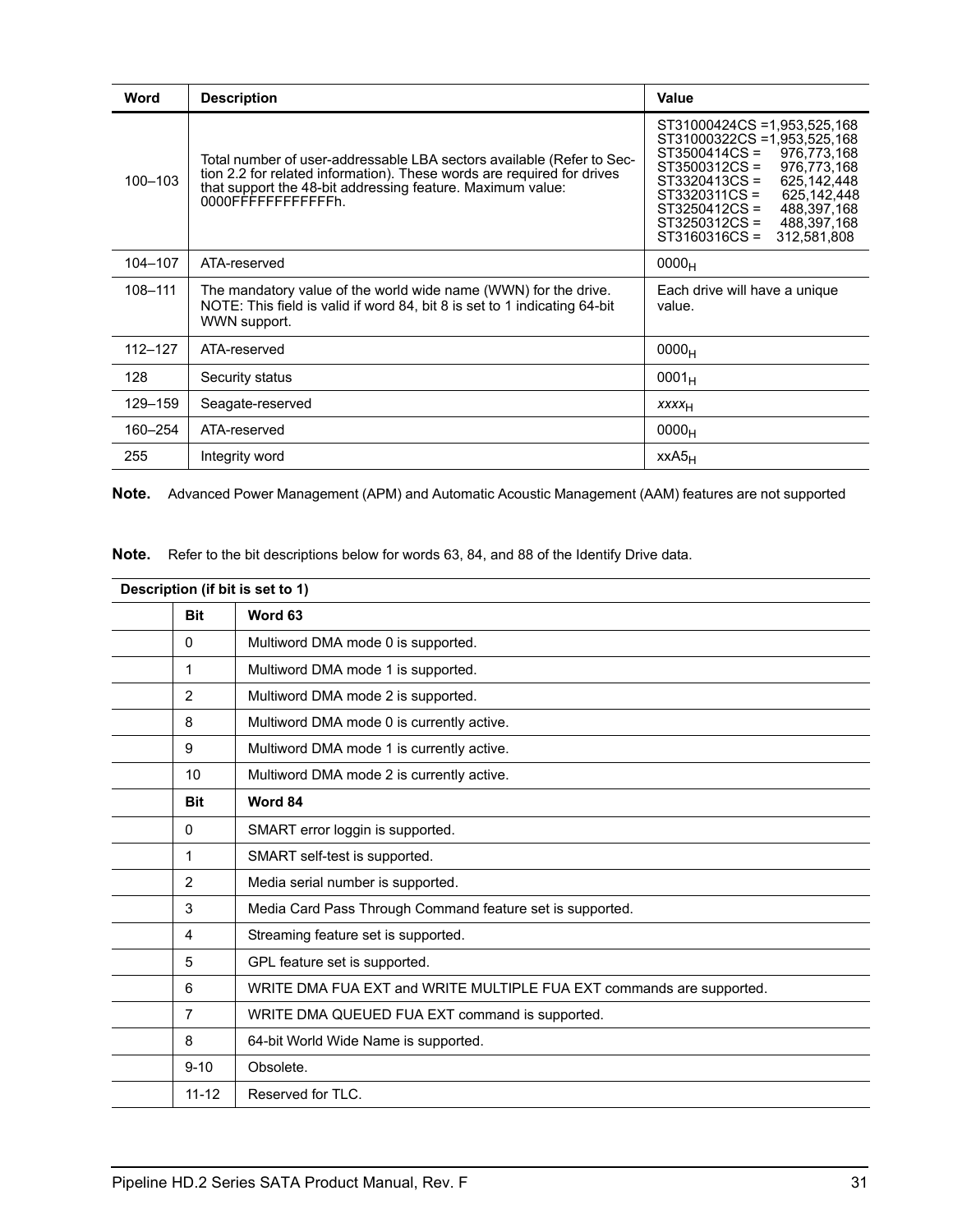| 13         | IDLE IMMEDIATE command with IUNLOAD faeture is supported. |
|------------|-----------------------------------------------------------|
| 14         | Shall be set to 1.                                        |
| 15         | Shall be cleared to 0.                                    |
| <b>Bit</b> | Word 88                                                   |
| 0          | Ultra DMA mode 0 is supported.                            |
| 1          | Ultra DMA mode 1 is supported.                            |
| 2          | Ultra DMA mode 2 is supported.                            |
| 3          | Ultra DMA mode 3 is supported.                            |
| 4          | Ultra DMA mode 4 is supported.                            |
| 5          | Ultra DMA mode 5 is supported.                            |
| 6          | Ultra DMA mode 6 is supported.                            |
| 8          | Ultra DMA mode 0 is currently active.                     |
| 9          | Ultra DMA mode 1 is currently active.                     |
| 10         | Ultra DMA mode 2 is currently active.                     |
| 11         | Ultra DMA mode 3 is currently active.                     |
| 12         | Ultra DMA mode 4 is currently active.                     |
| 13         | Ultra DMA mode 5 is currently active.                     |
| 14         | Ultra DMA mode 6 is currently active.                     |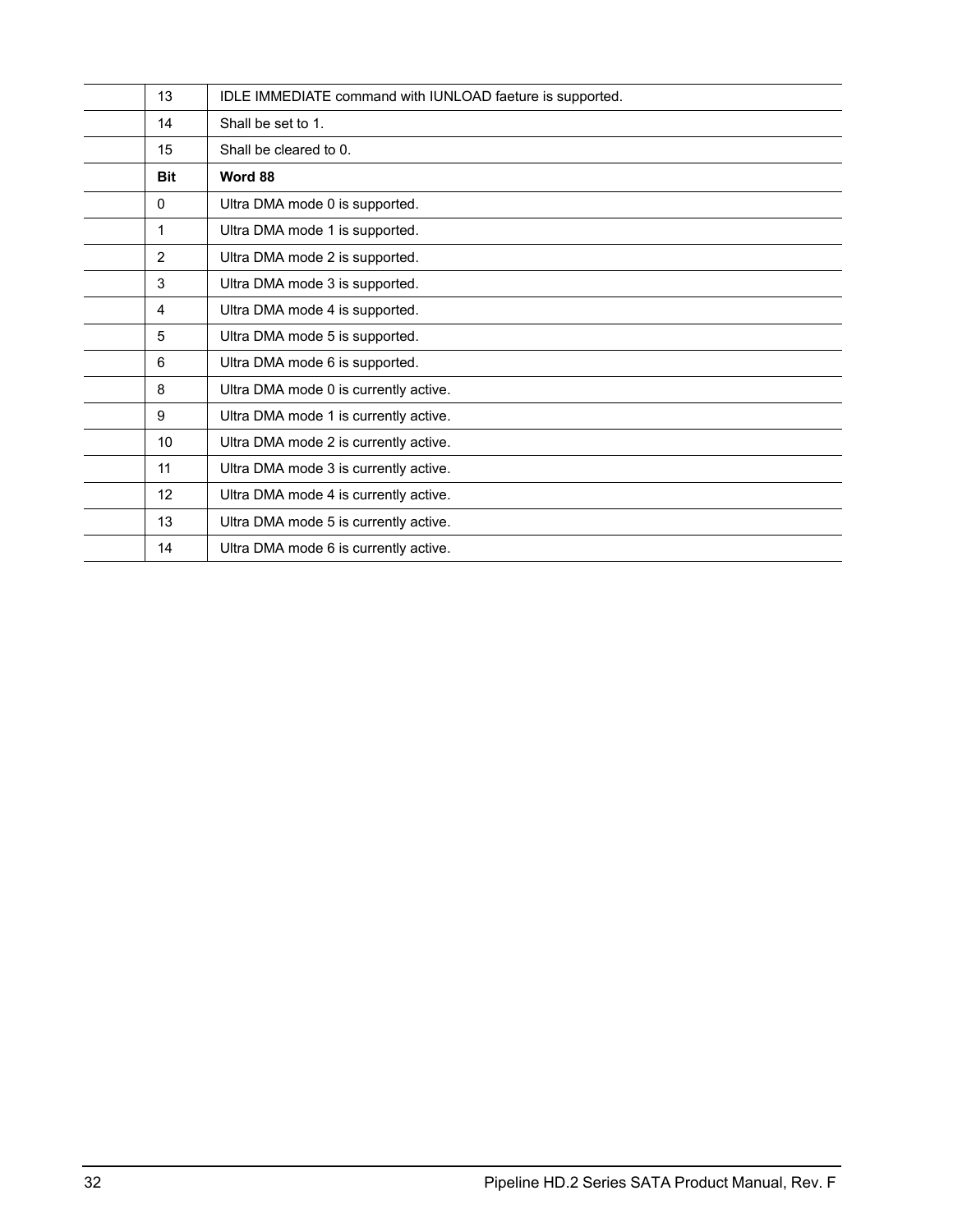### <span id="page-40-0"></span>**4.3.2 Set Features command**

This command controls the implementation of various features that the drive supports. When the drive receives this command, it sets BSY, checks the contents of the Features register, clears BSY and generates an interrupt. If the value in the register does not represent a feature that the drive supports, the command is aborted. Power-on default has the read look-ahead and write caching features enabled. The acceptable values for the Features register are defined as follows:

#### **Table 9: Set Features command values**

- 02<sub>H</sub> Enable write cache *(default)*.
- $03<sub>H</sub>$  Set transfer mode (based on value in Sector Count register). Sector Count register values:
	- $00_H$  Set PIO mode to default (PIO mode 2).
	- $01_H$  Set PIO mode to default and disable IORDY (PIO mode 2).
	- $08_H$  PIO mode 0
	- 09<sub>H</sub> PIO mode 1
	- 0A<sub>H</sub> PIO mode 2
	- $0B_H$  PIO mode 3
	- 0CH PIO mode 4 *(default)*
	- $20<sub>H</sub>$  Multiword DMA mode 0
	- $21_H$  Multiword DMA mode 1
	- $22<sub>H</sub>$  Multiword DMA mode 2
	- $40_H$  Ultra DMA mode 0
	- $41_H$  Ultra DMA mode 1
	- $42_H$  Ultra DMA mode 2
	- $43_H$  Ultra DMA mode 3
	- $44_H$  Ultra DMA mode 4
	- $45_H$  Ultra DMA mode 5
	- $46_H$  Ultra DMA mode 6
- $06_H$  Enable the PUIS feature set
- $07_H$  PUIS feature set device spin-up
- $10<sub>H</sub>$  Enable use of SATA features
- $55<sub>H</sub>$  Disable read look-ahead (read cache) feature.
- $82<sub>H</sub>$  Disable write cache
- $86<sub>H</sub>$  Disable the PUIS feature sete
- $90<sub>H</sub>$  Disable use of SATA features
- AAH Enable read look-ahead (read cache) feature *(default).*
- $F1_H$  Report full capacity available
- **Note.** At power-on, or after a hardware or software reset, the default values of the features are as indicated above.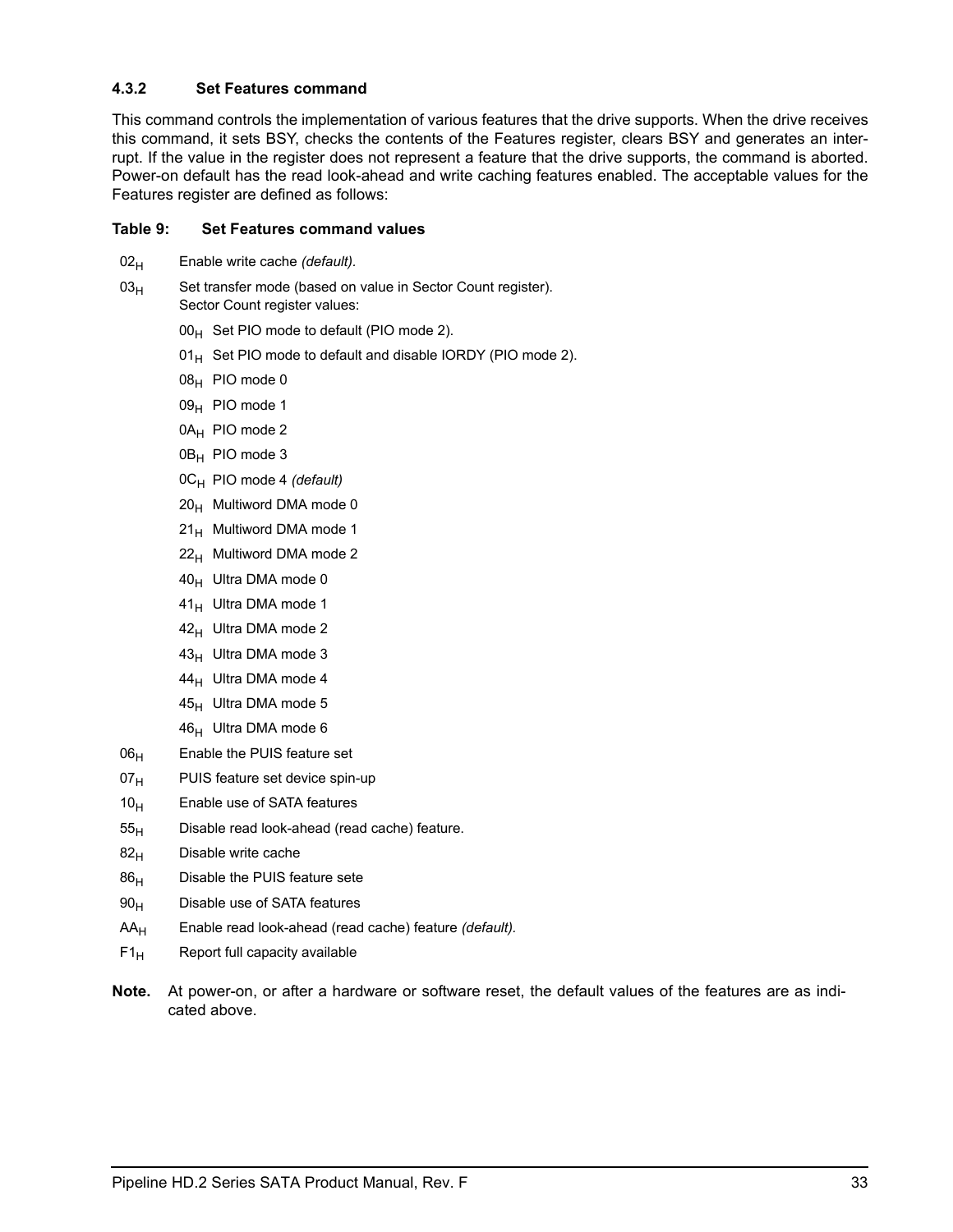## <span id="page-41-0"></span>**4.3.3 S.M.A.R.T. commands**

S.M.A.R.T. provides near-term failure prediction for disk drives. When S.M.A.R.T. is enabled, the drive monitors predetermined drive attributes that are susceptible to degradation over time. If self-monitoring determines that a failure is likely, S.M.A.R.T. makes a status report available to the host. Not all failures are predictable. S.M.A.R.T. predictability is limited to the attributes the drive can monitor. For more information on S.M.A.R.T. commands and implementation, refer to the *Draft ATA-5 Standard.*

SeaTools diagnostic software activates a built-in drive self-test (DST S.M.A.R.T. command for  $D4_H$ ) that eliminates unnecessary drive returns. The diagnostic software ships with all new drives and is also available at: http://seatools.seagate.com.

This drive is shipped with S.M.A.R.T. features disabled. You must have a recent BIOS or software package that supports S.M.A.R.T. to enable this feature. The table below shows the S.M.A.R.T. command codes that the drive uses.

| Code in features register | S.M.A.R.T. command                               |
|---------------------------|--------------------------------------------------|
| DO <sub>H</sub>           | S.M.A.R.T. Read Data                             |
| $D2_H$                    | S.M.A.R.T. Enable/Disable Attribute Autosave     |
| D3 <sub>H</sub>           | S.M.A.R.T. Save Attribute Values                 |
| $D4_H$                    | S.M.A.R.T. Execute Off-line Immediate (runs DST) |
| D5 <sub>H</sub>           | S.M.A.R.T. Read Log Sector                       |
| D6 <sub>H</sub>           | S.M.A.R.T. Write Log Sector                      |
| $D8_H$                    | S.M.A.R.T. Enable Operations                     |
| D9 <sub>H</sub>           | S.M.A.R.T. Disable Operations                    |
| DA <sub>H</sub>           | S.M.A.R.T. Return Status                         |

**Table 10: S.M.A.R.T. commands**

**Note.** If an appropriate code is not written to the Features Register, the command is aborted and 0*x*04 (abort) is written to the Error register.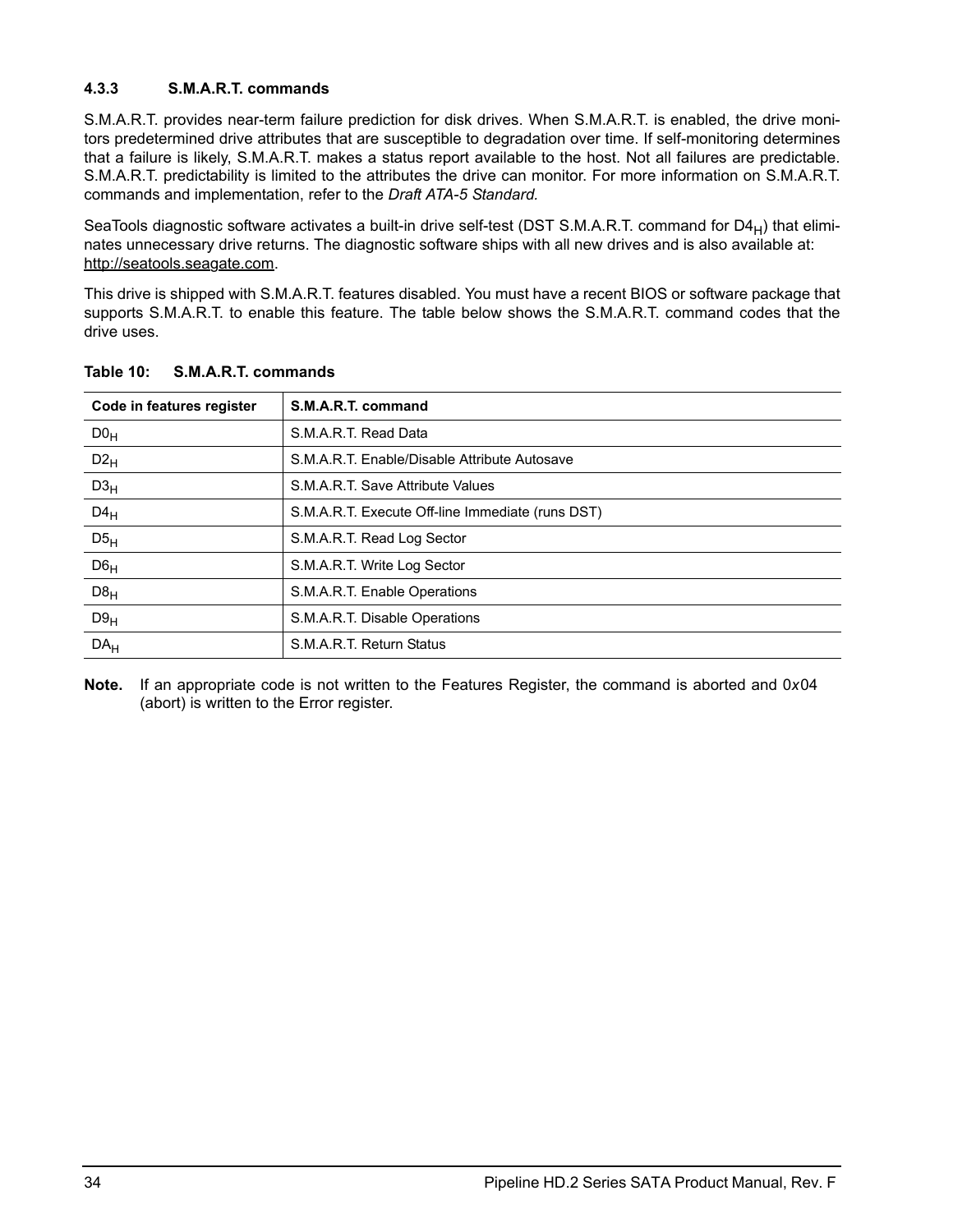## <span id="page-42-1"></span><span id="page-42-0"></span>**5.0 Seagate Technology support services**

### **Online services**

#### **Internet**

For information regarding Seagate products and services, visit [www.seag](http://www.seagate.com)ate.com.

Worldwide support is available 24 hours daily by email for your questions.

#### **Presales Support:**

Presales@Seagate.com

#### **Technical Support:**

DiscSupport@Seagate.com

#### **Warranty Support:**

[http://www.seag](http://www.seagate.com/www/en-us/support/warranty_&_returns_assistance)ate.com/www/en-us/support/warranty\_&\_returns\_assistance

#### **mySeagate**

[my.sea](http://www.seagate.com)gate.com is the industry's first Web portal designed specifically for OEMs and distributors. It provides self-service access to critical applications, personalized content and the tools that allow our partners to manage their Seagate account functions. Submit pricing requests, orders and returns through a single, passwordprotected Web interface-anytime, anywhere in the world.

#### **spp.seagate.com**

[spp.seag](http://spp.seagate.com)ate.com supports Seagate resellers with product information, program benefits and sales tools. You may register for customized communications that are not available on the web. These communications contain product launch, EOL, pricing, promotions and other channel-related information. To learn more about the benefits or to register, go to **spp.seagate.com**, any time, from anywhere in the world.

## **Global Customer Support**

#### **Presales Support**

Our Presales Support staff can help you determine which Seagate products are best suited for your specific application or computer system, as well as product availability and compatibility.

#### **Technical Support**

Seagate technical support is available to assist you online at support.seagate.com or through one of our call centers. Have your system configuration information and your "ST" model/product number available.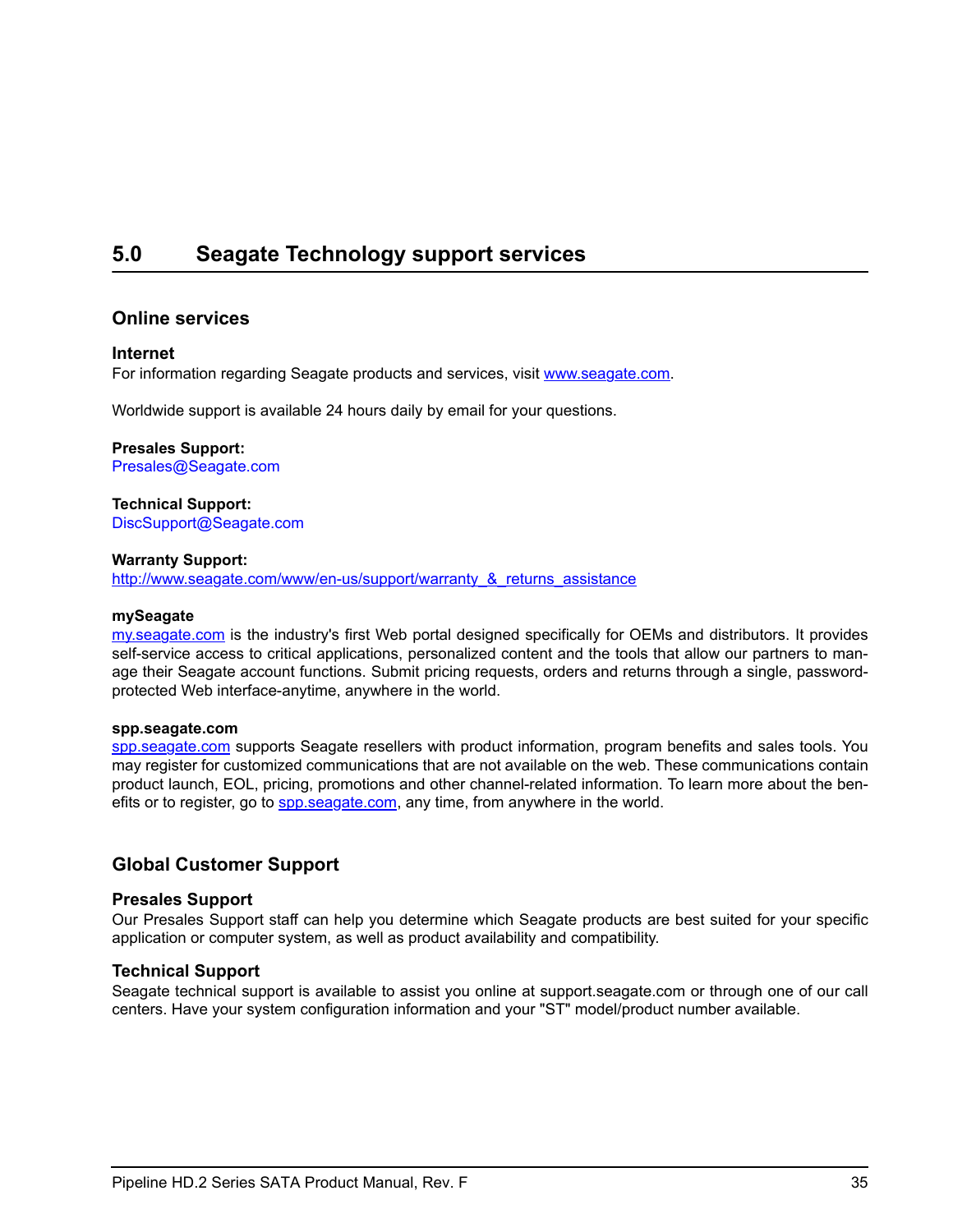## **Customer Service Operations**

## **Warranty Service**

Seagate offers worldwide customer support for Seagate products. Seagate distributors, OEMs and other direct customers should contact their Seagate Customer Service Operations (CSO) representative for warrantyrelated issues. Resellers or end users of drive products should contact their place of purchase or Seagate warranty service for assistance. Have your serial number and model or part number available.

### **Data Recovery Services**

Seagate offers data recovery services for all formats and all brands of storage media. Our data recovery services labs are currently located throughout the world. . Additional information, including an online request form and data loss prevention resources, is available at [http://services.seag](http://services.seagate.com/index.aspx)ate.com/index.aspx.

### **Authorized Service Centers**

Seagate Service Centers are available on a global basis for the return of defective products. Refer to [www.seag](http://www.seagate.com)ate.com for the service center near you.

## **USA/Canada/Latin America support services**

For an extensive list of telephone numbers to technical support, presales and warranty service in USA/ Canada/Latin America, including business hours, go to the "Contact Us" page on [www.sea](http://www.seagate.com)gate.com.

## **Global Customer Support**

| <b>Presales, Technical, and Warranty Support</b> |               |                 |  |
|--------------------------------------------------|---------------|-----------------|--|
| <b>Call Center</b>                               | Toll-free     | Direct dial     |  |
| USA, Canada,                                     |               |                 |  |
| and Mexico                                       | 1-800-SEAGATE | +1-405-324-4700 |  |
|                                                  |               |                 |  |
|                                                  |               |                 |  |

| <b>Data Recovery Services</b> |                |                 |                                   |
|-------------------------------|----------------|-----------------|-----------------------------------|
| <b>Call Center</b>            | Toll-free      | Direct dial     | <b>FAX</b>                        |
| USA, Canada,<br>and Mexico    | 1-800-475-0143 | +1-905-474-2162 | 1-800-475-0158<br>+1-905-474-2459 |

## **Europe, the Middle East and Africa Support Services**

For an extensive list of telephone numbers to technical support, presales and warranty service in Europe, the Middle East and Africa, go to the "Contact Us" page on [www.sea](http://www.seagate.com)gate.com.

## **Asia/Pacific Support Services**

For an extensive list of telephone numbers to technical support, presales and warranty service in Asia/Pacific, go to the "Contact Us" page on [www.seag](http://www.seagate.com)ate.com.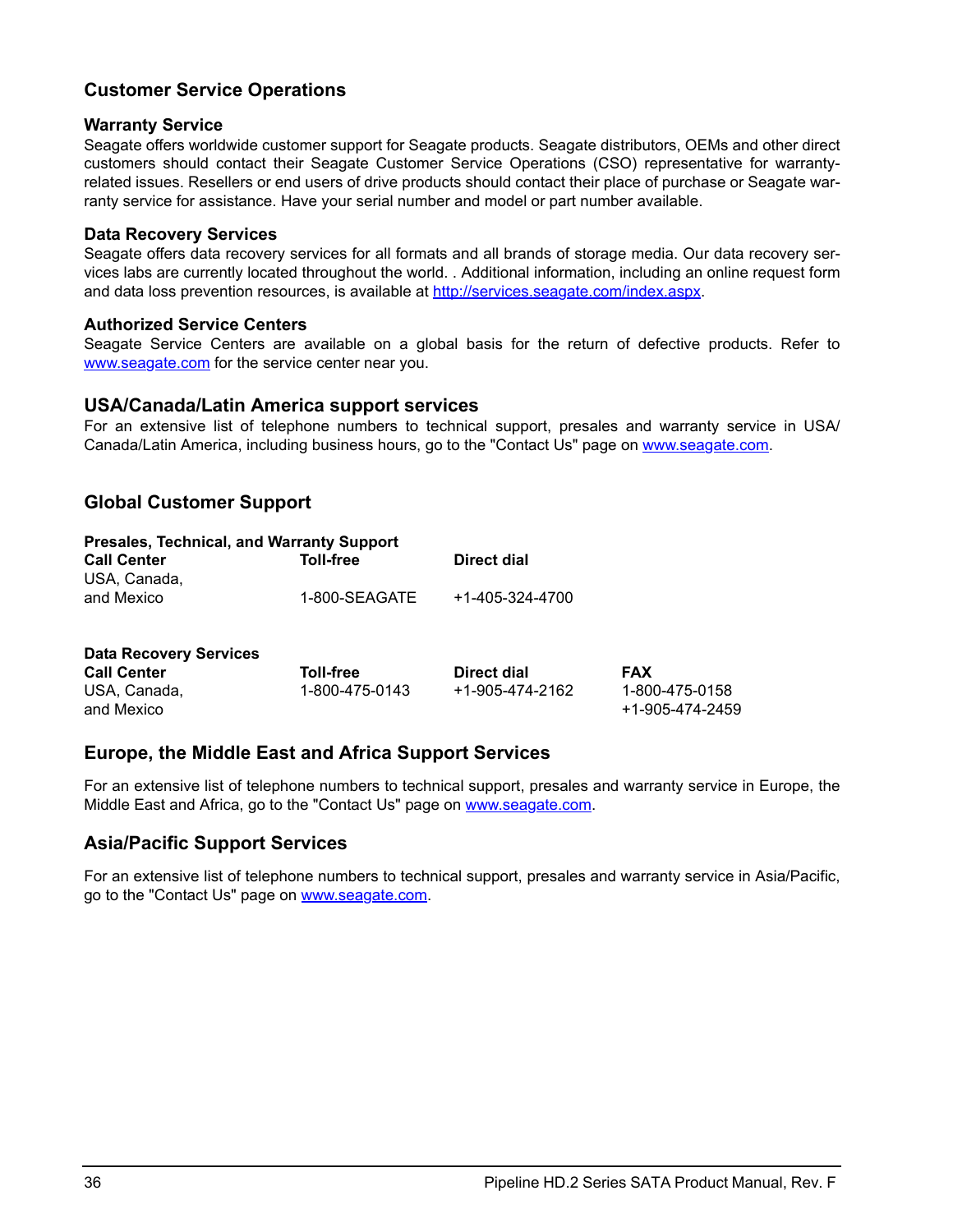## **Index**

## **A**

ACA [19](#page-26-1) acceleration [16](#page-23-2) acoustics [17](#page-24-2) Active mode [14](#page-21-1) AFR [18](#page-25-5) agency certification [18](#page-25-6) altitude [15](#page-22-5) ambient temperature [11](#page-18-3), [12](#page-19-2) Annualized Failure Rate (AFR) [18](#page-25-7) areal density [1](#page-8-1), [10](#page-17-4) ATA commands [27](#page-34-1) Australia/New Zealand Standard AS/NZ CISPR22 [19](#page-26-2) Australian Communication Authority (ACA) [19](#page-26-3) Australian C-Tick [19](#page-26-4) average seek time [11](#page-18-4)

## **B**

buffer [11](#page-18-5)

## **C**

cables and connectors [22](#page-29-3) cache [11](#page-18-6) capacity [10](#page-17-5) case temperature [15](#page-22-6) CE mark [18](#page-25-8) certification [18](#page-25-9) Check Power Mode [27](#page-34-2) China RoHS directive [20](#page-27-4) compatibility [18](#page-25-10) conducted noise [13](#page-20-3) conducted RF immunity [17](#page-24-3) Configure Stream [27](#page-34-3) Configuring the drive [21](#page-28-2) connectors [22](#page-29-4) corrosive environment [20](#page-27-5) CSA60950-1 [18](#page-25-11) cycles [18](#page-25-12) cylinders [10](#page-17-6)

## **D**

data-transfer rates [1](#page-8-2) DC power [12](#page-19-3) default logical geometry [10](#page-17-7) density [10](#page-17-8) Device Configuration Freeze Lock [27](#page-34-4) Device Configuration Identify [27](#page-34-5) Device Configuration Restore [27](#page-34-6) Device Configuration Set [27](#page-34-7) Device Reset [27](#page-34-8) dimensions [23](#page-30-2), [24](#page-31-1)

dissipation [12](#page-19-4) Download Microcode [27](#page-34-9) duty cycle [18](#page-25-13)

## **E**

electrical fast transient [17](#page-24-4) Electromagnetic compatibility [18](#page-25-14) Electromagnetic Compatibility (EMC) [19](#page-26-5) Electromagnetic Compatibility control Regulation [19](#page-26-6) Electromagnetic Compatibility Directive (2004/108/ EC) [18](#page-25-15) electromagnetic immunity [17](#page-24-5) electrostatic discharge [17](#page-24-6) electrostatic discharge (ESD) [21](#page-28-3) EN 55022, Class B [18](#page-25-16) EN 55024 [18](#page-25-17) EN60950 [18](#page-25-18) enclosures [19](#page-26-7) environmental specifications [15](#page-22-7) EPRML [1](#page-8-3) error-correction algorithms [1](#page-8-4) errors [18](#page-25-19) ESD [21](#page-28-4) EU [18](#page-25-20) EU RoHS directive [20](#page-27-6) European Union (EU) requirements [18](#page-25-21) Execute Device Diagnostics [27](#page-34-10)

## **F**

FCC verification [19](#page-26-8) features [1](#page-8-5) Flush Cache [27](#page-34-11) Flush Cache Extended [27](#page-34-12) Format Track [27](#page-34-13) formatted capacity [10](#page-17-9)

## **G**

geometry [10](#page-17-10) Gs [16](#page-23-3) guaranteed sectors [10](#page-17-11)

## **H**

handling precautions [21](#page-28-5) heads [10](#page-17-12) height [11](#page-18-7) humidity [15](#page-22-8)

## **I**

I/O data-transfer rate [10](#page-17-13) I/O duty cycle [18](#page-25-22) Identify Device [27](#page-34-14) Identify Device command [29](#page-36-1) Idle [27](#page-34-15)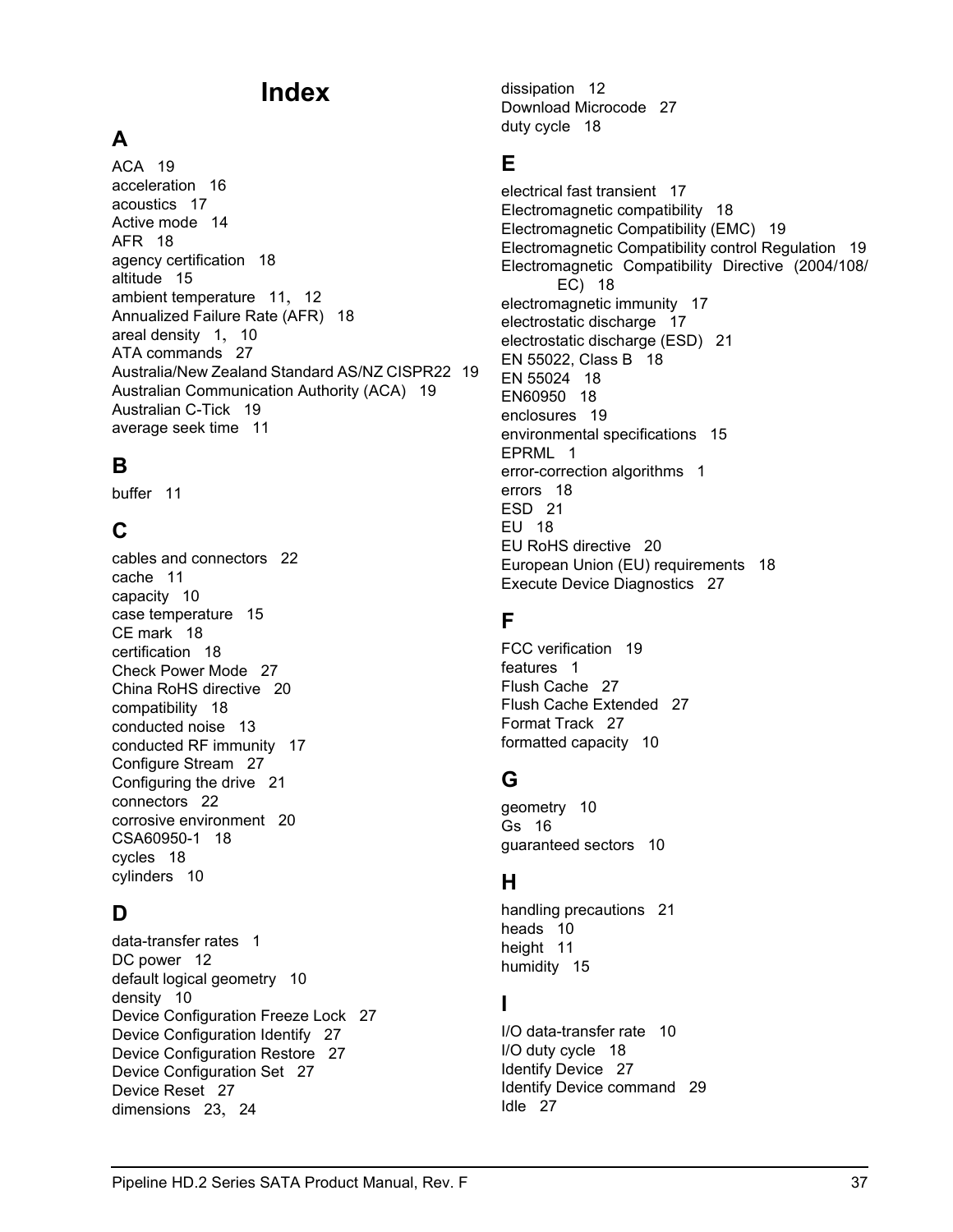Idle Immediate [27](#page-34-16) Idle mode [12](#page-19-5), [14](#page-21-2) Information Technology Equipment (ITE) [18](#page-25-23) Initialize Device Parameters [27](#page-34-17) input noise ripple [13](#page-20-4) input voltage [12](#page-19-6) interface [10](#page-17-14), [25](#page-32-2) interference [19](#page-26-9) internal data-transfer rate OD [10](#page-17-15) ITE [18](#page-25-24)

## **K**

KCC [19](#page-26-10) Korean Communications Commission [19](#page-26-11) Korean RRL [19](#page-26-12)

## **L**

LBA mode [10](#page-17-16) length [11](#page-18-8) logical geometry [10](#page-17-17)

## **M**

maintenance [18](#page-25-25) master/slave [2](#page-9-1) maximum temperature [15](#page-22-9) mounting [23](#page-30-3) mounting screws [16](#page-23-4) mounting the drive [21](#page-28-6)

## **N**

noise [13](#page-20-5) nominal power [11](#page-18-9) Nonoperating shock [16](#page-23-5) Nonoperating vibration [16](#page-23-6) Nonrecoverable read errors [18](#page-25-26)

## **O**

operating [12](#page-19-7) Operating power [12](#page-19-8) Operating shock [16](#page-23-7) Operating vibration [16](#page-23-8)

## **P**

physical characteristics [11](#page-18-10) point-to-point [2](#page-9-2), [22](#page-29-5) power consumption [12](#page-19-9) power dissipation [12](#page-19-10) power management modes [14](#page-21-3) power specifications [12](#page-19-11) power-on to ready [11](#page-18-11) power-on-hours [18](#page-25-27) precautions [21](#page-28-7)

printed circuit board [21](#page-28-8) programmable power management [14](#page-21-4) prominent discrete tones [17](#page-24-7)

## **Q**

quick reference [3](#page-10-2)

## **R**

radiated RF immunity [17](#page-24-8) radio and television interference [19](#page-26-13) radio frequency (RF) [17](#page-24-9) Read Buffer [27](#page-34-18) Read DMA [27](#page-34-19) Read DMA Extended [27](#page-34-20) Read DMA without Retries [27](#page-34-21) read errors [18](#page-25-28) Read Log Ext [27](#page-34-22) Read Multiple [27](#page-34-23) Read Multiple Extended [27](#page-34-24) Read Native Max Address [27](#page-34-25) Read Native Max Address Extended [27](#page-34-26) Read Sectors [27](#page-34-27) Read Sectors Extended [27](#page-34-28) Read Sectors Without Retries [27](#page-34-29) Read Verify Sectors [27](#page-34-30) Read Verify Sectors Extended [27](#page-34-31) Read Verify Sectors Without Retries [27](#page-34-32) Read/write heads [10](#page-17-18) Recalibrate [27](#page-34-33) recording density [10](#page-17-19) recording method [10](#page-17-20) recording technology [10](#page-17-21) relative humidity [15](#page-22-10) reliability [18](#page-25-29) RMS read/write current [13](#page-20-6) RoHS [20](#page-27-7) RRL [19](#page-26-14)

## **S**

S.M.A.R.T. Disable Operations [28](#page-35-0) S.M.A.R.T. Enable Operations [28](#page-35-1) S.M.A.R.T. Enable/Disable Autosave [28](#page-35-2) S.M.A.R.T. Execute Offline [28](#page-35-3) S.M.A.R.T. implementation [27](#page-34-34) S.M.A.R.T. Read Attribute Thresholds [28](#page-35-4) S.M.A.R.T. Read Data [28](#page-35-5) S.M.A.R.T. Read Log Sector [28](#page-35-6) S.M.A.R.T. Return Status [28](#page-35-7) S.M.A.R.T. Save Attribute Values [28](#page-35-8) S.M.A.R.T. Write Log sector [28](#page-35-9) safety certification [18](#page-25-30) SATA [25](#page-32-3) screws [16](#page-23-9) sectors [10](#page-17-22)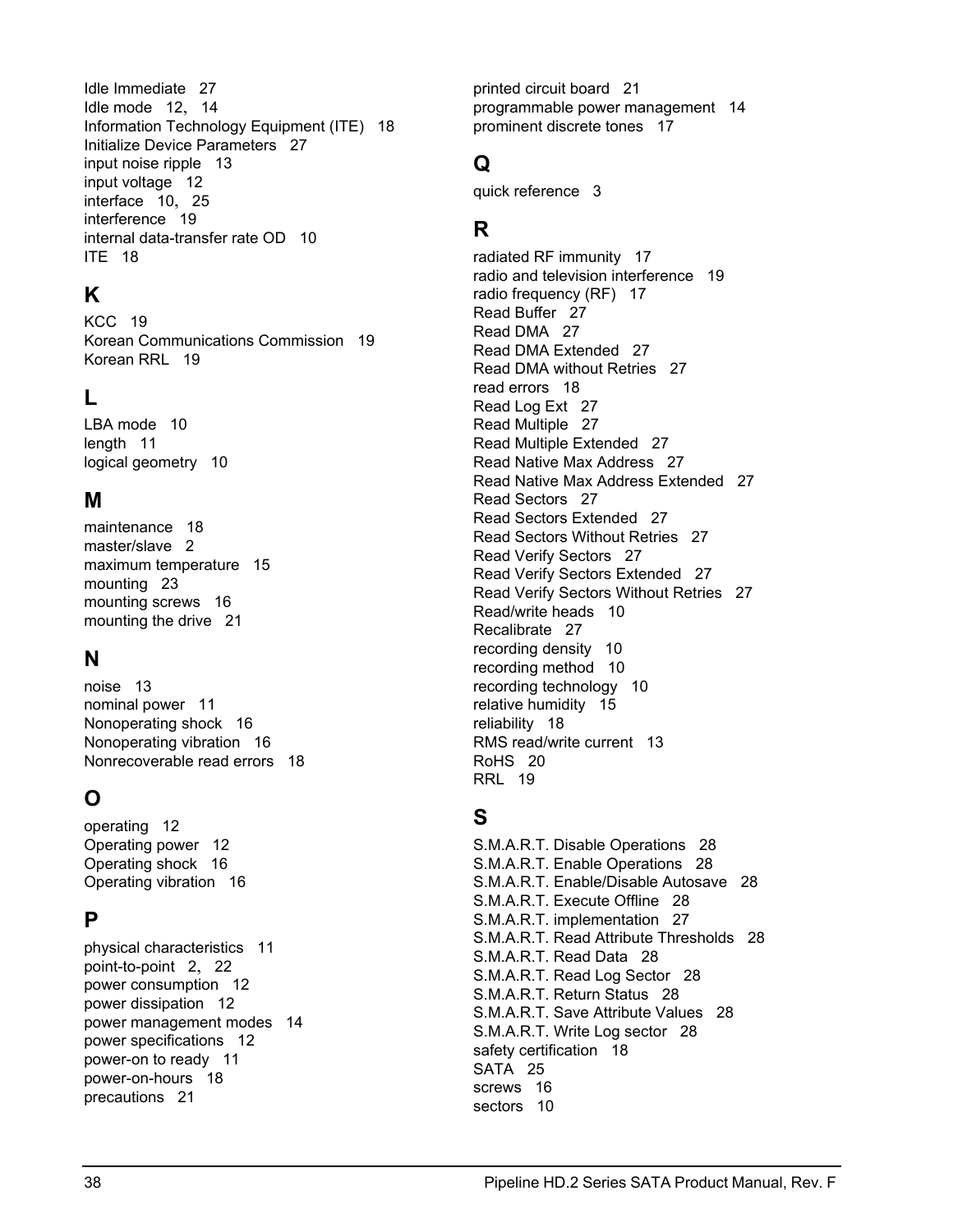Sectors per track [10](#page-17-23) Security Disable Password [27](#page-34-35) Security Erase Prepare [28](#page-35-10) Security Erase Unit [28](#page-35-11) Security Freeze [28](#page-35-12) Security Set Password [28](#page-35-13) Security Unlock [28](#page-35-14) Seek [28](#page-35-15) seek time [11](#page-18-12) Serial ATA (SATA) interface [25](#page-32-4) serial ATA ports [2](#page-9-3) servo electronics [12](#page-19-12) Set Features [28](#page-35-16) Set Max Address [28](#page-35-17) Set Max Address Extended [28](#page-35-18) Set Multiple Mode [28](#page-35-19) shock [16](#page-23-10) single-track seeks [11](#page-18-13) Sleep [12](#page-19-13), [28](#page-35-20) Sleep mode [14](#page-21-5) Specification summary table [3](#page-10-3) spindle speed [10](#page-17-24) Spinup [12](#page-19-14) Spinup power [12](#page-19-15) Standby [12](#page-19-16), [28](#page-35-21) Standby Immediate [28](#page-35-22) Standby mode [12](#page-19-17), [14](#page-21-6) standby timer [14](#page-21-7) standby to ready [11](#page-18-14) start/stop times [11](#page-18-15) start-stop cycles [18](#page-25-31) static-discharge [21](#page-28-9) subassembly [19](#page-26-15) support services [35](#page-42-1) surge immunity [17](#page-24-10)

## **T**

technical support services [35](#page-42-1) temperature [11](#page-18-16), [15](#page-22-11) temperature gradient [15](#page-22-12) timers [14](#page-21-8) track density [10](#page-17-25) track-to-track [11](#page-18-17) track-to-track seek time [11](#page-18-18) tunneling magnetoresistive (TMR) recording heads [1](#page-8-6)

## **U**

UL60950-1 [18](#page-25-32)

## **V**

vibration [16](#page-23-11) voltage [12](#page-19-18) voltage dips, interrupts [17](#page-24-11) Voltage tolerance [13](#page-20-7)

## **W**

warranty [18](#page-25-33) weight [11](#page-18-19) wet bulb temperature [15](#page-22-13) width [11](#page-18-20) Write Buffer [28](#page-35-23) Write DMA [28](#page-35-24) Write DMA Extended [28](#page-35-25) Write DMA FUA Extended [0](#page-1-0), [28](#page-35-26) Write DMA Without Retries [28](#page-35-27) Write Log Extended [28](#page-35-28) Write Multiple [28](#page-35-29) Write Multiple Extended [28](#page-35-30) Write Multiple FUA Extended [28](#page-35-31) Write Sectors [28](#page-35-32) Write Sectors Extended [28](#page-35-33) Write Sectors Without Retries [28](#page-35-34) Write Uncorrectable [28](#page-35-35)